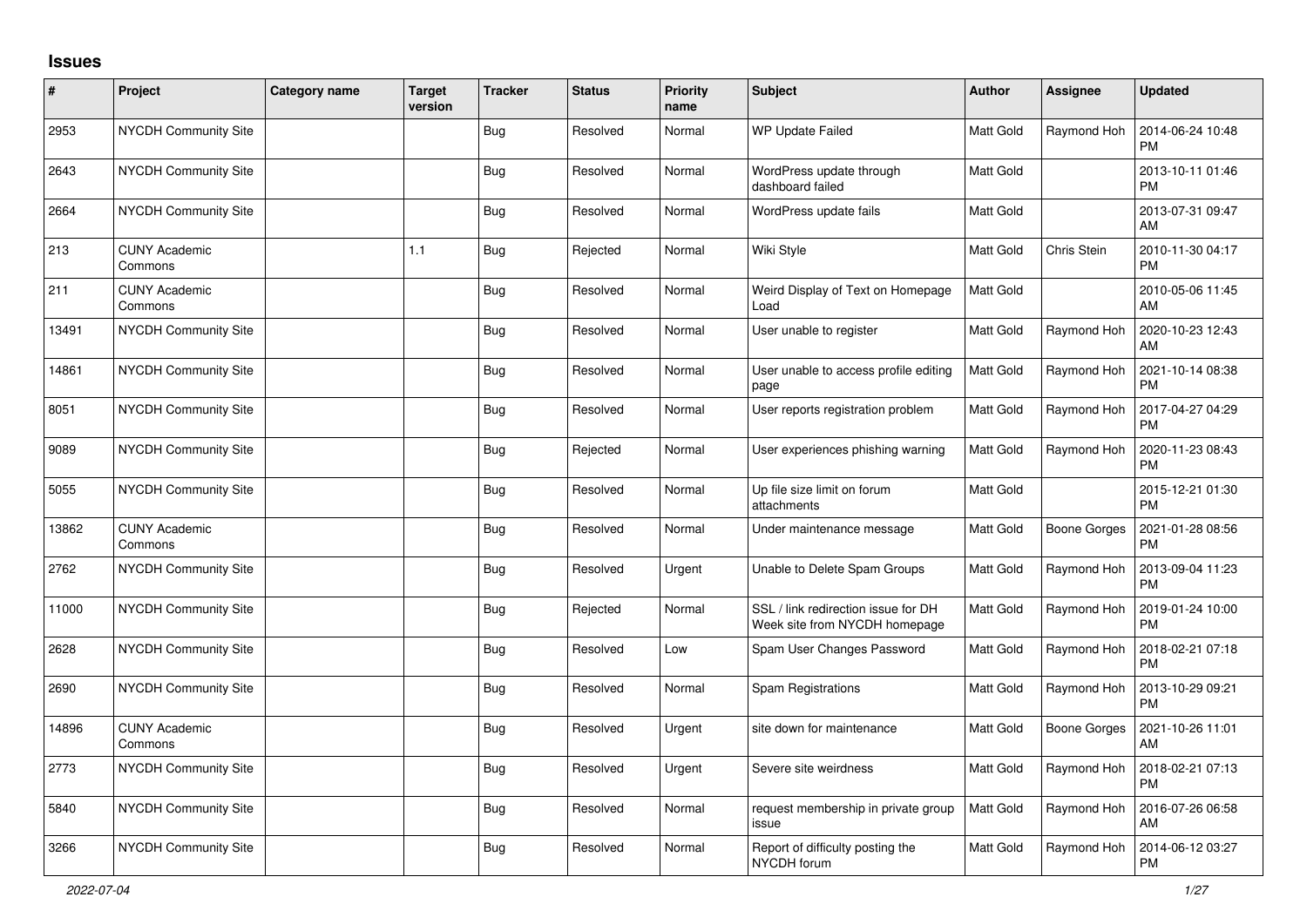| $\vert$ # | Project                         | <b>Category name</b> | <b>Target</b><br>version | <b>Tracker</b> | <b>Status</b> | <b>Priority</b><br>name | <b>Subject</b>                                                     | <b>Author</b>    | Assignee     | <b>Updated</b>                |
|-----------|---------------------------------|----------------------|--------------------------|----------------|---------------|-------------------------|--------------------------------------------------------------------|------------------|--------------|-------------------------------|
| 4641      | <b>CUNY Academic</b><br>Commons |                      | Not tracked              | Bug            | Resolved      | Normal                  | Reply by email going to the wrong<br>address                       | Matt Gold        | Boone Gorges | 2015-09-21 04:05<br><b>PM</b> |
| 15247     | NYCDH Community Site            |                      |                          | <b>Bug</b>     | Resolved      | Normal                  | Registration issue                                                 | <b>Matt Gold</b> | Raymond Hoh  | 2022-02-03 08:02<br><b>PM</b> |
| 2649      | NYCDH Community Site            |                      |                          | <b>Bug</b>     | Resolved      | Normal                  | RBE problems                                                       | Matt Gold        | Raymond Hoh  | 2013-10-11 02:04<br><b>PM</b> |
| 3263      | NYCDH Community Site            |                      |                          | <b>Bug</b>     | Resolved      | Normal                  | RBE could not be posted                                            | Matt Gold        | Raymond Hoh  | 2014-06-24 10:48<br><b>PM</b> |
| 5274      | <b>CUNY Academic</b><br>Commons |                      |                          | <b>Bug</b>     | Resolved      | Normal                  | RBE - received erroneous notification<br>of reply not being posted | Matt Gold        |              | 2016-02-29 03:46<br><b>PM</b> |
| 8397      | <b>NYCDH Community Site</b>     |                      |                          | <b>Bug</b>     | Resolved      | Normal                  | Profile question                                                   | <b>Matt Gold</b> | Raymond Hoh  | 2018-02-21 07:21<br><b>PM</b> |
| 8050      | <b>NYCDH Community Site</b>     |                      |                          | <b>Bug</b>     | Rejected      | Normal                  | problem resetting pw                                               | Matt Gold        | Raymond Hoh  | 2017-04-27 03:54<br><b>PM</b> |
| 5445      | <b>NYCDH Community Site</b>     |                      |                          | <b>Bug</b>     | Resolved      | Normal                  | Private group question                                             | Matt Gold        | Raymond Hoh  | 2016-04-13 01:58<br><b>PM</b> |
| 4736      | <b>NYCDH Community Site</b>     |                      |                          | <b>Bug</b>     | Resolved      | Normal                  | NYCDH email notifications don't list<br>attachments                | <b>Matt Gold</b> | Raymond Hoh  | 2015-10-08 09:35<br><b>PM</b> |
| 4196      | <b>CUNY Academic</b><br>Commons |                      |                          | <b>Bug</b>     | Rejected      | High                    | News feed weirdness                                                | Matt Gold        | Boone Gorges | 2015-06-25 03:41<br><b>PM</b> |
| 5440      | <b>CUNY Academic</b><br>Commons |                      |                          | <b>Bug</b>     | Rejected      | Normal                  | New account notification email<br>question                         | Matt Gold        | Raymond Hoh  | 2016-04-21 12:12<br>AM        |
| 8992      | <b>NYCDH Community Site</b>     |                      |                          | <b>Bug</b>     | Assigned      | Normal                  | Multiple RBE error reports                                         | Matt Gold        | Raymond Hoh  | 2017-12-11 05:43<br><b>PM</b> |
| 11280     | NYCDH Community Site            |                      |                          | <b>Bug</b>     | Resolved      | Normal                  | Member search not working                                          | <b>Matt Gold</b> | Raymond Hoh  | 2019-04-01 06:23<br><b>PM</b> |
| 2618      | NYCDH Community Site            |                      |                          | <b>Bug</b>     | Assigned      | Low                     | Mark blogs as spam when created by<br>users marked as spam         | <b>Matt Gold</b> | Boone Gorges | 2013-06-09 11:38<br><b>PM</b> |
| 12893     | NYCDH Community Site            |                      |                          | Bug            | Resolved      | Normal                  | Login issue                                                        | <b>Matt Gold</b> | Raymond Hoh  | 2020-06-05 10:31<br>AM        |
| 3640      | <b>CUNY Academic</b><br>Commons |                      | Future<br>release        | <b>Bug</b>     | Rejected      | Normal                  | Logged out of commons when trying<br>to publish a post             | Matt Gold        | Daniel Jones | 2015-03-09 11:27<br>AM        |
| 3287      | NYCDH Community Site            |                      |                          | <b>Bug</b>     | Resolved      | Normal                  | Link to Private Doc bounces<br>non-logged-in users to homepage     | <b>Matt Gold</b> | Raymond Hoh  | 2014-06-25 05:30<br><b>PM</b> |
| 26        | <b>CUNY Academic</b><br>Commons |                      |                          | <b>Bug</b>     | Resolved      | Normal                  | <b>Install Akismet Sitewide</b>                                    | Matt Gold        | Matt Gold    | 2009-09-22 11:43<br><b>PM</b> |
| 5742      | <b>NYCDH Community Site</b>     |                      |                          | <b>Bug</b>     | Resolved      | Normal                  | images in slideshow not working                                    | Matt Gold        | Raymond Hoh  | 2016-07-20 07:24<br><b>PM</b> |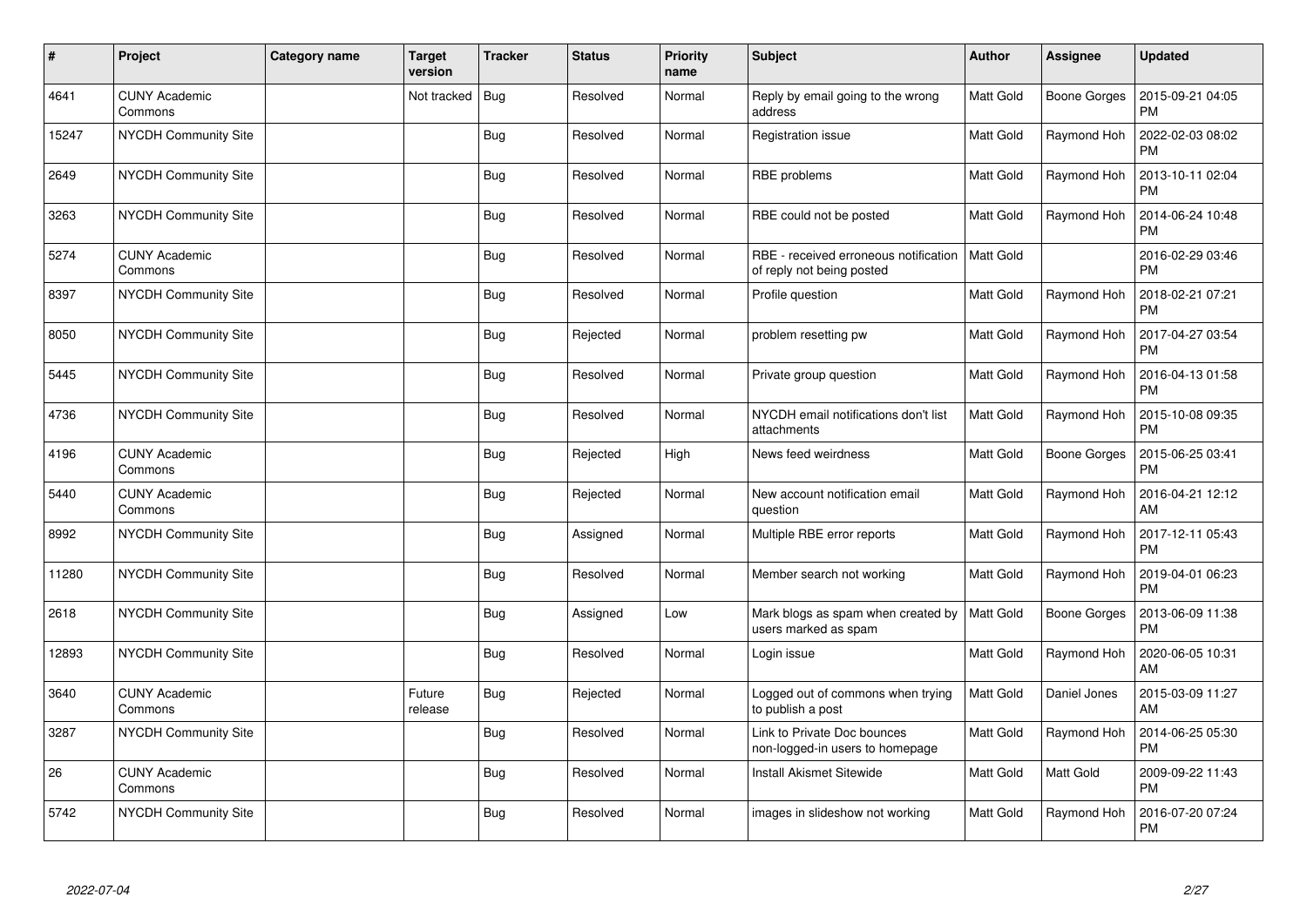| $\sharp$ | Project                         | <b>Category name</b> | <b>Target</b><br>version | <b>Tracker</b> | <b>Status</b> | <b>Priority</b><br>name | <b>Subject</b>                                                      | <b>Author</b>    | Assignee            | <b>Updated</b>                |
|----------|---------------------------------|----------------------|--------------------------|----------------|---------------|-------------------------|---------------------------------------------------------------------|------------------|---------------------|-------------------------------|
| 12433    | NYCDH Community Site            |                      |                          | <b>Bug</b>     | Resolved      | Normal                  | hyperlinks not accepted in forum post                               | <b>Matt Gold</b> | Raymond Hoh         | 2020-11-23 08:42<br><b>PM</b> |
| 11610    | <b>CUNY Academic</b><br>Commons |                      | 1.15.5                   | <b>Bug</b>     | Resolved      | Normal                  | Homepage thumbnails not loading                                     | Matt Gold        | Boone Gorges        | 2019-06-29 10:38<br><b>PM</b> |
| 11619    | <b>CUNY Academic</b><br>Commons |                      | 1.15.5                   | <b>Bug</b>     | Rejected      | Normal                  | Homepage thumbnails not loading                                     | Matt Gold        | Raymond Hoh         | 2019-07-09 03:49<br>AM        |
| 8239     | <b>CUNY Academic</b><br>Commons |                      |                          | <b>Bug</b>     | Duplicate     | Normal                  | Help page should have an email<br>address on it                     | Matt Gold        | Paige Dupont        | 2017-10-11 11:28<br>AM        |
| 3286     | NYCDH Community Site            |                      |                          | <b>Bug</b>     | Resolved      | Normal                  | Have BP Docs take on Access<br>Defaults of group                    | Matt Gold        | Raymond Hoh         | 2018-02-21 07:23<br><b>PM</b> |
| 3642     | <b>CUNY Academic</b><br>Commons |                      |                          | <b>Bug</b>     | Rejected      | Normal                  | Group search hanging                                                | Matt Gold        | Boone Gorges        | 2014-11-10 12:50<br><b>PM</b> |
| 12185    | <b>CUNY Academic</b><br>Commons |                      | 1.16.1                   | <b>Bug</b>     | Resolved      | Immediate               | Group links not working                                             | Matt Gold        | <b>Boone Gorges</b> | 2019-12-10 10:35<br>AM        |
| 11456    | <b>NYCDH Community Site</b>     |                      |                          | <b>Bug</b>     | Resolved      | Normal                  | Group has no admins                                                 | Matt Gold        | Raymond Hoh         | 2019-06-01 04:24<br><b>PM</b> |
| 4640     | <b>CUNY Academic</b><br>Commons |                      |                          | <b>Bug</b>     | Resolved      | Normal                  | Group forum problem                                                 | Matt Gold        | <b>Boone Gorges</b> | 2015-09-21 03:44<br><b>PM</b> |
| 2815     | <b>NYCDH Community Site</b>     |                      |                          | <b>Bug</b>     | Resolved      | Normal                  | Group Activity dates don't match<br>latest activity                 | Matt Gold        | Raymond Hoh         | 2013-10-14 11:40<br><b>PM</b> |
| 9112     | <b>CUNY Academic</b><br>Commons |                      | Not tracked              | <b>Bug</b>     | Resolved      | High                    | GCDI site down                                                      | Matt Gold        | <b>Boone Gorges</b> | 2018-01-23 10:18<br><b>PM</b> |
| 2582     | <b>NYCDH Community Site</b>     |                      |                          | <b>Bug</b>     | Rejected      | High                    | Forum posting/notification problem                                  | Matt Gold        | Raymond Hoh         | 2013-05-20 09:16<br><b>PM</b> |
| 5447     | NYCDH Community Site            |                      |                          | <b>Bug</b>     | Resolved      | Normal                  | Forum post notification doesn't note<br>presence of an attachment   | Matt Gold        | Raymond Hoh         | 2016-04-15 12:19<br><b>PM</b> |
| 8582     | NYCDH Community Site            |                      |                          | Bug            | Resolved      | High                    | Forum post doesn't work                                             | Matt Gold        | Raymond Hoh         | 2018-02-21 07:13<br><b>PM</b> |
| 2584     | NYCDH Community Site            |                      |                          | <b>Bug</b>     | Resolved      | Normal                  | Forum disabled                                                      | <b>Matt Gold</b> | Raymond Hoh         | 2013-06-13 01:46<br><b>PM</b> |
| 3429     | <b>NYCDH Community Site</b>     |                      |                          | <b>Bug</b>     | Resolved      | Normal                  | Forum Attachments not working                                       | Matt Gold        | Raymond Hoh         | 2014-09-01 04:04<br><b>PM</b> |
| 14737    | <b>CUNY Academic</b><br>Commons |                      |                          | <b>Bug</b>     | Duplicate     | Normal                  | Final step of group/site clone reloads<br>page                      | <b>Matt Gold</b> | Boone Gorges        | 2021-08-31 11:41<br><b>AM</b> |
| 5530     | <b>NYCDH Community Site</b>     |                      |                          | <b>Bug</b>     | Resolved      | Normal                  | Error updating plugin                                               | Matt Gold        | Raymond Hoh         | 2018-02-21 07:16<br><b>PM</b> |
| 5939     | <b>NYCDH Community Site</b>     |                      |                          | <b>Bug</b>     | Resolved      | Normal                  | Embedded link doesn't come through<br>CBOX/NYCDH email notification | Matt Gold        | Raymond Hoh         | 2018-02-21 07:16<br><b>PM</b> |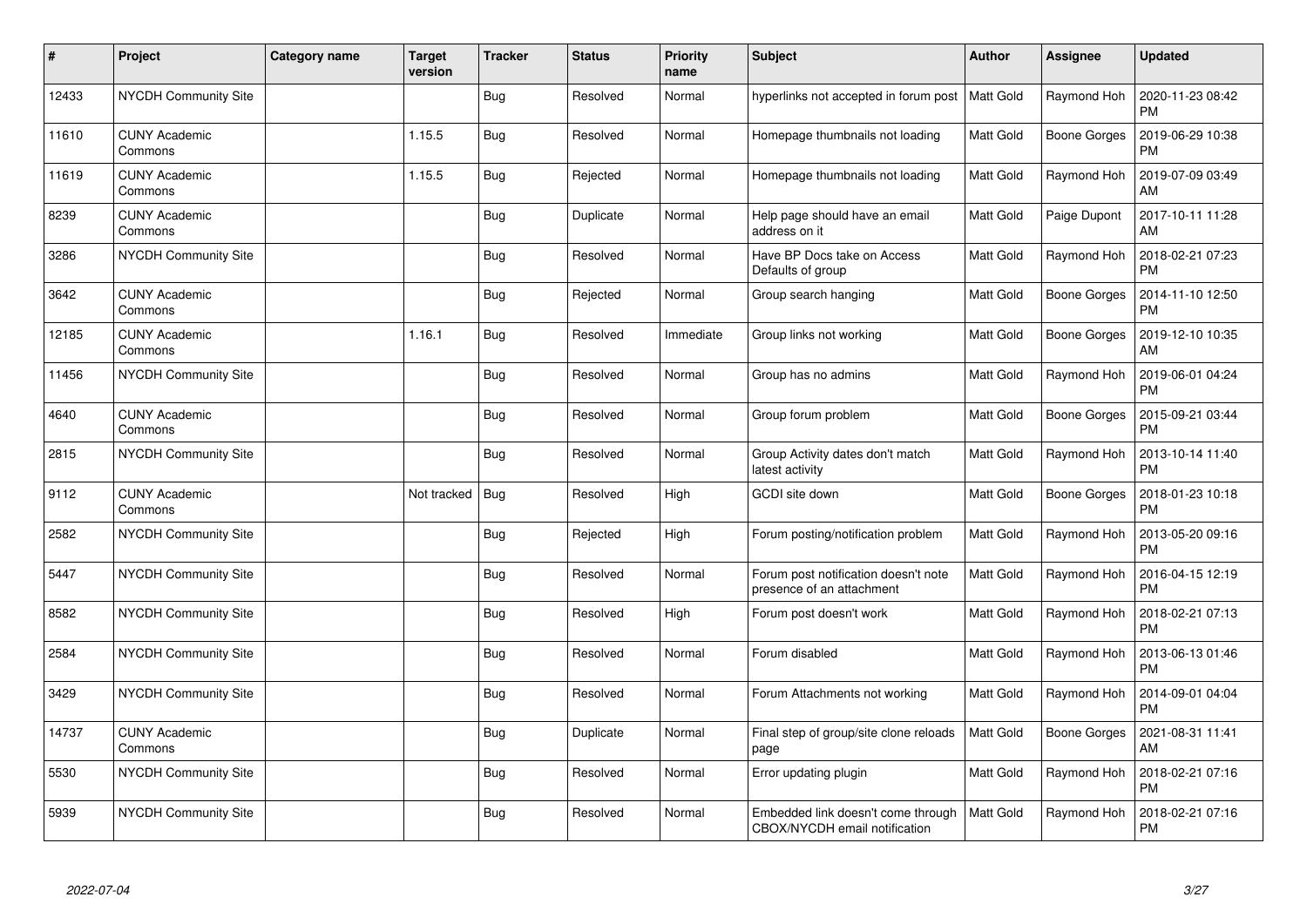| $\sharp$ | Project                         | <b>Category name</b> | Target<br>version | <b>Tracker</b> | <b>Status</b> | <b>Priority</b><br>name | <b>Subject</b>                                                           | <b>Author</b>    | Assignee     | <b>Updated</b>                |
|----------|---------------------------------|----------------------|-------------------|----------------|---------------|-------------------------|--------------------------------------------------------------------------|------------------|--------------|-------------------------------|
| 4763     | NYCDH Community Site            |                      |                   | <b>Bug</b>     | Resolved      | Normal                  | Embedded HTML link doesn't appear<br>in email notification               | <b>Matt Gold</b> | Raymond Hoh  | 2015-10-10 10:11<br>AM        |
| 7448     | <b>NYCDH Community Site</b>     |                      |                   | Bug            | Duplicate     | Normal                  | Email subscription changed                                               | <b>Matt Gold</b> | Raymond Hoh  | 2018-02-21 07:20<br><b>PM</b> |
| 9076     | <b>NYCDH Community Site</b>     |                      |                   | <b>Bug</b>     | Resolved      | Normal                  | Email group subscription reset<br>erroneously                            | Matt Gold        | Raymond Hoh  | 2018-09-25 09:52<br>AM        |
| 10325    | <b>NYCDH Community Site</b>     |                      |                   | <b>Bug</b>     | Resolved      | Normal                  | Digest email formatting                                                  | <b>Matt Gold</b> | Raymond Hoh  | 2018-09-14 09:34<br><b>PM</b> |
| 49       | <b>CUNY Academic</b><br>Commons |                      |                   | Bug            | Resolved      | High                    | Development Site Showing Up in<br>Google Results                         | Matt Gold        | Zach Davis   | 2009-10-20 06:23<br><b>PM</b> |
| 9242     | <b>NYCDH Community Site</b>     |                      |                   | Bug            | Resolved      | Normal                  | Default subscription to NYCDH<br>Announcements group                     | <b>Matt Gold</b> | Raymond Hoh  | 2018-02-22 12:47<br><b>PM</b> |
| 2787     | <b>CUNY Academic</b><br>Commons |                      | Not tracked       | Bug            | Resolved      | Normal                  | Create annotated screenshot for<br>portfolio codex page                  | <b>Matt Gold</b> | scott voth   | 2014-02-08 02:38<br><b>PM</b> |
| 13949    | <b>CUNY Academic</b><br>Commons |                      | Not tracked       | Bug            | <b>New</b>    | Normal                  | Continued debugging of runaway<br>MySQL connections                      | Matt Gold        | Boone Gorges | 2021-09-14 10:42<br>AM        |
| 8161     | <b>CUNY Academic</b><br>Commons |                      |                   | <b>Bug</b>     | Rejected      | Normal                  | Contact form info sent to Commons<br>email                               | <b>Matt Gold</b> | Boone Gorges | 2017-05-21 10:52<br><b>PM</b> |
| 7689     | <b>CUNY Academic</b><br>Commons |                      |                   | <b>Bug</b>     | Duplicate     | Immediate               | Commons in Blank State                                                   | <b>Matt Gold</b> | Boone Gorges | 2017-02-15 10:19<br><b>PM</b> |
| 12341    | <b>CUNY Academic</b><br>Commons |                      |                   | <b>Bug</b>     | Abandoned     | High                    | Commons down                                                             | Matt Gold        |              | 2020-02-11 10:45<br>AM        |
| 14951    | <b>CUNY Academic</b><br>Commons |                      | Not tracked       | Bug            | Resolved      | Normal                  | Commons down                                                             | <b>Matt Gold</b> | Boone Gorges | 2021-11-23 04:21<br><b>PM</b> |
| 10563    | <b>CUNY Academic</b><br>Commons |                      | 1.13.12           | <b>Bug</b>     | Resolved      | Urgent                  | cllicking on links from site menu leads   Matt Gold<br>to 500 error      |                  | Boone Gorges | 2018-10-23 10:48<br>AM        |
| 2267     | <b>CUNY Academic</b><br>Commons |                      |                   | <b>Bug</b>     | Resolved      | Normal                  | Change "Cbox" to "CBOX" in<br>Dashboard Menu                             | <b>Matt Gold</b> | Boone Gorges | 2012-11-18 11:01<br><b>PM</b> |
| 2971     | JustPublics@365<br>MediaCamp    |                      |                   | Bug            | Resolved      | Normal                  | <b>CBOX Theme Error</b>                                                  | <b>Matt Gold</b> | Raymond Hoh  | 2014-01-24 09:00<br><b>PM</b> |
| 3289     | <b>NYCDH Community Site</b>     |                      |                   | <b>Bug</b>     | Resolved      | Normal                  | BP Docs revision overflowing div<br>containers                           | <b>Matt Gold</b> | Raymond Hoh  | 2014-06-26 05:19<br><b>PM</b> |
| 2651     | NYCDH Community Site            |                      |                   | Bug            | Rejected      | Normal                  | BP Doc save button returns users to<br>doc directory instead of to group | Matt Gold        | Boone Gorges | 2013-08-02 12:47<br><b>PM</b> |
| 2268     | <b>CUNY Academic</b><br>Commons |                      |                   | <b>Bug</b>     | Rejected      | Normal                  | Add CBOX icon to dashboard menu?                                         | <b>Matt Gold</b> | Boone Gorges | 2012-11-18 10:58<br><b>PM</b> |
| 16307    | <b>CUNY Academic</b><br>Commons |                      |                   | Bug            | <b>New</b>    | Normal                  | Add brief messaging to<br>accept/decline group membership<br>requests    | <b>Matt Gold</b> | Boone Gorges | 2022-06-27 06:13<br><b>PM</b> |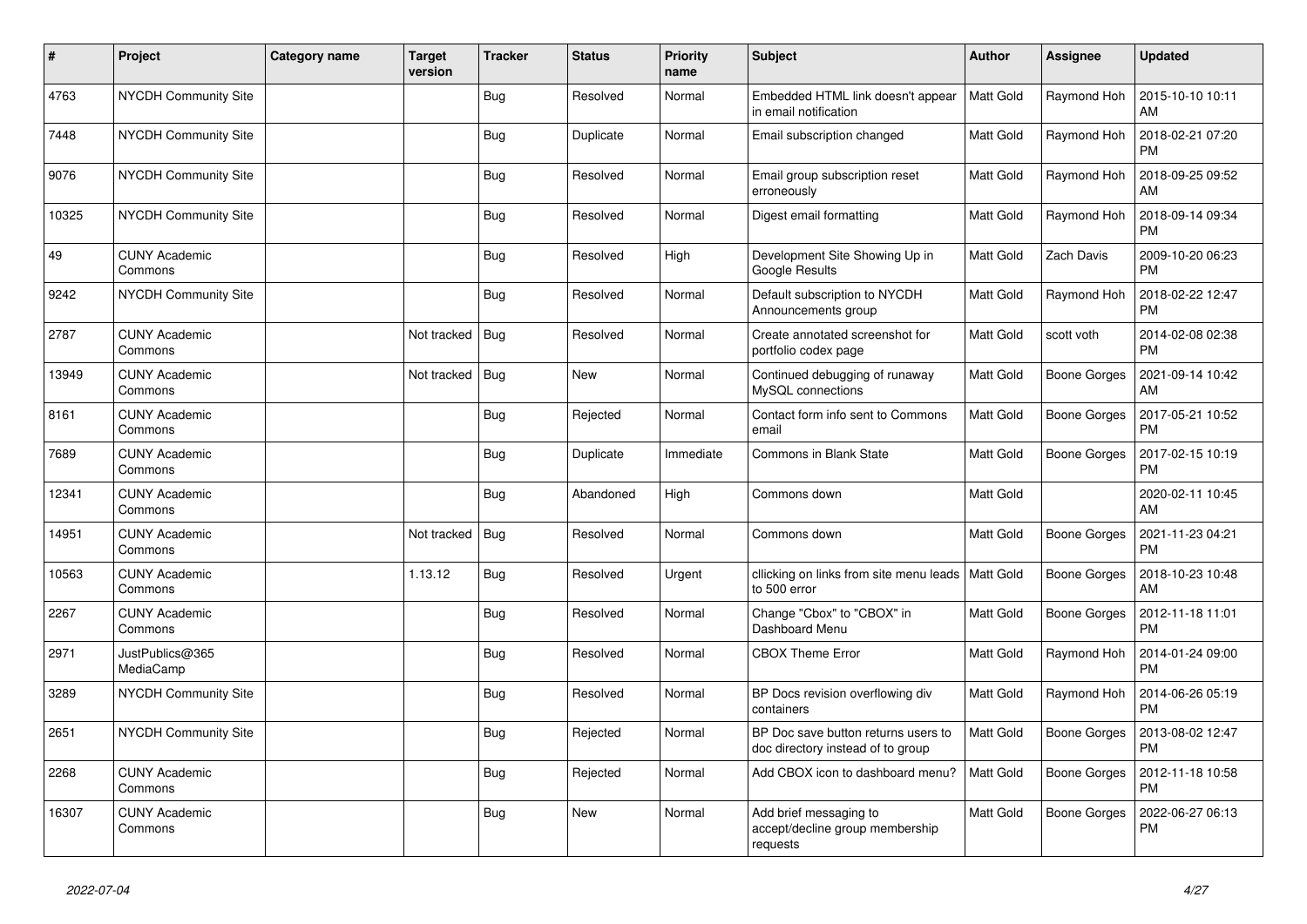| #     | Project                         | Category name | <b>Target</b><br>version | <b>Tracker</b> | <b>Status</b> | <b>Priority</b><br>name | <b>Subject</b>                                                                        | <b>Author</b>    | Assignee            | <b>Updated</b>                       |
|-------|---------------------------------|---------------|--------------------------|----------------|---------------|-------------------------|---------------------------------------------------------------------------------------|------------------|---------------------|--------------------------------------|
| 10538 | <b>CUNY Academic</b><br>Commons |               |                          | Bug            | Resolved      | Normal                  | "This Site Can't be Reached"                                                          | Matt Gold        | Boone Gorges        | 2018-10-16 09:39<br><b>PM</b>        |
| 2265  | <b>CUNY Academic</b><br>Commons |               | Not tracked              | <b>Bug</b>     | Rejected      | Normal                  | "Need Support" widget in cbox<br>documentation                                        | Matt Gold        | Boone Gorges        | 2012-11-20 01:07<br><b>PM</b>        |
| 2590  | <b>CUNY Academic</b><br>Commons |               | Not tracked              | Feature        | Resolved      | Normal                  | Show Marilyn and Erika how to<br>create homepage slides                               | <b>Matt Gold</b> | scott voth          | 2014-02-08 10:09<br>AM               |
| 2814  | <b>NYCDH Community Site</b>     |               |                          | Feature        | Resolved      | Normal                  | Restricting Sign-Ups                                                                  | <b>Matt Gold</b> | Raymond Hoh         | 2014-01-24 09:16<br><b>PM</b>        |
| 5954  | <b>CUNY Academic</b><br>Commons |               | Not tracked              | Feature        | Resolved      | Normal                  | replace video on homepage with<br>featured sites/groups                               | Matt Gold        | <b>Boone Gorges</b> | 2016-09-23 02:23<br>PM               |
| 1197  | <b>CUNY Academic</b><br>Commons |               | 1.3.13                   | Feature        | Resolved      | Low                     | Remove Quotation Marks from Email<br>Notifications of Uploaded Files                  | Matt Gold        | Boone Gorges        | 2012-04-16 03:11<br><b>PM</b>        |
| 2888  | NYCDH Community Site            |               |                          | Feature        | Resolved      | Normal                  | Make Text Posting the Default?                                                        | Matt Gold        | Raymond Hoh         | 2018-02-21 07:14<br><b>PM</b>        |
| 2423  | <b>CUNY Academic</b><br>Commons |               | Not tracked              | Feature        | Resolved      | Normal                  | Incorporate posts from Brian's<br>Footnotes blog into the News blog?                  | Matt Gold        | <b>Brian Foote</b>  | 2013-02-13 07:24<br><b>AM</b>        |
| 304   | <b>CUNY Academic</b><br>Commons |               | Not tracked              | Feature        | Rejected      | Normal                  | Feature Roadmap                                                                       | <b>Matt Gold</b> | <b>Boone Gorges</b> | 2010-08-30 04:38<br><b>PM</b>        |
| 8406  | NYCDH Community Site            |               |                          | Feature        | Resolved      | Normal                  | Error message for WP-Cerber<br>lockouts                                               | <b>Matt Gold</b> | Raymond Hoh         | 2018-02-22 09:26<br>AM               |
| 68    | <b>CUNY Academic</b><br>Commons |               |                          | Feature        | Resolved      | Normal                  | Email Addresses for the Commons                                                       | Matt Gold        |                     | 2010-03-01 12:18<br>PM               |
| 8837  | <b>CUNY Academic</b><br>Commons |               | Not tracked              | Feature        | Assigned      | Normal                  | Create a form to request info from<br>people requesting premium themes<br>and plugins | <b>Matt Gold</b> | Marilyn Weber       | 2017-11-14 03:35<br><b>PM</b>        |
| 5520  | NYCDH Community Site            |               |                          | Feature        | Resolved      | Normal                  | Auto-Add Newly Registered Members<br>to the Announcements Group                       | Matt Gold        | Raymond Hoh         | 2016-05-03 07:25<br><b>PM</b>        |
| 133   | <b>CUNY Academic</b><br>Commons |               |                          | Feature        | Resolved      | Low                     | Add TinyMCE to BP Profiles?                                                           | <b>Matt Gold</b> | <b>Boone Gorges</b> | 2010-01-07 01:59<br><b>PM</b>        |
| 5521  | NYCDH Community Site            |               |                          | Feature        | Resolved      | Normal                  | Add help text to registration process<br>re Announcement group add                    | <b>Matt Gold</b> | Raymond Hoh         | 2020-11-23 08:53<br>PM               |
| 5519  | NYCDH Community Site            |               |                          | Feature        | Resolved      | Normal                  | Add all NYCDH members to the<br><b>Announcements Group</b>                            | <b>Matt Gold</b> | Raymond Hoh         | 2016-07-20 07:30<br><b>PM</b>        |
| 2627  | NYCDH Community Site            |               |                          | Support        | Rejected      | Normal                  | Users Marked as Spam showing up<br>in New Members Widget List on<br>Homepage          | <b>Matt Gold</b> |                     | Raymond Hoh   2020-11-23 08:56<br>PM |
| 15171 | NYCDH Community Site            |               |                          | Support        | Resolved      | Normal                  | Unclear how to delete account                                                         | Matt Gold        | Raymond Hoh         | 2022-01-10 12:04<br>  PM             |
| 2233  | <b>CUNY Academic</b><br>Commons |               | Not tracked              | Support        | Resolved      | Normal                  | Slider plugin                                                                         | Matt Gold        |                     | 2013-03-01 11:06<br>AM               |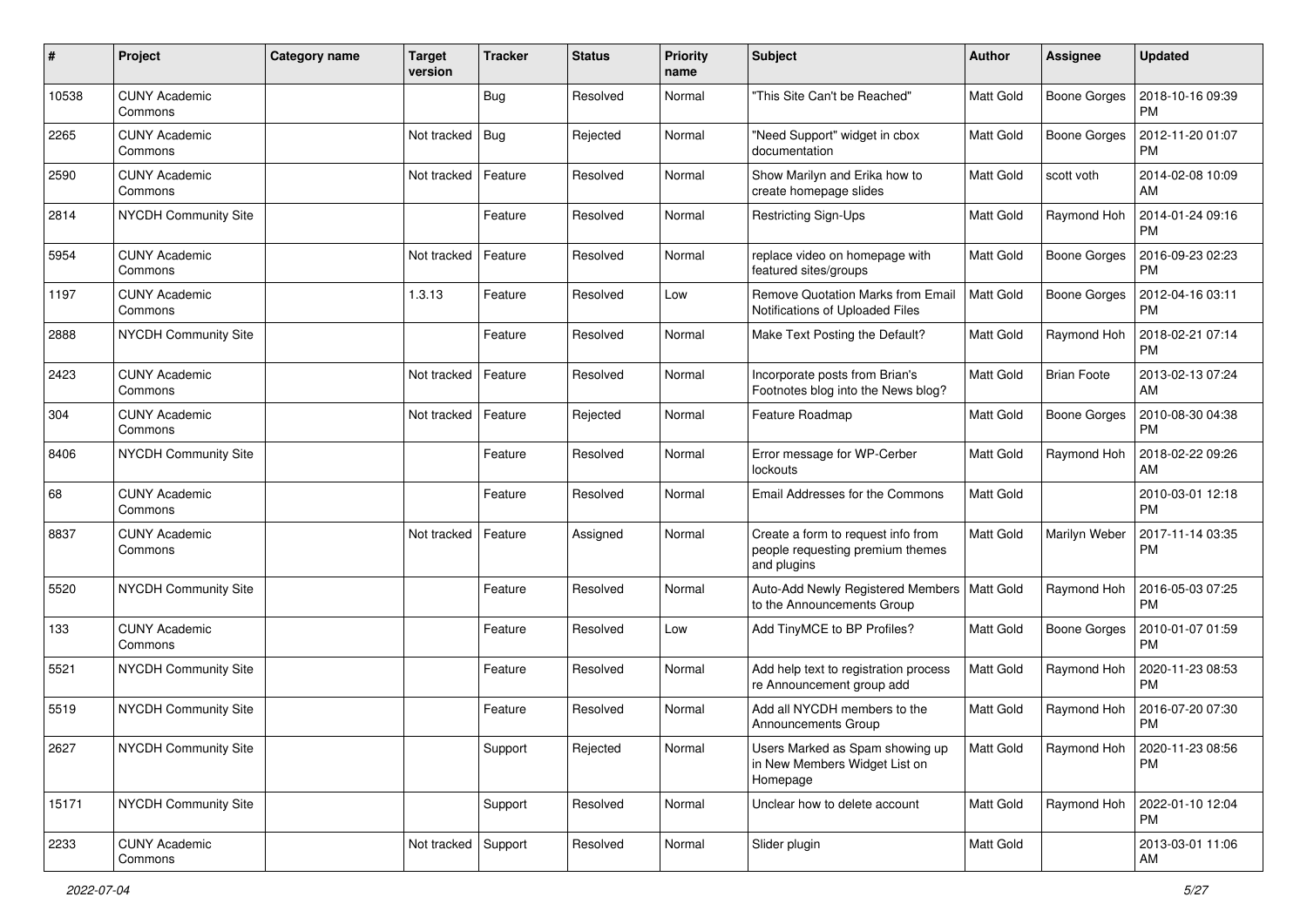| $\#$  | Project                         | <b>Category name</b> | <b>Target</b><br>version | <b>Tracker</b> | <b>Status</b> | <b>Priority</b><br>name | <b>Subject</b>                                                         | <b>Author</b>    | <b>Assignee</b>     | <b>Updated</b>                |
|-------|---------------------------------|----------------------|--------------------------|----------------|---------------|-------------------------|------------------------------------------------------------------------|------------------|---------------------|-------------------------------|
| 9115  | <b>CUNY Academic</b><br>Commons |                      | Not tracked              | Support        | Resolved      | Normal                  | question about invite by email                                         | <b>Matt Gold</b> | Matt Gold           | 2018-02-13 11:14<br><b>AM</b> |
| 5430  | NYCDH Community Site            |                      |                          | Support        | Resolved      | Normal                  | Question about deleting account                                        | <b>Matt Gold</b> | Raymond Hoh         | 2018-02-21 07:15<br><b>PM</b> |
| 16020 | <b>CUNY Academic</b><br>Commons |                      |                          | Support        | Rejected      | Normal                  | Metaslider Pro                                                         | Matt Gold        | <b>Boone Gorges</b> | 2022-05-10 10:43<br><b>AM</b> |
| 1869  | <b>CUNY Academic</b><br>Commons |                      | Not tracked              | Support        | Resolved      | Normal                  | Create Slide for Victorian Conference                                  | <b>Matt Gold</b> | scott voth          | 2012-06-08 10:29<br><b>PM</b> |
| 10950 | <b>CUNY Academic</b><br>Commons |                      |                          | Support        | Resolved      | High                    | Create slide for system maintenance                                    | Matt Gold        | scott voth          | 2019-01-12 10:23<br>AM        |
| 2980  | <b>CUNY Academic</b><br>Commons |                      |                          | Support        | Resolved      | Normal                  | Create Instructions for Inviting People<br>to Groups and Blogs         | <b>Matt Gold</b> | scott voth          | 2014-02-08 02:12<br><b>PM</b> |
| 5989  | NYCDH Community Site            |                      |                          | Support        | Resolved      | Normal                  | Buddypress/WP question                                                 | Matt Gold        | Raymond Hoh         | 2018-02-21 07:16<br><b>PM</b> |
| 2622  | <b>NYCDH Community Site</b>     |                      |                          | Support        | Resolved      | Normal                  | BuddyPress Members Widget on<br>Homepage doesn't show new<br>members   | <b>Matt Gold</b> | Raymond Hoh         | 2013-06-19 09:37<br>AM        |
| 1830  | <b>CUNY Academic</b><br>Commons |                      | Not tracked              | Support        | Resolved      | Normal                  | Addition to Help Wanted Blog                                           | <b>Matt Gold</b> | scott voth          | 2012-04-16 09:47<br><b>PM</b> |
| 329   | <b>CUNY Academic</b><br>Commons |                      | Not tracked              | Support        | Resolved      | Normal                  | 10 Things to Do After You Sign Up                                      | <b>Matt Gold</b> | <b>Brian Foote</b>  | 2016-01-26 10:51<br>AM        |
| 4178  | NYCDH Community Site            |                      |                          | Outreach       | Resolved      | Normal                  | Please export member email<br>addresses for a site-wide mailing        | <b>Matt Gold</b> | Raymond Hoh         | 2015-06-19 04:40<br>AM        |
| 3014  | <b>CUNY Academic</b><br>Commons |                      | Not tracked              | Outreach       | Resolved      | Normal                  | Create homepage slide for CUE<br>conference                            | <b>Matt Gold</b> | scott voth          | 2014-02-08 01:40<br><b>PM</b> |
| 1500  | <b>CUNY Academic</b><br>Commons |                      | Not tracked              | Publicity      | Resolved      | Normal                  | Make Article Titles on Commons<br><b>Buzz Links</b>                    | Matt Gold        | scott voth          | 2011-12-31 03:53<br><b>PM</b> |
| 2148  | <b>CUNY Academic</b><br>Commons |                      | Not tracked              | Publicity      | Resolved      | Normal                  | Feature SmashingMag article in<br>Commons Buzz, Gallery Slide          | <b>Matt Gold</b> | scott voth          | 2014-02-08 02:38<br><b>PM</b> |
| 1870  | <b>CUNY Academic</b><br>Commons |                      | Not tracked              | Publicity      | Resolved      | Normal                  | Create Homepage Slide for Fashion<br><b>Studies Conference</b>         | Matt Gold        | scott voth          | 2014-02-08 02:37<br><b>PM</b> |
| 2003  | <b>CUNY Academic</b><br>Commons |                      | Not tracked              | Publicity      | Resolved      | Low                     | Add Sloan-C award to wikipedia page                                    | <b>Matt Gold</b> | scott voth          | 2012-08-06 10:15<br>AM        |
| 1527  | <b>CUNY Academic</b><br>Commons |                      | Not tracked Publicity    |                | Resolved      | Normal                  | Add "THEME SONG FOR OUR<br>TIME: SLF, OWS, CUNY AC" to<br>Commons Buzz | <b>Matt Gold</b> | scott voth          | 2014-02-08 02:37<br>PM        |
| 4235  | <b>CUNY Academic</b><br>Commons |                      | Not tracked              | Design/UX      | Assigned      | Normal                  | Explore user experience around<br>comments on forum topics vs docs     | Matt Gold        | Samantha<br>Raddatz | 2015-07-21 10:23<br>AM        |
| 13496 | <b>CUNY Academic</b><br>Commons | Accessibility        | 1.18.0                   | Bug            | Resolved      | Normal                  | Review contrast issues on<br>registration page and profile page        | Matt Gold        | Sonja Leix          | 2020-12-08 11:31<br>AM        |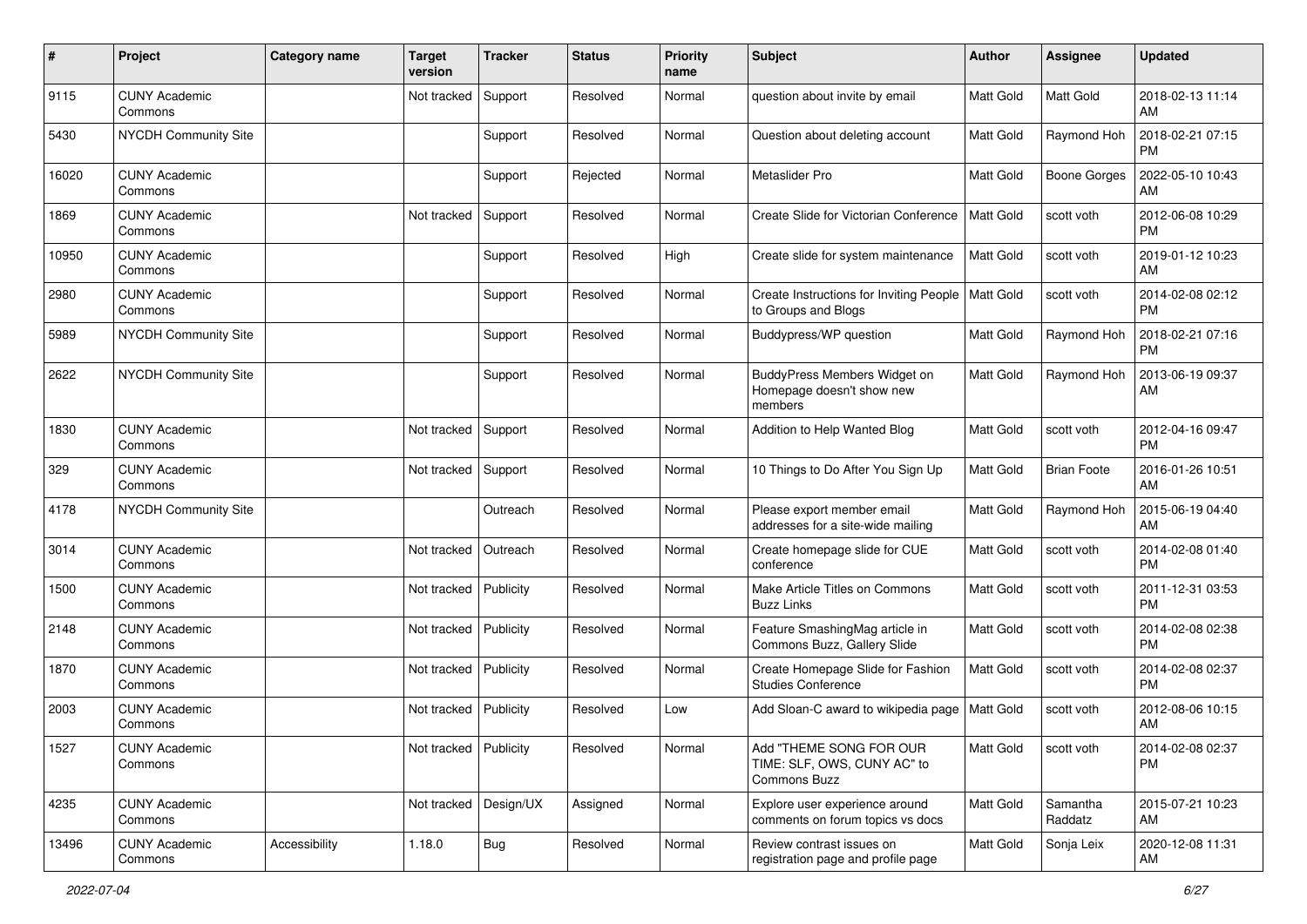| #    | Project                         | Category name      | Target<br>version | <b>Tracker</b> | <b>Status</b> | <b>Priority</b><br>name | <b>Subject</b>                                                               | <b>Author</b>    | Assignee            | <b>Updated</b>                |
|------|---------------------------------|--------------------|-------------------|----------------|---------------|-------------------------|------------------------------------------------------------------------------|------------------|---------------------|-------------------------------|
| 8901 | <b>CUNY Academic</b><br>Commons | Accessibility      | Future<br>release | Feature        | Assigned      | Normal                  | Theme analysis for accessibility                                             | <b>Matt Gold</b> | Boone Gorges        | 2022-04-26 11:59<br>AM        |
| 8900 | <b>CUNY Academic</b><br>Commons | Accessibility      | Future<br>release | Feature        | Assigned      | Normal                  | Look into tools to enforce<br>accessibility in WP environment                | <b>Matt Gold</b> | <b>Boone Gorges</b> | 2022-04-26 11:59<br>AM        |
| 8899 | <b>CUNY Academic</b><br>Commons | Accessibility      | 1.13              | Feature        | Resolved      | Normal                  | <b>Accessibility Fixes</b>                                                   | <b>Matt Gold</b> | Boone Gorges        | 2018-04-23 10:55<br>AM        |
| 5581 | <b>CUNY Academic</b><br>Commons | Analytics          | Future<br>release | Feature        | Assigned      | Normal                  | Explore alternatives to Google<br>Analytics                                  | <b>Matt Gold</b> | Valerie<br>Townsend | 2020-04-17 03:12<br><b>PM</b> |
| 1334 | <b>CUNY Academic</b><br>Commons | Analytics          | Future<br>release | Feature        | Abandoned     | Normal                  | Create Tool To Count Email<br>Notifications                                  | <b>Matt Gold</b> | Matt Gold           | 2015-11-12 12:56<br>AM        |
| 4070 | <b>CUNY Academic</b><br>Commons | Analytics          | Not tracked       | Support        | Assigned      | Normal                  | Request for JITP site analytics                                              | <b>Matt Gold</b> | Seth Persons        | 2016-02-23 03:09<br><b>PM</b> |
| 6350 | <b>CUNY Academic</b><br>Commons | Blogs (BuddyPress) | 1.9.31            | <b>Bug</b>     | Resolved      | Normal                  | Editing blog posts results in activity<br>items                              | <b>Matt Gold</b> | Boone Gorges        | 2016-10-18 09:24<br><b>PM</b> |
| 5691 | <b>CUNY Academic</b><br>Commons | Blogs (BuddyPress) | Future<br>release | Bug            | Assigned      | High                    | Differing numbers on Sites display                                           | Matt Gold        | Raymond Hoh         | 2016-06-13 01:37<br><b>PM</b> |
| 8836 | <b>CUNY Academic</b><br>Commons | Blogs (BuddyPress) | Future<br>release | Feature        | Assigned      | Normal                  | Redesign site launch process                                                 | <b>Matt Gold</b> | <b>Boone Gorges</b> | 2019-10-03 02:49<br><b>PM</b> |
| 1098 | <b>CUNY Academic</b><br>Commons | Blogs (BuddyPress) | 1.6               | Feature        | Resolved      | Low                     | Create way for people to search<br>through authors on blog listings          | <b>Matt Gold</b> | Boone Gorges        | 2014-03-31 07:01<br><b>PM</b> |
| 342  | <b>CUNY Academic</b><br>Commons | Blogs (BuddyPress) | 1.10.2            | Feature        | Resolved      | Low                     | <b>Blog Listing Displays User Avatars</b><br>Instead of Blog Avatars         | <b>Matt Gold</b> | Boone Gorges        | 2019-12-06 11:08<br>AM        |
| 724  | <b>CUNY Academic</b><br>Commons | BuddyPress (misc)  | 1.2.1             | Bug            | Rejected      | Normal                  | Word Limit on Email Notifications of<br>Forum Posts?                         | <b>Matt Gold</b> | <b>Boone Gorges</b> | 2011-05-11 12:04<br><b>PM</b> |
| 436  | <b>CUNY Academic</b><br>Commons | BuddyPress (misc)  | 1.1.1             | <b>Bug</b>     | Resolved      | Normal                  | Who's Online Widget                                                          | Matt Gold        | Boone Gorges        | 2010-12-07 08:14<br>AM        |
| 2041 | <b>CUNY Academic</b><br>Commons | BuddyPress (misc)  | 1.4.2             | <b>Bug</b>     | Resolved      | Low                     | Vertical Alignment on BP Doc<br>"delete" hoverlink                           | <b>Matt Gold</b> | Boone Gorges        | 2012-08-13 10:54<br><b>PM</b> |
| 2738 | <b>CUNY Academic</b><br>Commons | BuddyPress (misc)  | 1.5.0.2           | <b>Bug</b>     | Resolved      | High                    | Users Unable to Change Email<br><b>Address in Settings</b>                   | <b>Matt Gold</b> | Boone Gorges        | 2013-08-28 09:05<br><b>PM</b> |
| 69   | CUNY Academic<br>Commons        | BuddyPress (misc)  |                   | <b>Bug</b>     | Resolved      | Normal                  | UserName doesn't appear in News<br>Feed Wiki Edit                            | <b>Matt Gold</b> | Boone Gorges        | 2009-12-03 09:33<br>AM        |
| 301  | <b>CUNY Academic</b><br>Commons | BuddyPress (misc)  |                   | <b>Bug</b>     | Resolved      | High                    | User unable to upload documents                                              | <b>Matt Gold</b> | Boone Gorges        | 2010-08-25 12:06<br>PM        |
| 264  | <b>CUNY Academic</b><br>Commons | BuddyPress (misc)  |                   | Bug            | Resolved      | Normal                  | user reports receiving two<br>notifications for each new group<br>forum post | <b>Matt Gold</b> | Boone Gorges        | 2010-08-26 02:57<br>PM        |
| 2117 | <b>CUNY Academic</b><br>Commons | BuddyPress (misc)  | 1.4.8             | <b>Bug</b>     | Resolved      | Normal                  | User reports double notification of<br>announcements                         | <b>Matt Gold</b> | Dominic Giglio      | 2012-10-22 09:37<br>AM        |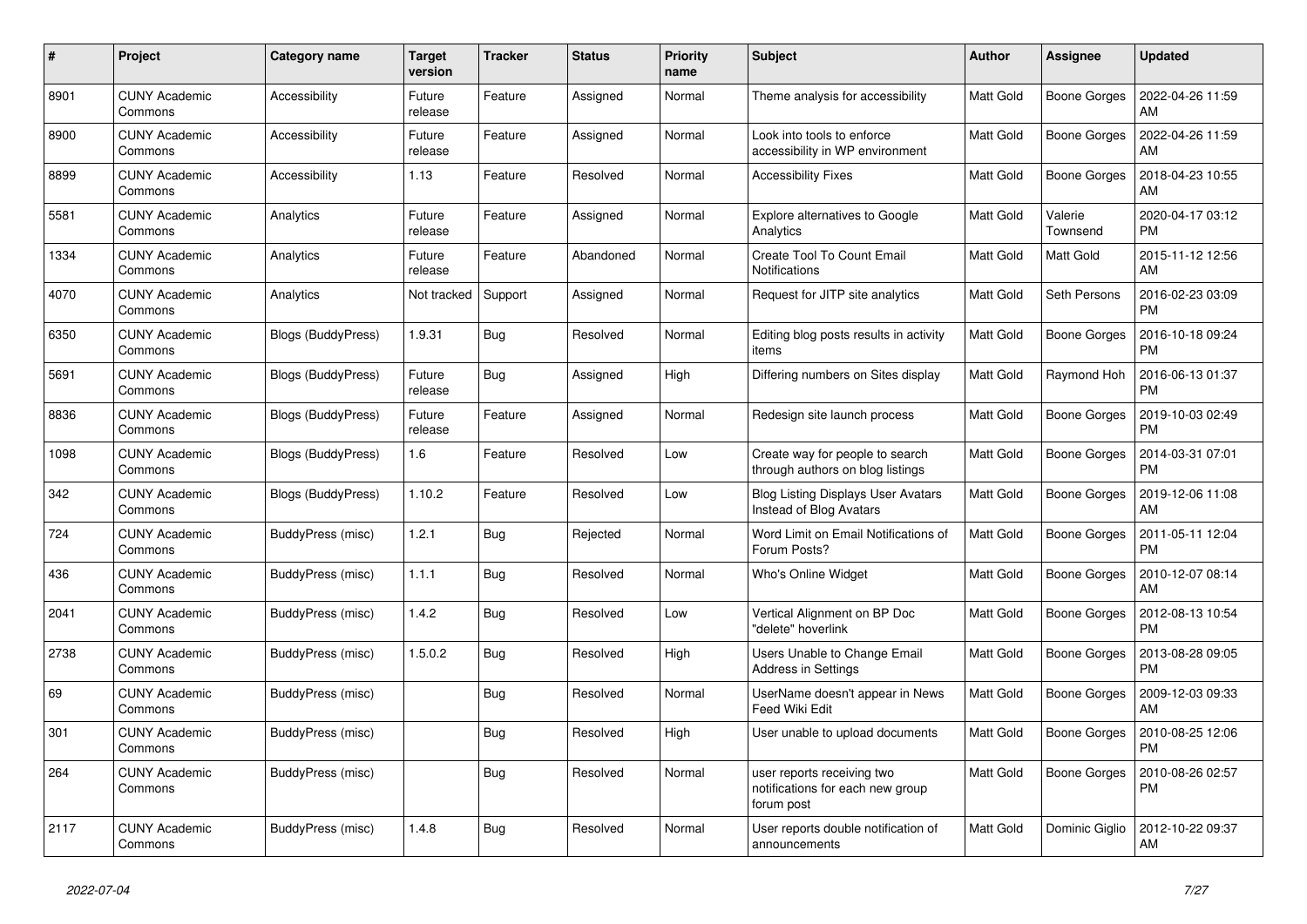| #    | Project                         | Category name     | <b>Target</b><br>version | <b>Tracker</b> | <b>Status</b> | <b>Priority</b><br>name | <b>Subject</b>                                                        | <b>Author</b>    | <b>Assignee</b>     | <b>Updated</b>                |
|------|---------------------------------|-------------------|--------------------------|----------------|---------------|-------------------------|-----------------------------------------------------------------------|------------------|---------------------|-------------------------------|
| 41   | <b>CUNY Academic</b><br>Commons | BuddyPress (misc) |                          | Bug            | Resolved      | Normal                  | User listed twice in group                                            | <b>Matt Gold</b> | <b>Matt Gold</b>    | 2009-12-08 07:35<br><b>PM</b> |
| 2519 | <b>CUNY Academic</b><br>Commons | BuddyPress (misc) |                          | Bug            | Rejected      | Low                     | User doesn't show up in site search                                   | <b>Matt Gold</b> | <b>Boone Gorges</b> | 2014-05-01 08:33<br><b>PM</b> |
| 153  | <b>CUNY Academic</b><br>Commons | BuddyPress (misc) |                          | <b>Bug</b>     | Resolved      | Normal                  | User Asked to login again while trying<br>to submit wire post         | <b>Matt Gold</b> | <b>Boone Gorges</b> | 2010-05-11 04:48<br><b>PM</b> |
| 223  | <b>CUNY Academic</b><br>Commons | BuddyPress (misc) |                          | <b>Bug</b>     | Resolved      | Normal                  | Uploaded Group Document Failed to<br><b>Create Email Notification</b> | Matt Gold        | Boone Gorges        | 2010-05-11 10:12<br><b>PM</b> |
| 2729 | <b>CUNY Academic</b><br>Commons | BuddyPress (misc) | 1.5.0.2                  | <b>Bug</b>     | Resolved      | Urgent                  | Update Positions to Include Missing<br>Colleges                       | Matt Gold        | <b>Boone Gorges</b> | 2013-08-26 09:54<br>AM        |
| 2922 | <b>CUNY Academic</b><br>Commons | BuddyPress (misc) |                          | Bug            | Rejected      | Normal                  | Unconfirmed Plugin error - user could<br>not be activated             | <b>Matt Gold</b> | Boone Gorges        | 2013-12-10 04:47<br><b>PM</b> |
| 1546 | <b>CUNY Academic</b><br>Commons | BuddyPress (misc) | 1.3.5                    | Bug            | Resolved      | Low                     | Unable to view comparative<br>document history in BP Docs             | Matt Gold        | Boone Gorges        | 2012-01-17 06:13<br><b>PM</b> |
| 457  | <b>CUNY Academic</b><br>Commons | BuddyPress (misc) | 1.1.2                    | Bug            | Resolved      | High                    | Unable to Upload Documents as<br>Forum Attachments                    | <b>Matt Gold</b> | Boone Gorges        | 2010-12-10 06:56<br><b>PM</b> |
| 1488 | <b>CUNY Academic</b><br>Commons | BuddyPress (misc) | 1.3.3                    | <b>Bug</b>     | Resolved      | Normal                  | Unable to edit forum post                                             | <b>Matt Gold</b> | <b>Boone Gorges</b> | 2012-01-10 07:20<br><b>PM</b> |
| 2906 | <b>CUNY Academic</b><br>Commons | BuddyPress (misc) | 1.5.10                   | Bug            | Resolved      | Normal                  | Unable to delete file attachment from<br>forum post                   | <b>Matt Gold</b> | <b>Boone Gorges</b> | 2013-12-01 09:35<br>PM        |
| 189  | <b>CUNY Academic</b><br>Commons | BuddyPress (misc) |                          | Bug            | Resolved      | Normal                  | <b>Trouble Uploading Document</b>                                     | <b>Matt Gold</b> | Boone Gorges        | 2010-05-11 04:31<br><b>PM</b> |
| 145  | <b>CUNY Academic</b><br>Commons | BuddyPress (misc) |                          | <b>Bug</b>     | Resolved      | Normal                  | Trackbacks are being attributed to<br>'ungooglable'                   | <b>Matt Gold</b> | Boone Gorges        | 2010-05-20 03:07<br><b>PM</b> |
| 148  | <b>CUNY Academic</b><br>Commons | BuddyPress (misc) |                          | <b>Bug</b>     | Resolved      | Normal                  | TinyMCE Problem with URLs in Posts   Matt Gold                        |                  | Boone Gorges        | 2010-02-25 12:22<br><b>PM</b> |
| 856  | <b>CUNY Academic</b><br>Commons | BuddyPress (misc) | 1.2.4                    | Bug            | Resolved      | Low                     | Text-alignment issue on group                                         | <b>Matt Gold</b> | Raymond Hoh         | 2011-06-22 10:02<br><b>PM</b> |
| 306  | <b>CUNY Academic</b><br>Commons | BuddyPress (misc) | 1.0.1                    | <b>Bug</b>     | Rejected      | Low                     | Text on Group Page should be<br>darker                                | <b>Matt Gold</b> | <b>Boone Gorges</b> | 2010-08-26 04:23<br><b>PM</b> |
| 156  | <b>CUNY Academic</b><br>Commons | BuddyPress (misc) |                          | <b>Bug</b>     | Resolved      | Low                     | Sticky Posts and Recently Active<br><b>Topics List</b>                | <b>Matt Gold</b> | Boone Gorges        | 2010-05-11 05:22<br><b>PM</b> |
| 160  | <b>CUNY Academic</b><br>Commons | BuddyPress (misc) |                          | Bug            | Resolved      | Low                     | <b>Sticky Posts and Recently Active</b><br><b>Topics List</b>         | <b>Matt Gold</b> | Boone Gorges        | 2010-01-21 02:02<br><b>PM</b> |
| 1555 | <b>CUNY Academic</b><br>Commons | BuddyPress (misc) | 1.3.6                    | Bug            | Resolved      | Low                     | Sticky forum post shows up twice in<br>post listings                  | Matt Gold        | <b>Boone Gorges</b> | 2012-02-08 06:44<br><b>PM</b> |
| 2037 | CUNY Academic<br>Commons        | BuddyPress (misc) | 1.4.5                    | <b>Bug</b>     | Resolved      | Normal                  | Special Character shows up in RBE<br>post                             | <b>Matt Gold</b> | Raymond Hoh         | 2012-09-17 07:12<br>PM        |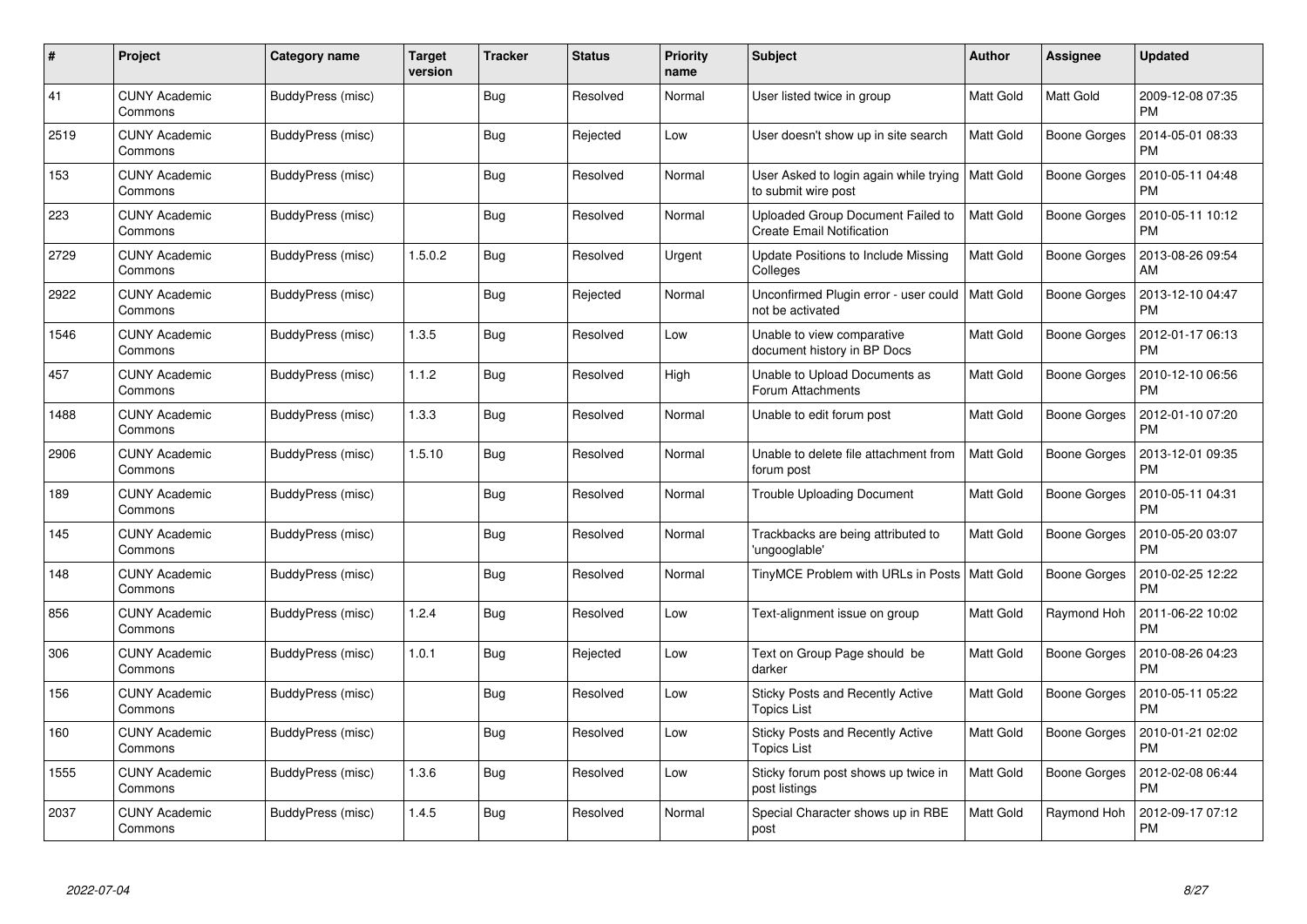| #    | Project                         | Category name     | <b>Target</b><br>version | <b>Tracker</b> | <b>Status</b> | <b>Priority</b><br>name | <b>Subject</b>                                                                    | <b>Author</b>    | Assignee            | <b>Updated</b>                |
|------|---------------------------------|-------------------|--------------------------|----------------|---------------|-------------------------|-----------------------------------------------------------------------------------|------------------|---------------------|-------------------------------|
| 950  | <b>CUNY Academic</b><br>Commons | BuddyPress (misc) | 1.2.4                    | <b>Bug</b>     | Rejected      | Normal                  | Spam/Moderation Issue                                                             | <b>Matt Gold</b> | <b>Boone Gorges</b> | 2011-07-11 09:15<br>AM        |
| 181  | <b>CUNY Academic</b><br>Commons | BuddyPress (misc) |                          | <b>Bug</b>     | Resolved      | Low                     | spam comments showing up in<br>activity stream                                    | <b>Matt Gold</b> | <b>Boone Gorges</b> | 2010-06-22 06:53<br><b>PM</b> |
| 2220 | <b>CUNY Academic</b><br>Commons | BuddyPress (misc) | 1.4.11                   | <b>Bug</b>     | Resolved      | Low                     | Spacing error on BP Doc comments                                                  | Matt Gold        | Dominic Giglio      | 2012-11-20 03:47<br><b>PM</b> |
| 2221 | <b>CUNY Academic</b><br>Commons | BuddyPress (misc) |                          | Bug            | Duplicate     | Low                     | Spacing error on BP Doc comments                                                  | <b>Matt Gold</b> | Boone Gorges        | 2012-10-30 10:03<br>AM        |
| 244  | <b>CUNY Academic</b><br>Commons | BuddyPress (misc) |                          | <b>Bug</b>     | Rejected      | Low                     | Some notifications persist after being<br>clicked                                 | <b>Matt Gold</b> | <b>Boone Gorges</b> | 2014-05-01 09:20<br>AM        |
| 1451 | CUNY Academic<br>Commons        | BuddyPress (misc) | 1.3.1                    | <b>Bug</b>     | Resolved      | Normal                  | Social Media Profile Icons Not<br>Showing Up Automatically?                       | <b>Matt Gold</b> | Boone Gorges        | 2011-12-15 07:06<br><b>PM</b> |
| 2385 | <b>CUNY Academic</b><br>Commons | BuddyPress (misc) | 1.4.18                   | <b>Bug</b>     | Resolved      | Normal                  | Sitewide nav bar not appearing                                                    | <b>Matt Gold</b> | <b>Boone Gorges</b> | 2013-01-24 10:21<br>AM        |
| 2763 | <b>CUNY Academic</b><br>Commons | BuddyPress (misc) |                          | Bug            | Rejected      | Normal                  | Send Invites Page Hang                                                            | <b>Matt Gold</b> | <b>Boone Gorges</b> | 2013-08-29 09:33<br>AM        |
| 256  | <b>CUNY Academic</b><br>Commons | BuddyPress (misc) | Not tracked              | Bug            | Resolved      | High                    | Security warnings on site                                                         | <b>Matt Gold</b> | <b>Boone Gorges</b> | 2014-05-01 09:23<br>AM        |
| 53   | <b>CUNY Academic</b><br>Commons | BuddyPress (misc) |                          | <b>Bug</b>     | Resolved      | Normal                  | Search on Group Page Not Working,<br>Leads to Home Page                           | <b>Matt Gold</b> | Boone Gorges        | 2009-10-22 10:51<br>AM        |
| 590  | <b>CUNY Academic</b><br>Commons | BuddyPress (misc) | Not tracked              | Bug            | Resolved      | Normal                  | Roadmap Discussion                                                                | <b>Matt Gold</b> | Boone Gorges        | 2011-08-22 06:51<br><b>PM</b> |
| 762  | <b>CUNY Academic</b><br>Commons | BuddyPress (misc) |                          | Bug            | Resolved      | Normal                  | <b>Resolve Email Notification Problems</b><br>with Lehman addresses               | Matt Gold        |                     | 2012-02-28 10:52<br>AM        |
| 763  | <b>CUNY Academic</b><br>Commons | BuddyPress (misc) | 1.2.3                    | Bug            | Resolved      | Low                     | Resaving BP Docs Preferences on<br>Same Setting Produces Unclear Error<br>Message | Matt Gold        | Boone Gorges        | 2011-06-02 09:19<br>AM        |
| 47   | <b>CUNY Academic</b><br>Commons | BuddyPress (misc) |                          | Bug            | Resolved      | Normal                  | Request to Join Group Lost                                                        | Matt Gold        |                     | 2009-10-19 04:08<br><b>PM</b> |
| 2415 | <b>CUNY Academic</b><br>Commons | BuddyPress (misc) | 1.4.19                   | <b>Bug</b>     | Resolved      | Normal                  | Remove "Popular" link on homepage<br>members widget                               | Matt Gold        | <b>Boone Gorges</b> | 2013-02-12 10:05<br><b>PM</b> |
| 1794 | <b>CUNY Academic</b><br>Commons | BuddyPress (misc) | 1.3.10                   | <b>Bug</b>     | Resolved      | Normal                  | Remove "Notice anything new"<br>notification                                      | <b>Matt Gold</b> | <b>Boone Gorges</b> | 2012-03-29 09:45<br><b>PM</b> |
| 1979 | <b>CUNY Academic</b><br>Commons | BuddyPress (misc) | 1.4                      | <b>Bug</b>     | Rejected      | Normal                  | Received two notifications of an<br>activity update                               | <b>Matt Gold</b> | Boone Gorges        | 2012-07-12 10:43<br>AM        |
| 2040 | <b>CUNY Academic</b><br>Commons | BuddyPress (misc) | 1.4.2                    | <b>Bug</b>     | Resolved      | Normal                  | RBE on BP Docs Edits?                                                             | <b>Matt Gold</b> | Boone Gorges        | 2012-08-14 08:13<br>AM        |
| 2052 | <b>CUNY Academic</b><br>Commons | BuddyPress (misc) |                          | Bug            | Rejected      | Normal                  | <b>RBE Not Enabled?</b>                                                           | <b>Matt Gold</b> | <b>Boone Gorges</b> | 2012-08-18 09:16<br><b>PM</b> |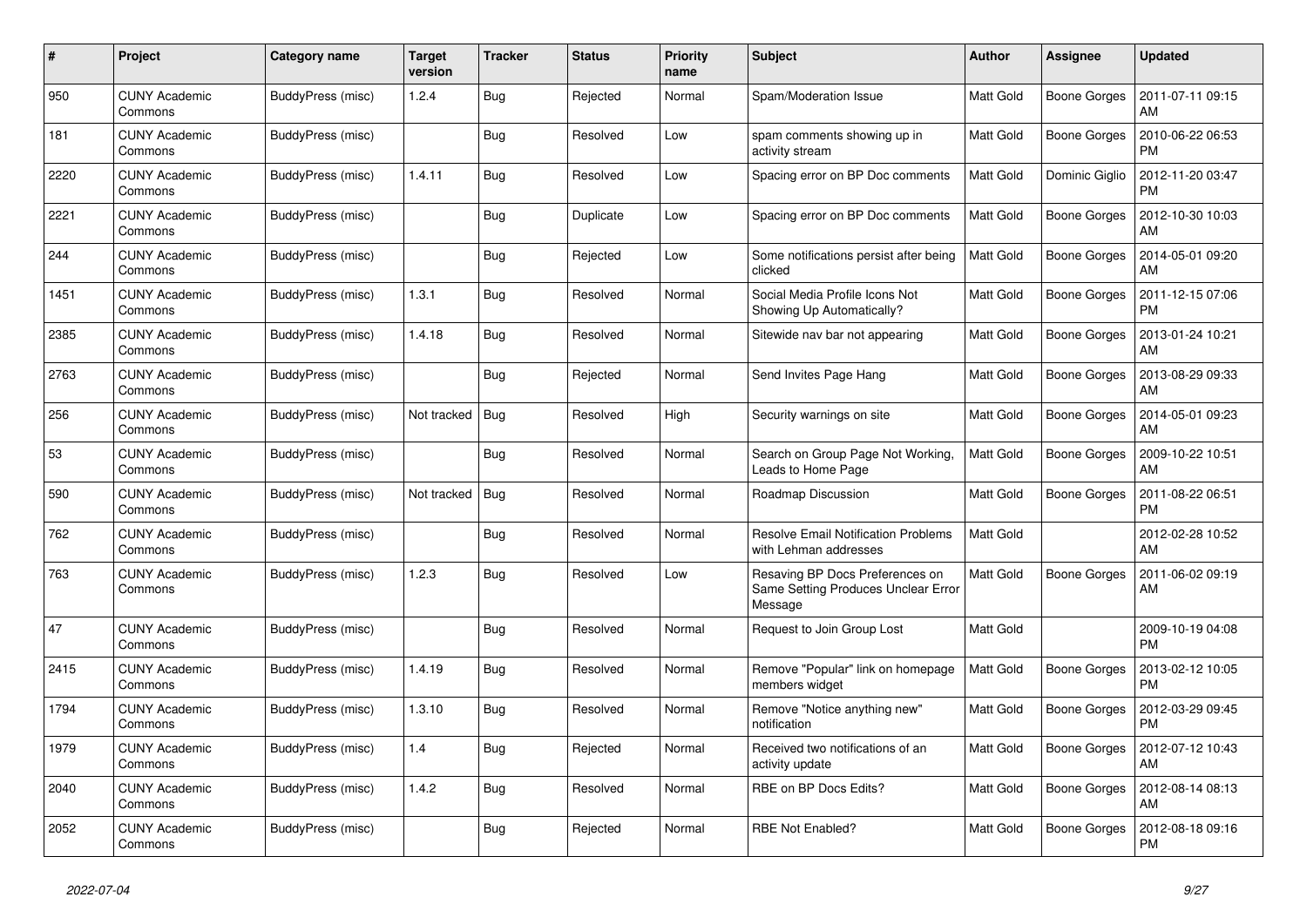| #    | Project                         | Category name     | Target<br>version | <b>Tracker</b> | <b>Status</b> | <b>Priority</b><br>name | <b>Subject</b>                                                  | Author           | <b>Assignee</b>     | <b>Updated</b>                |
|------|---------------------------------|-------------------|-------------------|----------------|---------------|-------------------------|-----------------------------------------------------------------|------------------|---------------------|-------------------------------|
| 2091 | <b>CUNY Academic</b><br>Commons | BuddyPress (misc) | Not tracked       | <b>Bug</b>     | Resolved      | Normal                  | <b>RBE Down</b>                                                 | <b>Matt Gold</b> | Raymond Hoh         | 2012-09-02 06:00<br><b>PM</b> |
| 2046 | <b>CUNY Academic</b><br>Commons | BuddyPress (misc) | 1.4.3             | Bug            | Resolved      | High                    | <b>RBE Delayed Post</b>                                         | <b>Matt Gold</b> | Raymond Hoh         | 2012-08-27 11:55<br>AM        |
| 2821 | <b>CUNY Academic</b><br>Commons | BuddyPress (misc) |                   | <b>Bug</b>     | Duplicate     | Normal                  | RBE attempted double posts                                      | <b>Matt Gold</b> | Raymond Hoh         | 2013-10-11 01:53<br><b>PM</b> |
| 2735 | <b>CUNY Academic</b><br>Commons | BuddyPress (misc) | 1.5.1             | <b>Bug</b>     | Resolved      | Normal                  | Profile Incorrectly Shortens About<br>You Field                 | <b>Matt Gold</b> | Boone Gorges        | 2013-08-28 11:36<br>AM        |
| 1294 | <b>CUNY Academic</b><br>Commons | BuddyPress (misc) | Not tracked       | Bug            | Resolved      | Normal                  | Profile Field Search by College Not<br><b>Working Correctly</b> | Matt Gold        | Boone Gorges        | 2011-12-09 07:11<br>AM        |
| 2691 | <b>CUNY Academic</b><br>Commons | BuddyPress (misc) |                   | Bug            | Rejected      | Normal                  | Problems inviting members to a<br>group                         | <b>Matt Gold</b> | Dominic Giglio      | 2015-01-02 03:12<br><b>PM</b> |
| 155  | <b>CUNY Academic</b><br>Commons | BuddyPress (misc) |                   | Bug            | Resolved      | Normal                  | Problem with Group Blog<br><b>BuddyPress Plugin</b>             | Matt Gold        | <b>Boone Gorges</b> | 2010-01-23 07:19<br>AM        |
| 1545 | <b>CUNY Academic</b><br>Commons | BuddyPress (misc) | 1.3.5             | Bug            | Resolved      | Normal                  | Problem with BP Doc Comment Edit<br>Icon in Forums              | Matt Gold        | Boone Gorges        | 2012-01-16 06:14<br><b>PM</b> |
| 2706 | <b>CUNY Academic</b><br>Commons | BuddyPress (misc) | 1.6.4             | <b>Bug</b>     | Resolved      | Normal                  | Problem sending group invitations                               | <b>Matt Gold</b> | <b>Boone Gorges</b> | 2014-05-18 11:36<br>AM        |
| 185  | <b>CUNY Academic</b><br>Commons | BuddyPress (misc) |                   | <b>Bug</b>     | Resolved      | Immediate               | Private Group Info/Documents on<br><b>Activity Stream</b>       | <b>Matt Gold</b> | <b>Boone Gorges</b> | 2010-05-11 05:01<br>PM        |
| 778  | <b>CUNY Academic</b><br>Commons | BuddyPress (misc) | 1.2.2             | Bug            | Resolved      | Normal                  | <b>Private BP Docs Comment</b><br>Notification in RSS Feed      | <b>Matt Gold</b> | Boone Gorges        | 2011-06-02 09:29<br>AM        |
| 3853 | <b>CUNY Academic</b><br>Commons | BuddyPress (misc) | 1.7.16            | <b>Bug</b>     | Resolved      | High                    | Post erroneously ascribed to wrong<br>author in activity feed   | <b>Matt Gold</b> | Raymond Hoh         | 2015-03-21 01:13<br><b>PM</b> |
| 3995 | <b>CUNY Academic</b><br>Commons | BuddyPress (misc) | Not tracked       | <b>Bug</b>     | Resolved      | Normal                  | Possible People Page filter error                               | <b>Matt Gold</b> | Boone Gorges        | 2015-04-16 07:51<br>АM        |
| 2159 | <b>CUNY Academic</b><br>Commons | BuddyPress (misc) | 1.4.24            | Bug            | Resolved      | Normal                  | Page redirection after accepting<br>group invite                | <b>Matt Gold</b> | Dominic Giglio      | 2013-04-11 08:00<br><b>PM</b> |
| 2176 | <b>CUNY Academic</b><br>Commons | BuddyPress (misc) | 1.4.9             | <b>Bug</b>     | Rejected      | Normal                  | Page error upon accepting group<br>membership request           | <b>Matt Gold</b> | Dominic Giglio      | 2012-11-01 09:48<br><b>PM</b> |
| 1859 | <b>CUNY Academic</b><br>Commons | BuddyPress (misc) | 1.3.13            | <b>Bug</b>     | Resolved      | Low                     | Orthographical error on page in the<br>sign-up process          | <b>Matt Gold</b> | Boone Gorges        | 2012-05-02 11:43<br>AM        |
| 154  | <b>CUNY Academic</b><br>Commons | BuddyPress (misc) |                   | Bug            | Resolved      | Low                     | Order of posts on Forum page                                    | <b>Matt Gold</b> | Boone Gorges        | 2010-05-11 04:53<br><b>PM</b> |
| 1143 | <b>CUNY Academic</b><br>Commons | BuddyPress (misc) | 1.2.5             | <b>Bug</b>     | Resolved      | Normal                  | Notifications of Old Posts                                      | Matt Gold        |                     | 2011-08-30 09:56<br><b>PM</b> |
| 458  | CUNY Academic<br>Commons        | BuddyPress (misc) | 1.1.3             | <b>Bug</b>     | Resolved      | Normal                  | Notifications Not Received for Own<br>Messages                  | <b>Matt Gold</b> | Boone Gorges        | 2010-12-13 08:28<br>PM        |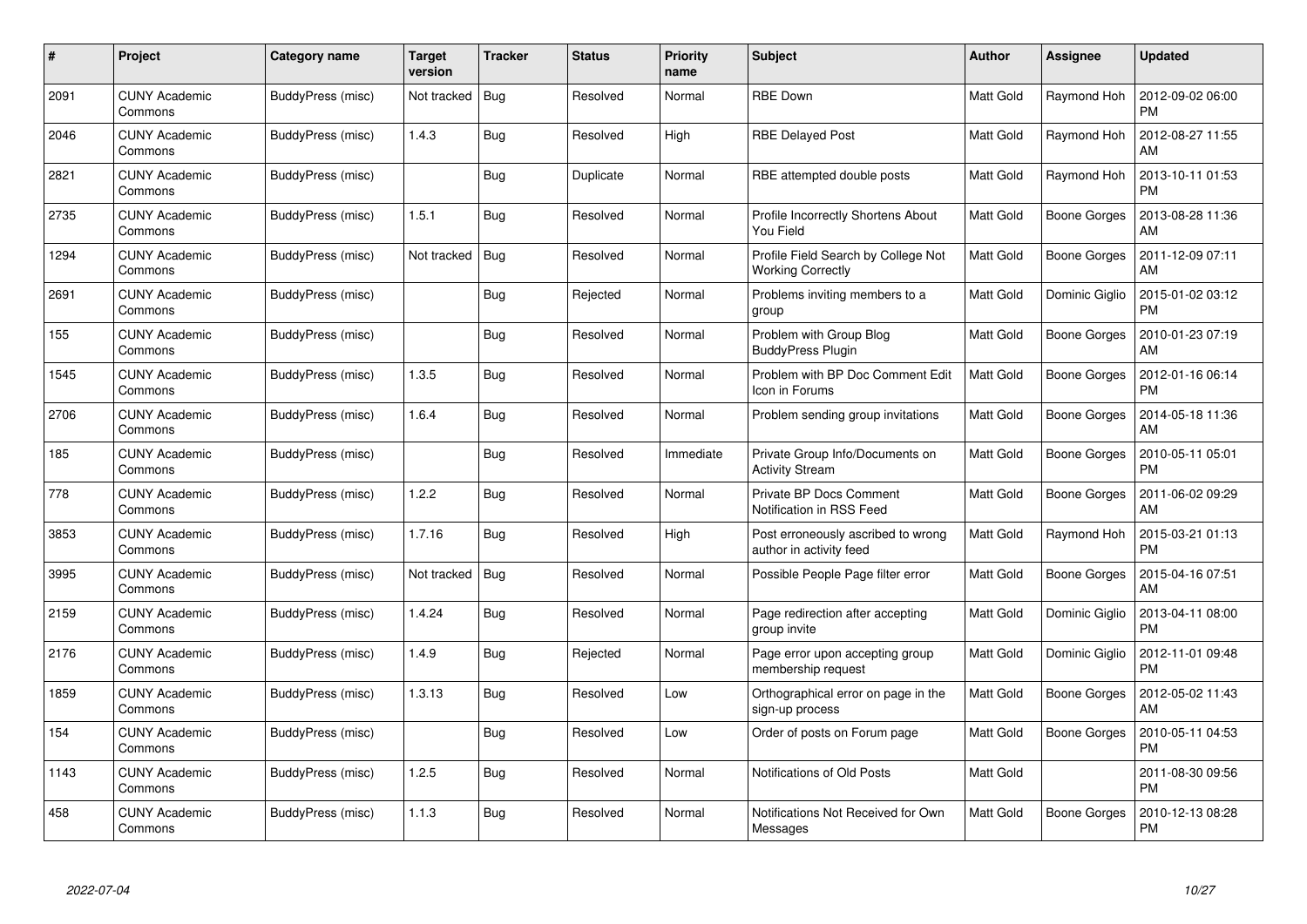| #    | Project                         | Category name     | Target<br>version | <b>Tracker</b> | <b>Status</b> | <b>Priority</b><br>name | <b>Subject</b>                                                                      | <b>Author</b>    | Assignee            | <b>Updated</b>                |
|------|---------------------------------|-------------------|-------------------|----------------|---------------|-------------------------|-------------------------------------------------------------------------------------|------------------|---------------------|-------------------------------|
| 1498 | <b>CUNY Academic</b><br>Commons | BuddyPress (misc) | 1.3.3             | <b>Bug</b>     | Resolved      | Normal                  | Non-Logged in User Redirect Feature<br>not working                                  | <b>Matt Gold</b> | <b>Boone Gorges</b> | 2012-01-11 04:57<br><b>PM</b> |
| 1571 | <b>CUNY Academic</b><br>Commons | BuddyPress (misc) | 1.3.6             | Bug            | Resolved      | Low                     | Non-CUNY Sign-Up Code Pages<br>Published                                            | <b>Matt Gold</b> | <b>Boone Gorges</b> | 2012-02-08 04:46<br>PM        |
| 1614 | <b>CUNY Academic</b><br>Commons | BuddyPress (misc) | 1.3.11            | <b>Bug</b>     | Resolved      | Normal                  | Non-CUNY Sign-Up Code<br><b>Disappears After Creation</b>                           | <b>Matt Gold</b> | Boone Gorges        | 2012-04-05 01:50<br>AM        |
| 222  | <b>CUNY Academic</b><br>Commons | BuddyPress (misc) |                   | <b>Bug</b>     | Resolved      | High                    | No way for group admins to invite<br>new members                                    | <b>Matt Gold</b> | Boone Gorges        | 2010-05-11 09:02<br><b>PM</b> |
| 346  | <b>CUNY Academic</b><br>Commons | BuddyPress (misc) | 1.0.3             | Bug            | Resolved      | High                    | News Nav Bar Link on Wiki Pages<br>Points to Wrong Page                             | <b>Matt Gold</b> | <b>Boone Gorges</b> | 2010-09-20 05:28<br>PM        |
| 538  | <b>CUNY Academic</b><br>Commons | BuddyPress (misc) | 1.1.8             | <b>Bug</b>     | Resolved      | Normal                  | News feed assigns incorrect<br>trackback origins                                    | <b>Matt Gold</b> | <b>Boone Gorges</b> | 2011-02-02 11:22<br>AM        |
| 2057 | <b>CUNY Academic</b><br>Commons | BuddyPress (misc) | 1.4.3             | Bug            | Resolved      | Normal                  | Newest/Active/Popular Filters Not<br>working on Homepage List of<br>Groups, Members | <b>Matt Gold</b> | <b>Boone Gorges</b> | 2012-08-23 03:18<br><b>PM</b> |
| 1495 | <b>CUNY Academic</b><br>Commons | BuddyPress (misc) | 1.3.3             | Bug            | Rejected      | Low                     | Newest Member Filter on homepage<br>not working                                     | <b>Matt Gold</b> | Boone Gorges        | 2011-12-22 11:29<br>AM        |
| 3219 | <b>CUNY Academic</b><br>Commons | BuddyPress (misc) | 1.6.7             | Bug            | Resolved      | Normal                  | new_groupblog_post emails not<br>being sent as HTML                                 | Matt Gold        | Raymond Hoh         | 2014-06-23 08:36<br>AM        |
| 249  | <b>CUNY Academic</b><br>Commons | BuddyPress (misc) |                   | <b>Bug</b>     | Resolved      | Normal                  | New group contains activity stream<br>post from older group                         | <b>Matt Gold</b> | Boone Gorges        | 2010-05-20 03:00<br><b>PM</b> |
| 1453 | <b>CUNY Academic</b><br>Commons | BuddyPress (misc) |                   | Bug            | Rejected      | High                    | Multiple problems with featured<br>image widget for blog posts                      | <b>Matt Gold</b> | Dominic Giglio      | 2012-07-02 04:22<br><b>PM</b> |
| 323  | <b>CUNY Academic</b><br>Commons | BuddyPress (misc) | 1.0.3             | <b>Bug</b>     | Resolved      | Normal                  | Multiple listings of member account in<br>BP group                                  | <b>Matt Gold</b> | <b>Boone Gorges</b> | 2010-09-08 02:40<br><b>PM</b> |
| 320  | <b>CUNY Academic</b><br>Commons | BuddyPress (misc) | Not tracked       | Bug            | Resolved      | Normal                  | Multiple listings of account in BP<br>group                                         | <b>Matt Gold</b> | <b>Boone Gorges</b> | 2010-09-01 07:37<br>AM        |
| 2786 | <b>CUNY Academic</b><br>Commons | BuddyPress (misc) | 1.5.3             | <b>Bug</b>     | Resolved      | Normal                  | Move position of close window<br>checkbox on overlay                                | <b>Matt Gold</b> | <b>Boone Gorges</b> | 2013-09-19 12:07<br><b>PM</b> |
| 2791 | <b>CUNY Academic</b><br>Commons | BuddyPress (misc) | 1.5.19            | <b>Bug</b>     | Rejected      | Normal                  | Modify yellow profile bar alert                                                     | <b>Matt Gold</b> | Chris Stein         | 2014-02-21 03:52<br><b>PM</b> |
| 3343 | <b>CUNY Academic</b><br>Commons | BuddyPress (misc) | 1.6.11            | Bug            | Resolved      | Low                     | Minor Email display error                                                           | Matt Gold        | <b>Boone Gorges</b> | 2014-08-01 10:01<br>AM        |
| 533  | <b>CUNY Academic</b><br>Commons | BuddyPress (misc) | 1.1.8             | <b>Bug</b>     | Resolved      | Normal                  | Minor CSS issue on group page                                                       | <b>Matt Gold</b> | Boone Gorges        | 2011-02-02 09:44<br>AM        |
| 3190 | <b>CUNY Academic</b><br>Commons | BuddyPress (misc) | 1.6.3             | Bug            | Resolved      | Normal                  | Mention link on Member Profile<br>Leads to SiteWide activity stream                 | <b>Matt Gold</b> | Boone Gorges        | 2014-05-12 02:53<br><b>PM</b> |
| 451  | <b>CUNY Academic</b><br>Commons | BuddyPress (misc) | Not tracked       | Bug            | Resolved      | High                    | Members Unable to Upload<br>Documents to Groups                                     | <b>Matt Gold</b> | Boone Gorges        | 2010-12-09 12:32<br><b>PM</b> |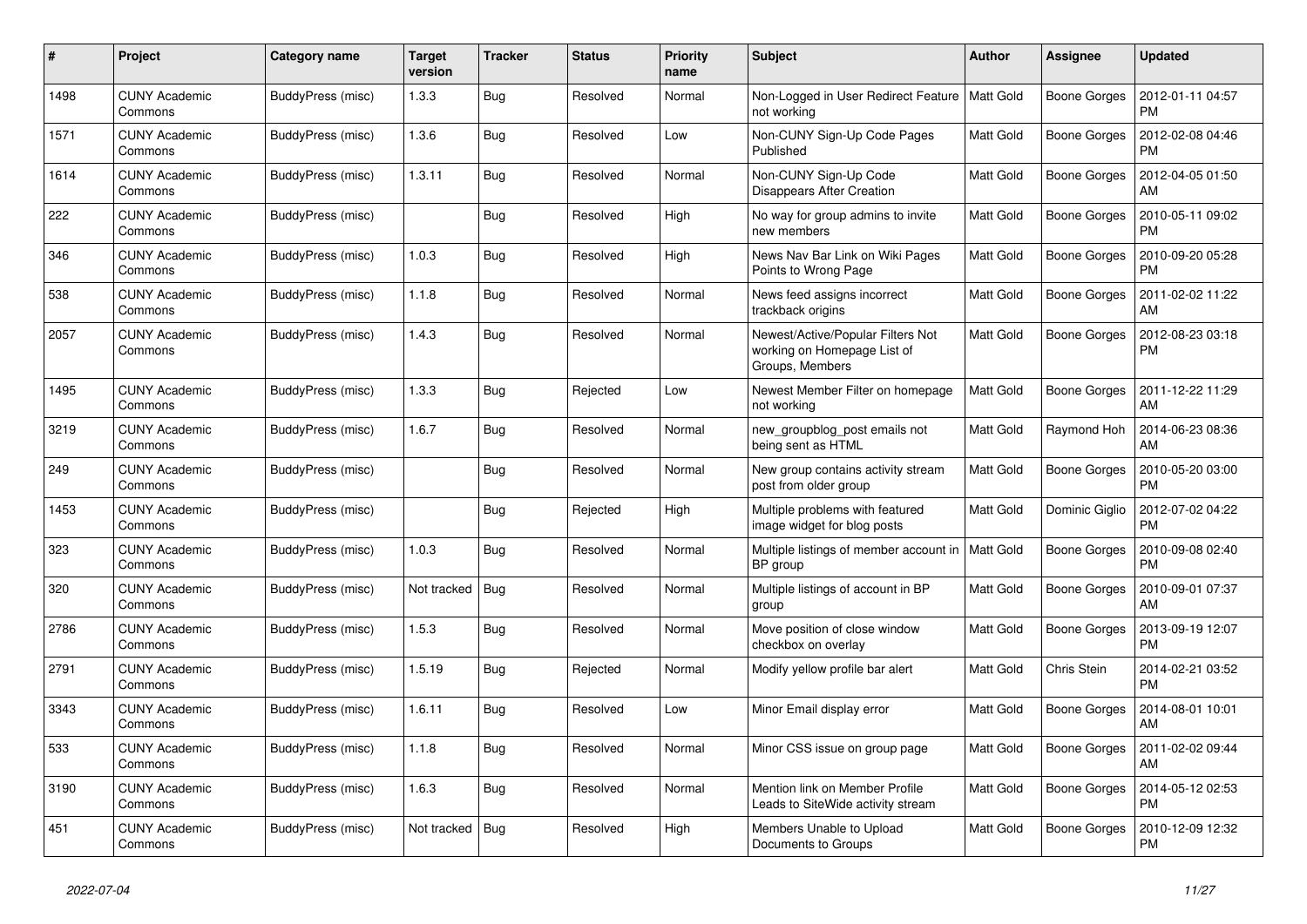| #     | Project                         | Category name     | <b>Target</b><br>version | <b>Tracker</b> | <b>Status</b> | <b>Priority</b><br>name | <b>Subject</b>                                              | Author           | <b>Assignee</b>     | <b>Updated</b>                |
|-------|---------------------------------|-------------------|--------------------------|----------------|---------------|-------------------------|-------------------------------------------------------------|------------------|---------------------|-------------------------------|
| 574   | <b>CUNY Academic</b><br>Commons | BuddyPress (misc) | 1.1.10                   | <b>Bug</b>     | Resolved      | High                    | Members unable to read documents<br>posted to groups        | <b>Matt Gold</b> | <b>Boone Gorges</b> | 2011-02-10 03:01<br><b>PM</b> |
| 209   | <b>CUNY Academic</b><br>Commons | BuddyPress (misc) |                          | Bug            | Resolved      | High                    | Members Report that Forum<br>Attachments not working        | <b>Matt Gold</b> | Boone Gorges        | 2010-05-14 12:13<br><b>PM</b> |
| 279   | <b>CUNY Academic</b><br>Commons | BuddyPress (misc) | 1.1                      | <b>Bug</b>     | Rejected      | Normal                  | Members Report Problems with<br>Notifications               | <b>Matt Gold</b> | <b>Boone Gorges</b> | 2010-11-16 04:37<br><b>PM</b> |
| 605   | <b>CUNY Academic</b><br>Commons | BuddyPress (misc) | 1.1.10                   | Bug            | Rejected      | Normal                  | Member search on Group Invite Page<br>Not Working           | Matt Gold        | Boone Gorges        | 2011-02-24 11:41<br><b>PM</b> |
| 159   | <b>CUNY Academic</b><br>Commons | BuddyPress (misc) |                          | <b>Bug</b>     | Resolved      | Normal                  | Member reports trouble with<br><b>Notification Settings</b> | <b>Matt Gold</b> | <b>Boone Gorges</b> | 2010-05-11 04:50<br><b>PM</b> |
| 568   | <b>CUNY Academic</b><br>Commons | BuddyPress (misc) | 1.1.10                   | <b>Bug</b>     | Resolved      | High                    | Member reports trouble uploading<br>documents to groups     | <b>Matt Gold</b> | Boone Gorges        | 2011-02-10 02:33<br><b>PM</b> |
| 612   | <b>CUNY Academic</b><br>Commons | BuddyPress (misc) | 1.1.10                   | Bug            | Resolved      | Normal                  | Member reports trouble uploading<br>documents to groups     | <b>Matt Gold</b> | Boone Gorges        | 2011-03-07 10:12<br><b>PM</b> |
| 352   | <b>CUNY Academic</b><br>Commons | BuddyPress (misc) | 1.1                      | <b>Bug</b>     | Resolved      | Normal                  | Member reports problems with avatar<br>cropping             | <b>Matt Gold</b> | Boone Gorges        | 2010-11-16 05:07<br><b>PM</b> |
| 531   | <b>CUNY Academic</b><br>Commons | BuddyPress (misc) | 1.1.7                    | Bug            | Resolved      | Low                     | Member reports problems with avatar<br>cropping             | <b>Matt Gold</b> | <b>Boone Gorges</b> | 2011-01-04 05:10<br><b>PM</b> |
| 1568  | <b>CUNY Academic</b><br>Commons | BuddyPress (misc) | Not tracked              | Bug            | Resolved      | Normal                  | Member reports problem with email<br>notifications          | <b>Matt Gold</b> |                     | 2012-02-28 10:51<br>AM        |
| 613   | <b>CUNY Academic</b><br>Commons | BuddyPress (misc) | 1.1.10                   | <b>Bug</b>     | Resolved      | Normal                  | Member reports group blog / group<br>member syncing         | <b>Matt Gold</b> | <b>Boone Gorges</b> | 2011-03-03 09:26<br>AM        |
| 731   | <b>CUNY Academic</b><br>Commons | BuddyPress (misc) | 1.2.1                    | Bug            | Resolved      | Normal                  | Member reports a problem posting to<br>a private group      | <b>Matt Gold</b> | Boone Gorges        | 2011-05-03 07:10<br><b>PM</b> |
| 363   | <b>CUNY Academic</b><br>Commons | BuddyPress (misc) | Not tracked              | Bug            | Resolved      | Normal                  | Member listed twice in group                                | <b>Matt Gold</b> | Boone Gorges        | 2010-10-06 10:35<br>AM        |
| 12353 | <b>CUNY Academic</b><br>Commons | BuddyPress (misc) | Not tracked              | Bug            | Abandoned     | Normal                  | Member filtering not working                                | <b>Matt Gold</b> | <b>Boone Gorges</b> | 2020-03-10 11:14<br>AM        |
| 3058  | <b>CUNY Academic</b><br>Commons | BuddyPress (misc) | 1.5.18.1                 | <b>Bug</b>     | Resolved      | Urgent                  | Main navigation bar not working                             | <b>Matt Gold</b> | Boone Gorges        | 2014-02-21 09:28<br>AM        |
| 2944  | <b>CUNY Academic</b><br>Commons | BuddyPress (misc) | 1.5.13                   | <b>Bug</b>     | Resolved      | Normal                  | Long load time on send invites group<br>pages               | Matt Gold        | Boone Gorges        | 2014-01-02 02:50<br><b>PM</b> |
| 540   | <b>CUNY Academic</b><br>Commons | BuddyPress (misc) | 1.1.8                    | <b>Bug</b>     | Resolved      | Normal                  | Long BP Group Doc Names Hide<br><b>Edit/Delete Options</b>  | <b>Matt Gold</b> | <b>Boone Gorges</b> | 2011-02-02 10:58<br>AM        |
| 1558  | <b>CUNY Academic</b><br>Commons | BuddyPress (misc) | 1.3.6                    | <b>Bug</b>     | Resolved      | Normal                  | Login Issues                                                | <b>Matt Gold</b> | Boone Gorges        | 2012-02-08 06:40<br><b>PM</b> |
| 614   | <b>CUNY Academic</b><br>Commons | BuddyPress (misc) | 1.1.10                   | Bug            | Rejected      | Low                     | Log out button on BP Admin bar<br>covers logo               | <b>Matt Gold</b> | Boone Gorges        | 2011-03-04 05:58<br>PM        |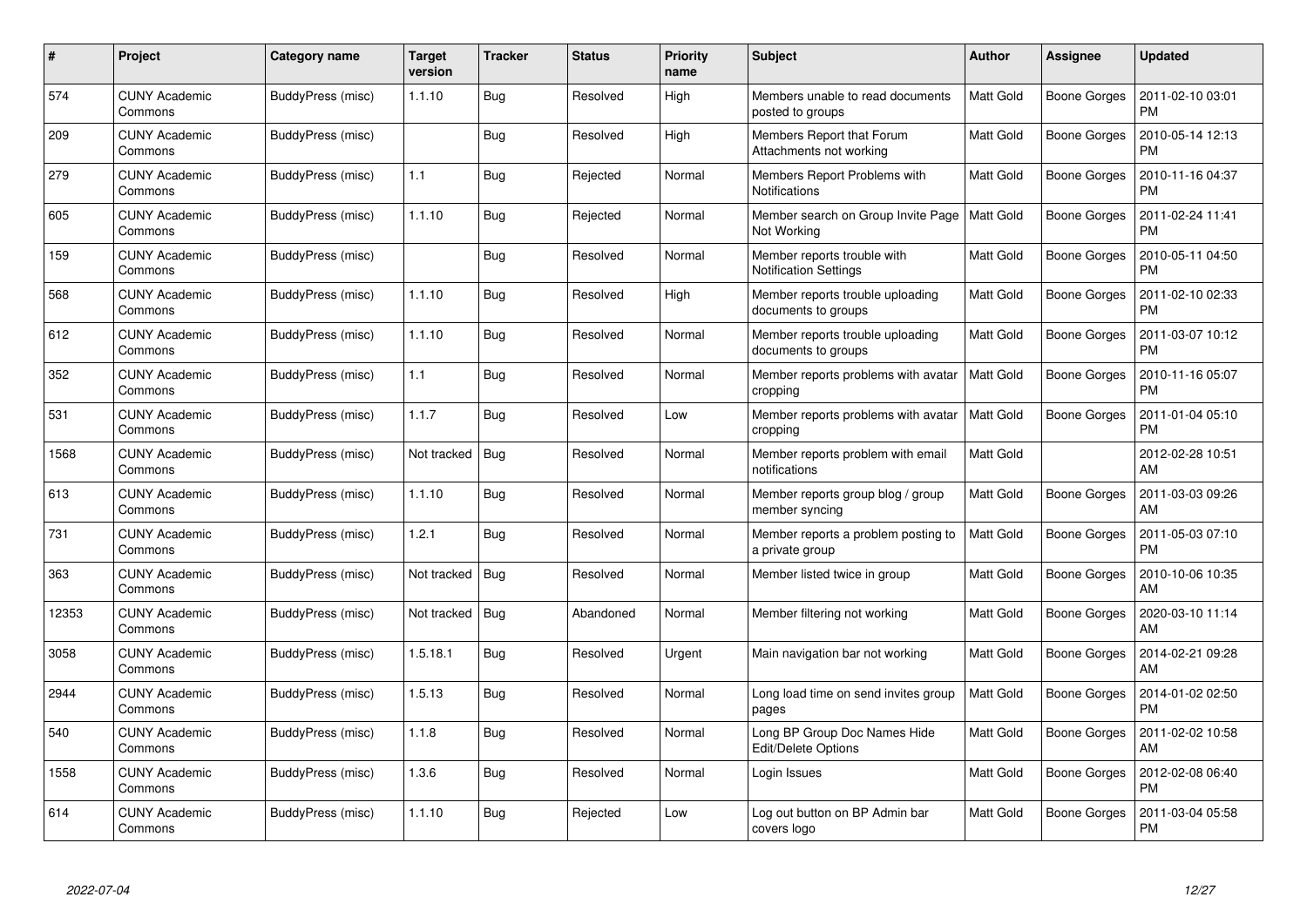| #    | Project                         | Category name     | <b>Target</b><br>version | <b>Tracker</b> | <b>Status</b> | <b>Priority</b><br>name | <b>Subject</b>                                                       | <b>Author</b>    | <b>Assignee</b>     | <b>Updated</b>                |
|------|---------------------------------|-------------------|--------------------------|----------------|---------------|-------------------------|----------------------------------------------------------------------|------------------|---------------------|-------------------------------|
| 130  | <b>CUNY Academic</b><br>Commons | BuddyPress (misc) |                          | Bug            | Resolved      | Normal                  | Link to Blog on Group Pages leads<br>back to Group                   | <b>Matt Gold</b> | <b>Boone Gorges</b> | 2009-12-10 01:28<br><b>PM</b> |
| 2188 | <b>CUNY Academic</b><br>Commons | BuddyPress (misc) | 1.4.9                    | Bug            | Resolved      | Normal                  | Line Spacing/Breaks on BP Docs                                       | <b>Matt Gold</b> | Chris Stein         | 2012-11-01 03:15<br><b>PM</b> |
| 2730 | <b>CUNY Academic</b><br>Commons | BuddyPress (misc) |                          | <b>Bug</b>     | Duplicate     | Normal                  | Limits on Publications Entry Field                                   | <b>Matt Gold</b> | Boone Gorges        | 2013-08-29 09:36<br>AM        |
| 351  | <b>CUNY Academic</b><br>Commons | BuddyPress (misc) | Not tracked              | Bug            | Rejected      | Normal                  | Invited Group Members Aren't<br><b>Automatically Added to Groups</b> | <b>Matt Gold</b> | Boone Gorges        | 2011-08-22 06:54<br><b>PM</b> |
| 507  | <b>CUNY Academic</b><br>Commons | BuddyPress (misc) | 1.1.6                    | <b>Bug</b>     | Resolved      | High                    | Invite Anyone Rejects CUNY Email<br>Addresses                        | <b>Matt Gold</b> | <b>Boone Gorges</b> | 2010-12-21 11:26<br>AM        |
| 240  | <b>CUNY Academic</b><br>Commons | BuddyPress (misc) |                          | Bug            | Resolved      | Normal                  | Invite Anyone - CUNY email domain<br>produces error                  | Matt Gold        | Boone Gorges        | 2010-05-14 12:39<br><b>PM</b> |
| 180  | <b>CUNY Academic</b><br>Commons | BuddyPress (misc) |                          | Bug            | Resolved      | Normal                  | Incorrect Link on Friendship Request<br><b>Notification Issues</b>   | <b>Matt Gold</b> | Boone Gorges        | 2010-03-13 08:47<br>AM        |
| 2116 | <b>CUNY Academic</b><br>Commons | BuddyPress (misc) | 1.4.31                   | <b>Bug</b>     | Resolved      | Normal                  | Include failed message in RBE<br><b>Failure Notification</b>         | <b>Matt Gold</b> | Raymond Hoh         | 2013-07-08 11:01<br><b>PM</b> |
| 215  | <b>CUNY Academic</b><br>Commons | BuddyPress (misc) |                          | <b>Bug</b>     | Resolved      | Low                     | Inaccurate dates on group page`                                      | <b>Matt Gold</b> | Boone Gorges        | 2010-05-12 12:11<br><b>PM</b> |
| 1990 | <b>CUNY Academic</b><br>Commons | BuddyPress (misc) | 1.3.17                   | <b>Bug</b>     | Resolved      | Low                     | In Forum post list, member avatar<br>partially obscures member name  | <b>Matt Gold</b> | Boone Gorges        | 2012-07-29 08:42<br><b>PM</b> |
| 2014 | <b>CUNY Academic</b><br>Commons | BuddyPress (misc) | 1.5                      | <b>Bug</b>     | Resolved      | Normal                  | Improper margins on Members<br>Directory                             | <b>Matt Gold</b> | Dominic Giglio      | 2012-12-18 10:37<br>AM        |
| 2798 | <b>CUNY Academic</b><br>Commons | BuddyPress (misc) | 1.5.4                    | <b>Bug</b>     | Resolved      | Normal                  | IE10 Profile Display Errors                                          | <b>Matt Gold</b> | Raymond Hoh         | 2013-09-25 03:33<br><b>PM</b> |
| 152  | <b>CUNY Academic</b><br>Commons | BuddyPress (misc) |                          | Bug            | Resolved      | Normal                  | HTML Tags Added to Email<br>Notifications                            | <b>Matt Gold</b> | Boone Gorges        | 2010-05-11 04:52<br><b>PM</b> |
| 661  | <b>CUNY Academic</b><br>Commons | BuddyPress (misc) | 1.2                      | Bug            | Resolved      | Low                     | HTML Special Characters Appear in<br><b>Email Notification Text</b>  | <b>Matt Gold</b> | Raymond Hoh         | 2011-05-04 08:55<br>AM        |
| 660  | <b>CUNY Academic</b><br>Commons | BuddyPress (misc) | 1.2                      | <b>Bug</b>     | Resolved      | Low                     | HTML Markup appears in activity<br>comment                           | Matt Gold        | Boone Gorges        | 2011-04-04 02:39<br><b>PM</b> |
| 2596 | <b>CUNY Academic</b><br>Commons | BuddyPress (misc) |                          | Bug            | Rejected      | Normal                  | Homepage Recent blog posts widget<br>display                         | <b>Matt Gold</b> | Boone Gorges        | 2013-05-23 10:50<br><b>PM</b> |
| 220  | <b>CUNY Academic</b><br>Commons | BuddyPress (misc) |                          | <b>Bug</b>     | Resolved      | High                    | Hidden Groups showing up in<br>homepage group listing                | Matt Gold        | Boone Gorges        | 2010-05-07 10:30<br>AM        |
| 30   | <b>CUNY Academic</b><br>Commons | BuddyPress (misc) |                          | Bug            | Resolved      | Normal                  | Hidden Forum Activity Showing up in<br>News Feed                     | <b>Matt Gold</b> | Boone Gorges        | 2009-09-30 02:51<br><b>PM</b> |
| 187  | <b>CUNY Academic</b><br>Commons | BuddyPress (misc) |                          | <b>Bug</b>     | Resolved      | Normal                  | Group Member unable to be<br>promoted to admin status                | <b>Matt Gold</b> | Boone Gorges        | 2010-04-02 09:26<br><b>PM</b> |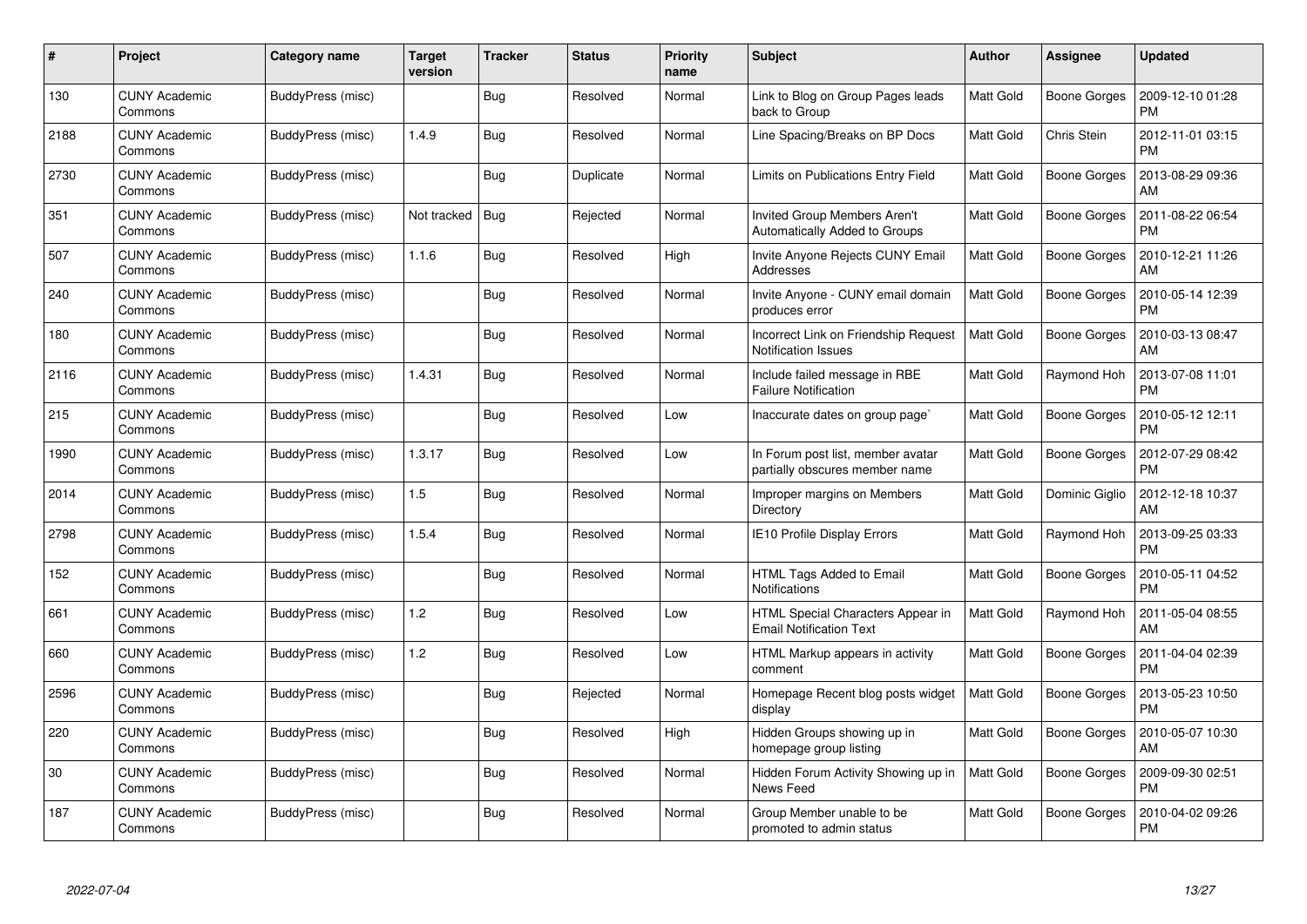| #    | Project                         | Category name     | <b>Target</b><br>version | <b>Tracker</b> | <b>Status</b> | <b>Priority</b><br>name | <b>Subject</b>                                                      | <b>Author</b>    | Assignee            | <b>Updated</b>                |
|------|---------------------------------|-------------------|--------------------------|----------------|---------------|-------------------------|---------------------------------------------------------------------|------------------|---------------------|-------------------------------|
| 2595 | <b>CUNY Academic</b><br>Commons | BuddyPress (misc) | 1.4.29                   | <b>Bug</b>     | Resolved      | Low                     | Group invitation script                                             | <b>Matt Gold</b> | <b>Boone Gorges</b> | 2013-06-02 04:06<br><b>PM</b> |
| 278  | <b>CUNY Academic</b><br>Commons | BuddyPress (misc) | 1.0.1                    | Bug            | Resolved      | Normal                  | Group Blog plugin creates<br>subdirectory, not subdomain blogs      | <b>Matt Gold</b> | Boone Gorges        | 2010-08-29 01:52<br>PM        |
| 2251 | <b>CUNY Academic</b><br>Commons | BuddyPress (misc) | 1.4.13                   | Bug            | Resolved      | Low                     | From address of forum notifications                                 | <b>Matt Gold</b> | <b>Boone Gorges</b> | 2013-02-03 01:56<br><b>PM</b> |
| 466  | <b>CUNY Academic</b><br>Commons | BuddyPress (misc) | Not tracked              | <b>Bug</b>     | Rejected      | Normal                  | Friendship Requests coming out of<br>nowhere                        | <b>Matt Gold</b> | Boone Gorges        | 2011-08-22 06:52<br><b>PM</b> |
| 2795 | <b>CUNY Academic</b><br>Commons | BuddyPress (misc) | 1.6                      | Bug            | Resolved      | Normal                  | <b>Friendship Request Acceptance</b><br>interface                   | <b>Matt Gold</b> | Chris Stein         | 2014-03-27 03:07<br><b>PM</b> |
| 143  | <b>CUNY Academic</b><br>Commons | BuddyPress (misc) |                          | Bug            | Resolved      | Normal                  | Friendship Acceptance Error<br>Message                              | Matt Gold        | Boone Gorges        | 2010-05-11 04:44<br><b>PM</b> |
| 908  | <b>CUNY Academic</b><br>Commons | BuddyPress (misc) | 1.2.4                    | <b>Bug</b>     | Resolved      | Normal                  | Free a BP Doc from Locked Status                                    | <b>Matt Gold</b> | Boone Gorges        | 2011-07-02 11:15<br><b>PM</b> |
| 2979 | <b>CUNY Academic</b><br>Commons | BuddyPress (misc) |                          | Bug            | Resolved      | Normal                  | Frame error in Invite Anyone                                        | Matt Gold        | Boone Gorges        | 2014-01-29 03:53<br><b>PM</b> |
| 1997 | <b>CUNY Academic</b><br>Commons | BuddyPress (misc) | 1.4.6                    | <b>Bug</b>     | Resolved      | Normal                  | Forum post notification didn't indicate<br>image attachments        | Matt Gold        | <b>Boone Gorges</b> | 2012-09-23 05:03<br><b>PM</b> |
| 239  | <b>CUNY Academic</b><br>Commons | BuddyPress (misc) |                          | Bug            | Resolved      | Normal                  | Forum Post Error                                                    | Matt Gold        | <b>Boone Gorges</b> | 2010-05-12 11:48<br>AM        |
| 172  | <b>CUNY Academic</b><br>Commons | BuddyPress (misc) |                          | <b>Bug</b>     | Resolved      | Normal                  | Forum Notifications not working                                     | Matt Gold        |                     | 2010-03-04 07:28<br>AM        |
| 2712 | <b>CUNY Academic</b><br>Commons | BuddyPress (misc) | 1.5.0.1                  | <b>Bug</b>     | Resolved      | Normal                  | Font Size in BP Profile Menu Should<br>be Larger                    | Matt Gold        | <b>Boone Gorges</b> | 2013-08-23 04:36<br>PM        |
| 2714 | <b>CUNY Academic</b><br>Commons | BuddyPress (misc) | 1.5.0.1                  | <b>Bug</b>     | Resolved      | Normal                  | Font and Font Size Inconsistent in<br><b>Commons Profile</b>        | <b>Matt Gold</b> | <b>Boone Gorges</b> | 2013-08-23 04:17<br><b>PM</b> |
| 1400 | <b>CUNY Academic</b><br>Commons | BuddyPress (misc) | 1.2.7                    | <b>Bug</b>     | Resolved      | Normal                  | Firefox Login Caching Issue                                         | Matt Gold        | <b>Boone Gorges</b> | 2011-12-06 05:53<br>PM        |
| 2191 | <b>CUNY Academic</b><br>Commons | BuddyPress (misc) | 1.4.10                   | <b>Bug</b>     | Resolved      | Low                     | File upload to group doesn't register<br>as activity?               | <b>Matt Gold</b> | Dominic Giglio      | 2012-11-11 09:28<br><b>PM</b> |
| 2387 | <b>CUNY Academic</b><br>Commons | BuddyPress (misc) | 1.4.19                   | Bug            | Resolved      | Low                     | File upload notifications contain<br>escape characters              | <b>Matt Gold</b> | Boone Gorges        | 2013-02-11 02:21<br>PM        |
| 2105 | <b>CUNY Academic</b><br>Commons | BuddyPress (misc) | 1.4.9                    | Bug            | Resolved      | Normal                  | File name in a file uploaded to group<br>contains escape characters | Matt Gold        | Dominic Giglio      | 2012-11-01 12:02<br><b>PM</b> |
| 1503 | <b>CUNY Academic</b><br>Commons | BuddyPress (misc) | 1.3.3                    | Bug            | Resolved      | Normal                  | File list not showing file descriptions                             | <b>Matt Gold</b> | <b>Boone Gorges</b> | 2012-01-10 07:28<br><b>PM</b> |
| 674  | CUNY Academic<br>Commons        | BuddyPress (misc) | Not tracked              | <b>Bug</b>     | Rejected      | Normal                  | <b>Errant Friend Request?</b>                                       | <b>Matt Gold</b> | Boone Gorges        | 2011-04-06 11:28<br>PM        |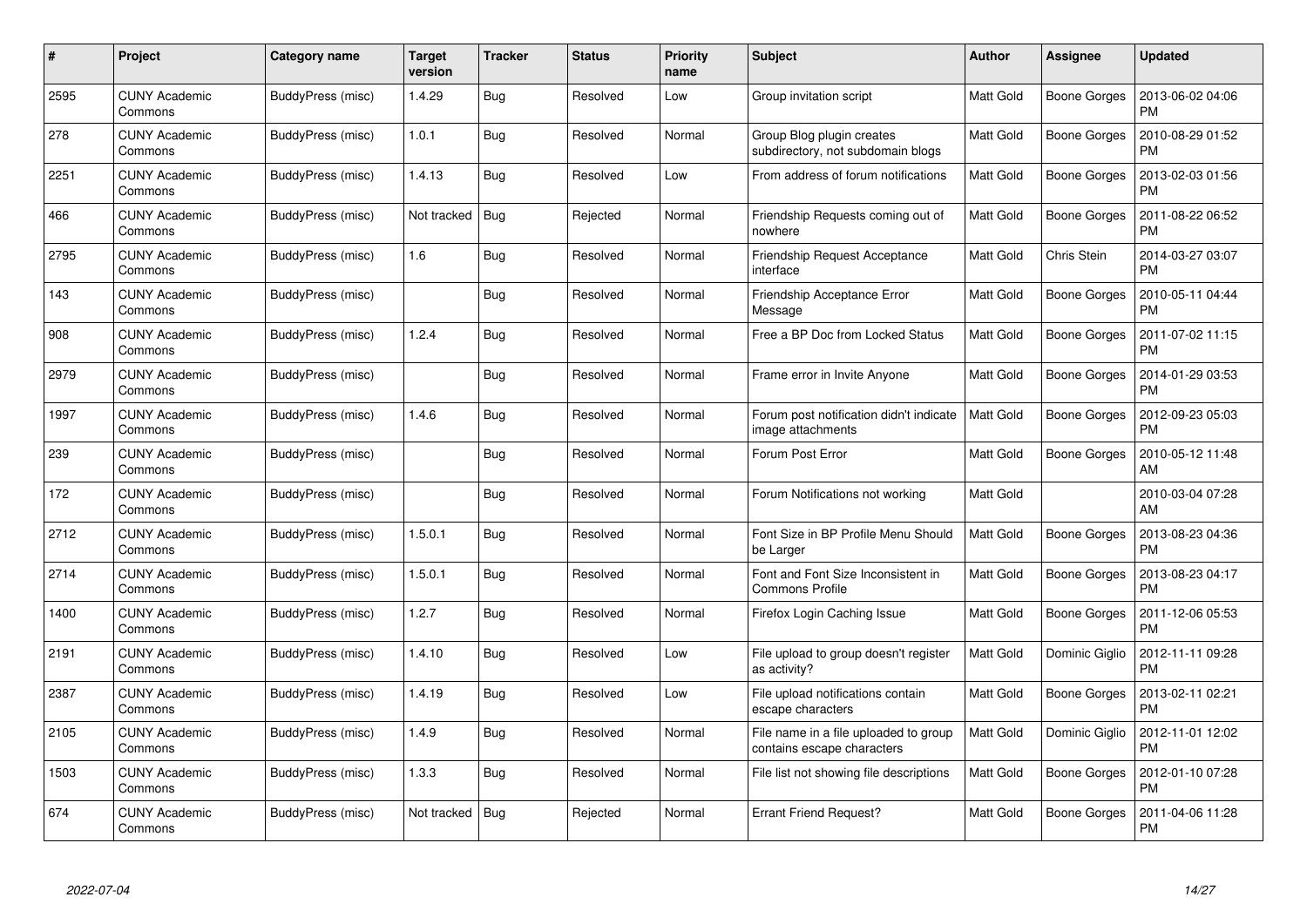| #    | Project                         | Category name     | Target<br>version | <b>Tracker</b> | <b>Status</b> | <b>Priority</b><br>name | <b>Subject</b>                                                            | <b>Author</b>    | <b>Assignee</b>     | <b>Updated</b>                |
|------|---------------------------------|-------------------|-------------------|----------------|---------------|-------------------------|---------------------------------------------------------------------------|------------------|---------------------|-------------------------------|
| 1455 | <b>CUNY Academic</b><br>Commons | BuddyPress (misc) | 1.3.1             | Bug            | Resolved      | Normal                  | Errant error message on Groups<br>page                                    | <b>Matt Gold</b> | Boone Gorges        | 2011-12-16 02:05<br><b>PM</b> |
| 204  | <b>CUNY Academic</b><br>Commons | BuddyPress (misc) |                   | Bug            | Resolved      | Normal                  | Embiggen list of my groups                                                | <b>Matt Gold</b> | Boone Gorges        | 2010-05-11 05:13<br><b>PM</b> |
| 241  | <b>CUNY Academic</b><br>Commons | BuddyPress (misc) |                   | <b>Bug</b>     | Resolved      | Normal                  | <b>Emailed Group Activity Updates</b><br><b>Contain Escape Characters</b> | <b>Matt Gold</b> | <b>Boone Gorges</b> | 2010-08-25 01:30<br><b>PM</b> |
| 247  | <b>CUNY Academic</b><br>Commons | BuddyPress (misc) |                   | Bug            | Resolved      | Normal                  | Email problem on signup                                                   | <b>Matt Gold</b> | Boone Gorges        | 2010-05-18 03:09<br><b>PM</b> |
| 450  | <b>CUNY Academic</b><br>Commons | BuddyPress (misc) |                   | <b>Bug</b>     | Duplicate     | Normal                  | Email Notifications Summary vs. Full<br>Posts                             | <b>Matt Gold</b> | <b>Boone Gorges</b> | 2010-12-08 07:30<br>AM        |
| 638  | <b>CUNY Academic</b><br>Commons | BuddyPress (misc) | 1.1.11            | <b>Bug</b>     | Resolved      | Normal                  | Email Notifications Include Odd<br>Characters                             | <b>Matt Gold</b> | Boone Gorges        | 2011-03-16 11:06<br>AM        |
| 149  | <b>CUNY Academic</b><br>Commons | BuddyPress (misc) |                   | Bug            | Resolved      | Normal                  | Email Notifications and TinyMCE                                           | <b>Matt Gold</b> | <b>Boone Gorges</b> | 2010-01-08 09:33<br><b>PM</b> |
| 2121 | <b>CUNY Academic</b><br>Commons | BuddyPress (misc) | 1.4.6             | <b>Bug</b>     | Resolved      | Low                     | Email notification of forum post omits<br>hyperlinked word                | Matt Gold        | Boone Gorges        | 2012-09-30 09:05<br>AM        |
| 1953 | <b>CUNY Academic</b><br>Commons | BuddyPress (misc) | 1.3.15            | Bug            | Resolved      | Normal                  | Email forum notification formatting<br>issue                              | Matt Gold        | <b>Boone Gorges</b> | 2012-06-21 03:32<br><b>PM</b> |
| 626  | <b>CUNY Academic</b><br>Commons | BuddyPress (misc) | Not tracked       | Bug            | Resolved      | Normal                  | Edit Help Blog Post on Syncing<br>Group/Blog Authorship                   | <b>Matt Gold</b> | Sarah<br>Morgano    | 2011-10-13 11:29<br>AM        |
| 2816 | <b>CUNY Academic</b><br>Commons | BuddyPress (misc) | Future<br>release | <b>Bug</b>     | Resolved      | Normal                  | Double posting/email notification                                         | <b>Matt Gold</b> | Raymond Hoh         | 2013-11-01 08:04<br><b>PM</b> |
| 2479 | <b>CUNY Academic</b><br>Commons | BuddyPress (misc) | 1.4.21            | Bug            | Resolved      | Urgent                  | Double posting, double notification of<br>message posted via RBE          | <b>Matt Gold</b> | Raymond Hoh         | 2013-04-09 02:04<br>AM        |
| 2857 | <b>CUNY Academic</b><br>Commons | BuddyPress (misc) | Not tracked       | Bug            | Resolved      | Normal                  | Double posting via RBE                                                    | <b>Matt Gold</b> | Boone Gorges        | 2013-11-01 02:55<br><b>PM</b> |
| 2045 | <b>CUNY Academic</b><br>Commons | BuddyPress (misc) |                   | <b>Bug</b>     | Duplicate     | Normal                  | Double Post/RBE Notification                                              | <b>Matt Gold</b> | <b>Boone Gorges</b> | 2012-08-15 08:53<br>AM        |
| 1881 | <b>CUNY Academic</b><br>Commons | BuddyPress (misc) | 1.3.13            | <b>Bug</b>     | Resolved      | Low                     | Double forum notification received                                        | <b>Matt Gold</b> | <b>Boone Gorges</b> | 2012-05-22 02:51<br><b>PM</b> |
| 2827 | <b>CUNY Academic</b><br>Commons | BuddyPress (misc) |                   | <b>Bug</b>     | Duplicate     | Normal                  | Double email notification                                                 | Matt Gold        | Raymond Hoh         | 2013-10-11 01:53<br><b>PM</b> |
| 2785 | <b>CUNY Academic</b><br>Commons | BuddyPress (misc) | Not tracked       | Bug            | Resolved      | Normal                  | Don't see cuny is shortlink for myself                                    | <b>Matt Gold</b> | <b>Boone Gorges</b> | 2013-09-12 10:56<br>AM        |
| 134  | <b>CUNY Academic</b><br>Commons | BuddyPress (misc) |                   | <b>Bug</b>     | Resolved      | Low                     | Div Overflow Issue on Mail Interface                                      | <b>Matt Gold</b> | Boone Gorges        | 2009-12-13 06:28<br><b>PM</b> |
| 387  | CUNY Academic<br>Commons        | BuddyPress (misc) | 1.1               | Bug            | Resolved      | Normal                  | Disable activity replies for group<br>announcements                       | <b>Matt Gold</b> | Boone Gorges        | 2010-11-16 04:20<br><b>PM</b> |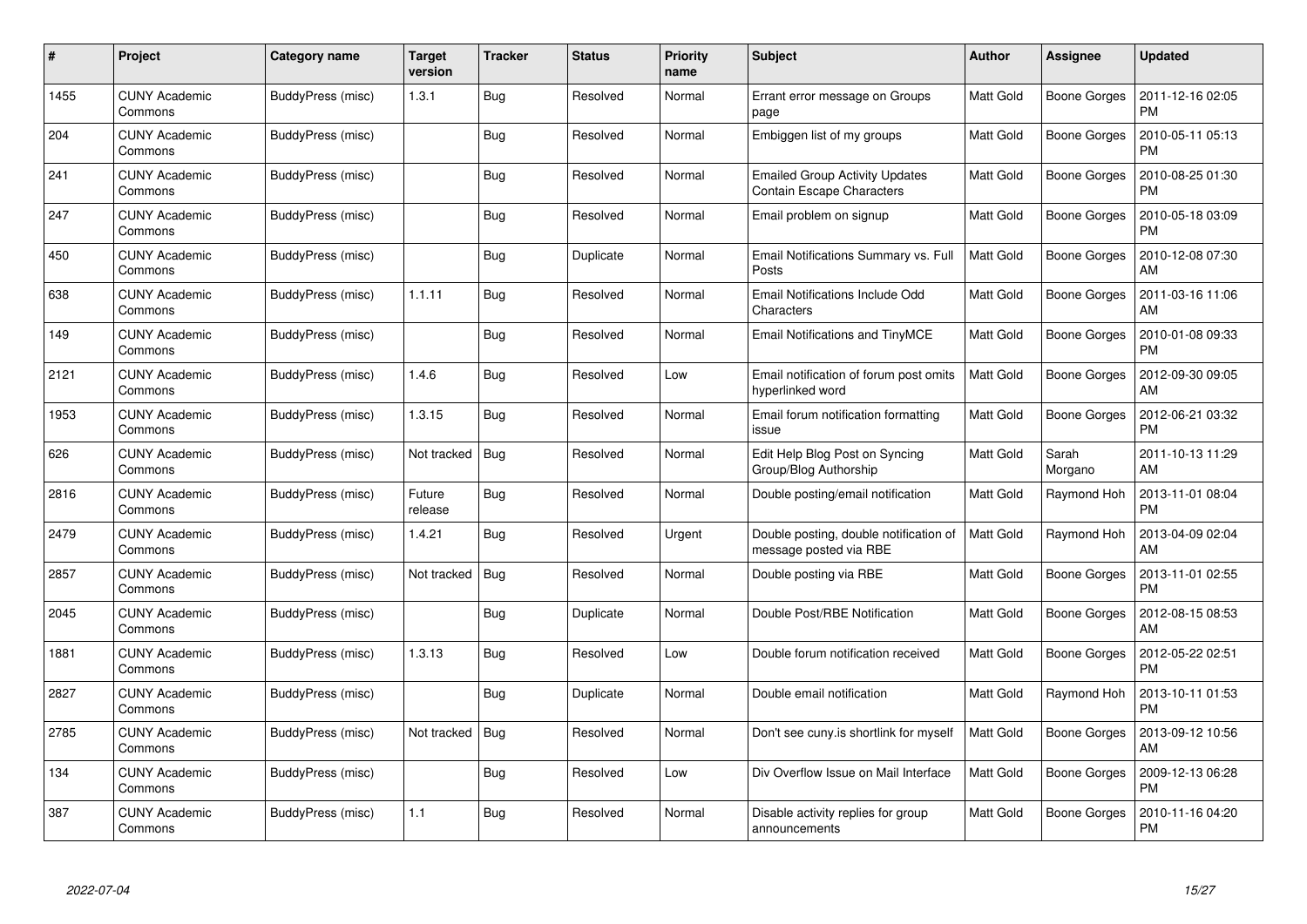| #              | Project                         | Category name     | Target<br>version | <b>Tracker</b> | <b>Status</b> | <b>Priority</b><br>name | <b>Subject</b>                                                                                               | <b>Author</b>    | Assignee            | <b>Updated</b>                |
|----------------|---------------------------------|-------------------|-------------------|----------------|---------------|-------------------------|--------------------------------------------------------------------------------------------------------------|------------------|---------------------|-------------------------------|
| 1784           | <b>CUNY Academic</b><br>Commons | BuddyPress (misc) | 1.3.11            | <b>Bug</b>     | Resolved      | Normal                  | Date/Content Problems on Forum<br>digest emails                                                              | Matt Gold        | Boone Gorges        | 2012-04-03 08:28<br><b>PM</b> |
| 746            | CUNY Academic<br>Commons        | BuddyPress (misc) | 1.3               | <b>Bug</b>     | Resolved      | Normal                  | Create Pop-Up Login Overlay                                                                                  | <b>Matt Gold</b> | Raymond Hoh         | 2011-05-16 06:32<br><b>PM</b> |
| 561            | <b>CUNY Academic</b><br>Commons | BuddyPress (misc) |                   | Bug            | Resolved      | Normal                  | Copyright Violation                                                                                          | <b>Matt Gold</b> | Matt Gold           | 2011-02-05 03:10<br><b>PM</b> |
| 1345           | CUNY Academic<br>Commons        | BuddyPress (misc) | 1.3               | <b>Bug</b>     | Resolved      | Normal                  | Consider Adding BuddyPress Group<br>for Community Admins and Mods<br>Plugin                                  | <b>Matt Gold</b> | <b>Boone Gorges</b> | 2011-11-28 03:17<br>PM        |
| 656            | CUNY Academic<br>Commons        | BuddyPress (misc) | 1.2               | Bug            | Resolved      | Low                     | <b>Conflicting Email Subscription</b><br>Messages                                                            | <b>Matt Gold</b> | Boone Gorges        | 2011-04-10 10:10<br><b>PM</b> |
| 2892           | <b>CUNY Academic</b><br>Commons | BuddyPress (misc) |                   | Bug            | Rejected      | High                    | Commons homepage - blog column                                                                               | <b>Matt Gold</b> | Boone Gorges        | 2013-11-14 01:00<br><b>PM</b> |
| 174            | CUNY Academic<br>Commons        | BuddyPress (misc) |                   | <b>Bug</b>     | Resolved      | Normal                  | College names no longer active links<br>on profiles                                                          | <b>Matt Gold</b> | <b>Boone Gorges</b> | 2010-05-11 05:00<br><b>PM</b> |
| 456            | <b>CUNY Academic</b><br>Commons | BuddyPress (misc) | Not tracked       | <b>Bug</b>     | Resolved      | Normal                  | <b>Check Sitewide Plugins</b>                                                                                | <b>Matt Gold</b> | <b>Boone Gorges</b> | 2010-12-21 12:31<br><b>PM</b> |
| 1117           | <b>CUNY Academic</b><br>Commons | BuddyPress (misc) | 1.2.5             | <b>Bug</b>     | Resolved      | Normal                  | Character Display Error in Feed                                                                              | Matt Gold        | Boone Gorges        | 2011-09-12 06:29<br><b>PM</b> |
| 314            | <b>CUNY Academic</b><br>Commons | BuddyPress (misc) | 1.0.2             | <b>Bug</b>     | Resolved      | Normal                  | Changing Blog Title in BuddyPress<br>Menus                                                                   | Matt Gold        | <b>Boone Gorges</b> | 2010-09-02 10:59<br>AM        |
| 2776           | <b>CUNY Academic</b><br>Commons | BuddyPress (misc) | 1.5.2             | Bug            | Resolved      | Normal                  | Change Name of SPS in College list                                                                           | <b>Matt Gold</b> | <b>Boone Gorges</b> | 2013-09-11 08:19<br><b>PM</b> |
| 646            | CUNY Academic<br>Commons        | BuddyPress (misc) | 1.2               | <b>Bug</b>     | Resolved      | Low                     | Change Error Message Non<br>Logged-In Users See When<br>Authorized Page is Requested<br><b>Without Login</b> | <b>Matt Gold</b> | Boone Gorges        | 2011-03-22 10:28<br>AM        |
| 205            | <b>CUNY Academic</b><br>Commons | BuddyPress (misc) |                   | Bug            | Resolved      | High                    | <b>Cannot Create Account</b>                                                                                 | <b>Matt Gold</b> | Boone Gorges        | 2010-05-20 03:18<br><b>PM</b> |
| 810            | <b>CUNY Academic</b><br>Commons | BuddyPress (misc) | 1.2.4             | <b>Bug</b>     | Resolved      | Normal                  | Can't see all blogs in "My Blogs"                                                                            | <b>Matt Gold</b> | <b>Boone Gorges</b> | 2011-07-12 10:51<br><b>PM</b> |
| 1657           | <b>CUNY Academic</b><br>Commons | BuddyPress (misc) | 1.3.10            | Bug            | Resolved      | Normal                  | Caching Issues                                                                                               | Matt Gold        |                     | 2012-04-04 10:17<br>AM        |
| 2737           | <b>CUNY Academic</b><br>Commons | BuddyPress (misc) | 1.5.0.2           | <b>Bug</b>     | Resolved      | Urgent                  | CAC Not allowing CUNY Addresses<br>to Register                                                               | <b>Matt Gold</b> | Boone Gorges        | 2013-08-26 05:43<br><b>PM</b> |
| 467            | <b>CUNY Academic</b><br>Commons | BuddyPress (misc) | Not tracked       | <b>Bug</b>     | Resolved      | Low                     | CAC Blog no longer listed on<br>BP-Admin Bar "My Blogs" list                                                 | <b>Matt Gold</b> | Boone Gorges        | 2010-12-21 12:38<br><b>PM</b> |
| $\overline{7}$ | CUNY Academic<br>Commons        | BuddyPress (misc) |                   | <b>Bug</b>     | Resolved      | Normal                  | BuddyPress theme error on iPhone                                                                             | <b>Matt Gold</b> | Boone Gorges        | 2009-09-15 07:39<br>PM        |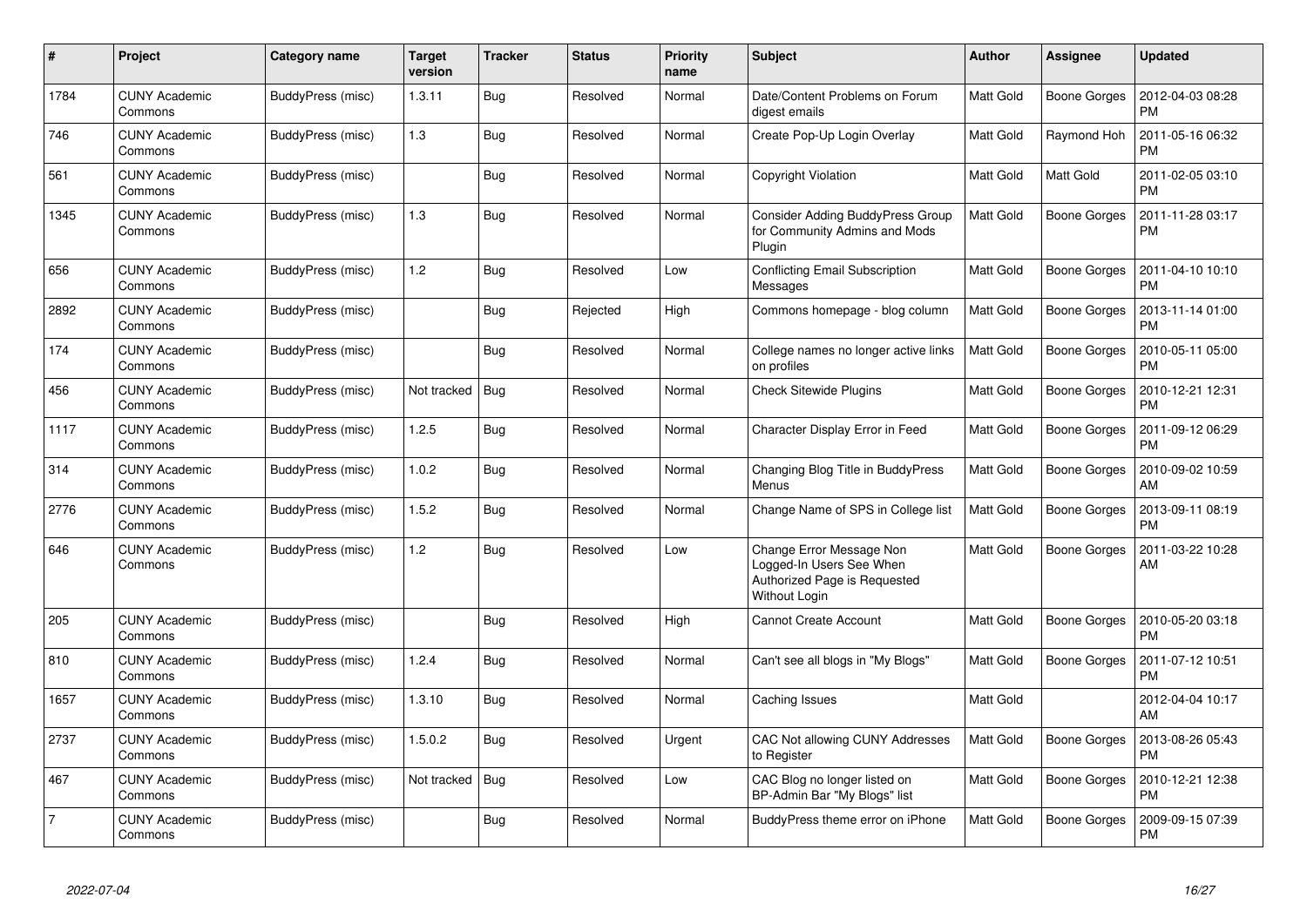| #     | Project                         | <b>Category name</b>     | <b>Target</b><br>version | <b>Tracker</b> | <b>Status</b> | <b>Priority</b><br>name | <b>Subject</b>                                                                   | Author           | <b>Assignee</b>     | <b>Updated</b>                |
|-------|---------------------------------|--------------------------|--------------------------|----------------|---------------|-------------------------|----------------------------------------------------------------------------------|------------------|---------------------|-------------------------------|
| 3809  | <b>CUNY Academic</b><br>Commons | <b>BuddyPress (misc)</b> | 1.7.17                   | Bug            | Resolved      | Normal                  | BuddyPress member filters not<br>working correctly                               | <b>Matt Gold</b> | Matt Gold           | 2015-03-22 01:03<br>AM        |
| 15228 | <b>CUNY Academic</b><br>Commons | BuddyPress (misc)        | 1.19.3                   | <b>Bug</b>     | Resolved      | Normal                  | Broken site icon in "Sites Across<br><b>CUNY Listing</b>                         | <b>Matt Gold</b> | Raymond Hoh         | 2022-01-26 07:48<br><b>PM</b> |
| 138   | <b>CUNY Academic</b><br>Commons | BuddyPress (misc)        |                          | Bug            | Resolved      | Normal                  | Broken Links in Forum Notification<br>Emails                                     | Matt Gold        | <b>Boone Gorges</b> | 2010-03-02 07:59<br><b>PM</b> |
| 783   | <b>CUNY Academic</b><br>Commons | BuddyPress (misc)        | 1.2.4                    | Bug            | Resolved      | Normal                  | <b>Broken Avatar Images</b>                                                      | <b>Matt Gold</b> | <b>Boone Gorges</b> | 2011-06-06 02:49<br><b>PM</b> |
| 1616  | <b>CUNY Academic</b><br>Commons | BuddyPress (misc)        | 1.3.7                    | Bug            | Resolved      | Low                     | BP Docs timeout issue                                                            | <b>Matt Gold</b> | <b>Boone Gorges</b> | 2012-02-21 03:23<br>PM        |
| 806   | <b>CUNY Academic</b><br>Commons | BuddyPress (misc)        | 1.2.4                    | <b>Bug</b>     | Resolved      | Normal                  | BP Docs Notification Throttling Issues   Matt Gold                               |                  | <b>Boone Gorges</b> | 2011-06-08 12:17<br><b>PM</b> |
| 993   | <b>CUNY Academic</b><br>Commons | BuddyPress (misc)        | 1.2.5                    | Bug            | Resolved      | Low                     | <b>BP Docs Notification Issue</b>                                                | <b>Matt Gold</b> | Boone Gorges        | 2011-07-20 12:10<br>AM        |
| 992   | <b>CUNY Academic</b><br>Commons | BuddyPress (misc)        | 1.2.5                    | Bug            | Resolved      | Normal                  | BP Docs comments show up on WP<br>Dashboard                                      | Matt Gold        | <b>Boone Gorges</b> | 2011-07-19 02:17<br>PM        |
| 905   | <b>CUNY Academic</b><br>Commons | BuddyPress (misc)        | 1.2.4                    | Bug            | Resolved      | Low                     | <b>BP Docs Authentication Issue</b>                                              | <b>Matt Gold</b> | <b>Boone Gorges</b> | 2011-07-12 01:39<br><b>PM</b> |
| 1321  | <b>CUNY Academic</b><br>Commons | BuddyPress (misc)        | 1.2.5                    | Bug            | Duplicate     | Normal                  | BP Doc Comment Doesn't Show Up<br>on Doc (but does appear in group<br>stream)    | Matt Gold        | <b>Boone Gorges</b> | 2011-11-04 08:04<br>AM        |
| 235   | <b>CUNY Academic</b><br>Commons | BuddyPress (misc)        |                          | Bug            | Resolved      | Normal                  | BP Admin Bar Not Appearing on Help<br>Blog                                       | Matt Gold        | <b>Boone Gorges</b> | 2010-05-20 06:15<br><b>PM</b> |
| 340   | <b>CUNY Academic</b><br>Commons | BuddyPress (misc)        | 1.1                      | Bug            | Resolved      | High                    | BP Admin Bar Menu Mouseover<br>Areas Too Sensitive                               | <b>Matt Gold</b> | <b>Boone Gorges</b> | 2010-12-01 09:48<br>AM        |
| 527   | <b>CUNY Academic</b><br>Commons | BuddyPress (misc)        | 1.1.7                    | Bug            | Resolved      | Low                     | BP Admin Bar Doesn't Show up on<br>Cityscape Theme                               | Matt Gold        | <b>Boone Gorges</b> | 2011-01-04 03:39<br><b>PM</b> |
| 173   | <b>CUNY Academic</b><br>Commons | BuddyPress (misc)        |                          | <b>Bug</b>     | Resolved      | Normal                  | Blockquote display cut off in mac<br>browsers                                    | Matt Gold        | <b>Boone Gorges</b> | 2010-05-11 04:58<br><b>PM</b> |
| 1401  | <b>CUNY Academic</b><br>Commons | BuddyPress (misc)        | 1.4                      | <b>Bug</b>     | Resolved      | Low                     | Avoiding really long blog names                                                  | <b>Matt Gold</b> | Dominic Giglio      | 2012-07-16 01:02<br><b>PM</b> |
| 606   | <b>CUNY Academic</b><br>Commons | BuddyPress (misc)        | 1.1.10                   | <b>Bug</b>     | Rejected      | Low                     | Avatars don't show up in list of<br>members on group invite tool                 | <b>Matt Gold</b> | <b>Boone Gorges</b> | 2011-02-24 11:47<br><b>PM</b> |
| 2845  | <b>CUNY Academic</b><br>Commons | BuddyPress (misc)        | 1.5.7                    | <b>Bug</b>     | Resolved      | Normal                  | Anchor errors with bp activity items<br>created from associated blog<br>postings | <b>Matt Gold</b> | Boone Gorges        | 2013-11-01 08:15<br><b>PM</b> |
| 1412  | <b>CUNY Academic</b><br>Commons | BuddyPress (misc)        | 1.3                      | <b>Bug</b>     | Resolved      | Normal                  | Alter text on pop-up message about<br>role field                                 | Matt Gold        | Boone Gorges        | 2011-12-08 12:58<br><b>PM</b> |
| 2755  | <b>CUNY Academic</b><br>Commons | BuddyPress (misc)        | 1.5.1                    | <b>Bug</b>     | Resolved      | Normal                  | Alphabetize list of colleges in<br>positions drop-down                           | Matt Gold        | <b>Boone Gorges</b> | 2013-08-29 09:30<br>AM        |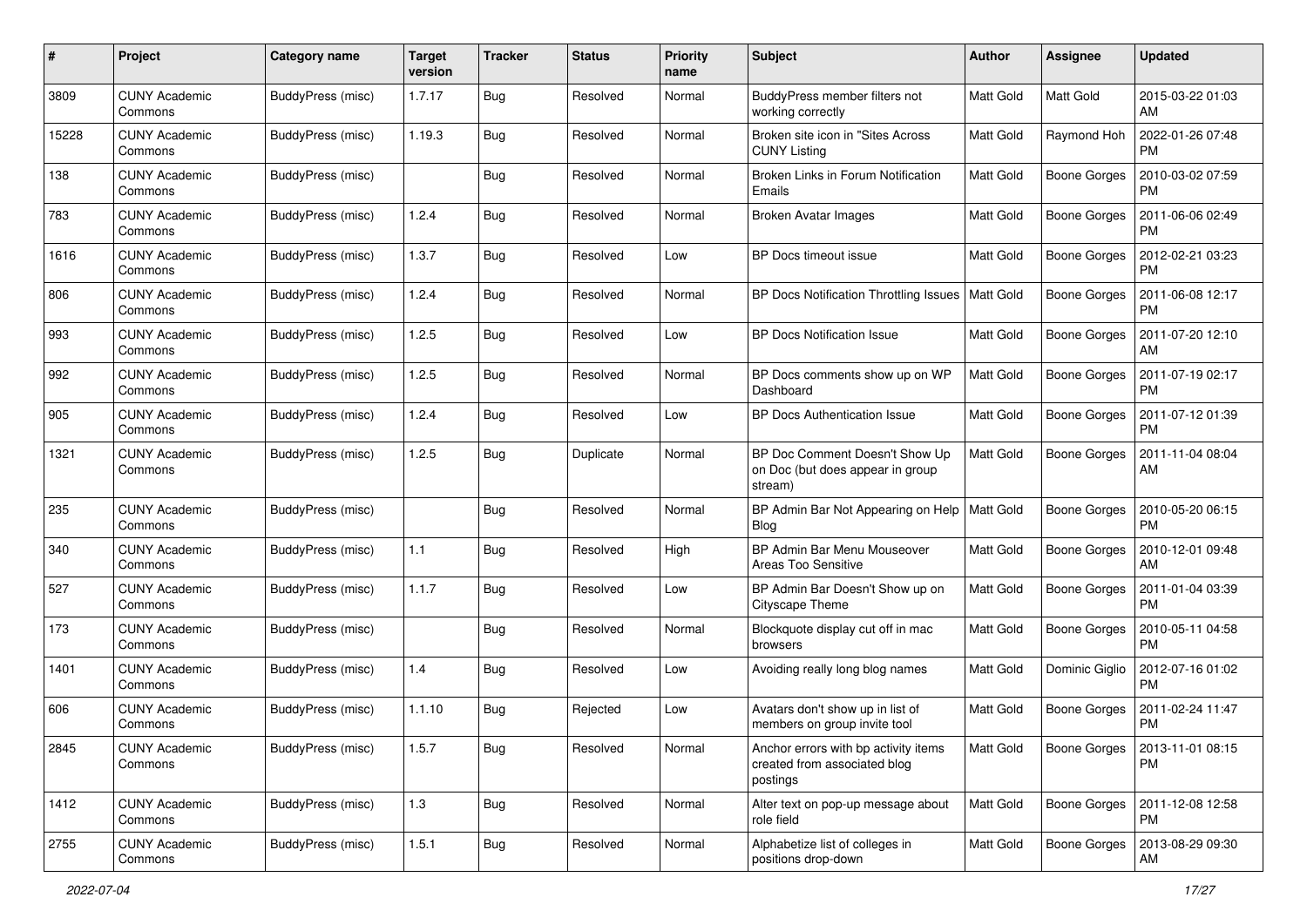| #     | Project                         | Category name     | <b>Target</b><br>version | <b>Tracker</b> | <b>Status</b> | <b>Priority</b><br>name | <b>Subject</b>                                                                                         | Author           | Assignee            | <b>Updated</b>                |
|-------|---------------------------------|-------------------|--------------------------|----------------|---------------|-------------------------|--------------------------------------------------------------------------------------------------------|------------------|---------------------|-------------------------------|
| 1145  | <b>CUNY Academic</b><br>Commons | BuddyPress (misc) | 1.2.5                    | Bug            | Resolved      | Low                     | Alert Box on Group Join                                                                                | Matt Gold        | <b>Boone Gorges</b> | 2011-09-12 05:56<br><b>PM</b> |
| 10209 | <b>CUNY Academic</b><br>Commons | BuddyPress (misc) | 1.13.8                   | <b>Bug</b>     | Resolved      | Normal                  | Additional login prompt                                                                                | Matt Gold        | Raymond Hoh         | 2018-08-29 03:23<br><b>PM</b> |
| 56    | CUNY Academic<br>Commons        | BuddyPress (misc) |                          | <b>Bug</b>     | Resolved      | Normal                  | Addition of a Profile Field Option<br>Removes Existing One                                             | Matt Gold        | Zach Davis          | 2009-10-27 05:14<br><b>PM</b> |
| 2775  | <b>CUNY Academic</b><br>Commons | BuddyPress (misc) | 1.5.1.1                  | Bug            | Resolved      | High                    | Add Lehman College to List of<br>Colleges in Profiles                                                  | <b>Matt Gold</b> | <b>Boone Gorges</b> | 2013-09-06 04:40<br><b>PM</b> |
| 546   | <b>CUNY Academic</b><br>Commons | BuddyPress (misc) | 1.1.8                    | Bug            | Resolved      | Normal                  | Add Group/Group Blog Author<br>Syncing on an Automated Basis to<br>the Group Blog Plugin               | Matt Gold        | <b>Boone Gorges</b> | 2011-02-03 08:44<br>AM        |
| 11209 | <b>CUNY Academic</b><br>Commons | BuddyPress (misc) | 1.14.11                  | Bug            | Resolved      | Normal                  | Activity timestamp errors                                                                              | Matt Gold        | Raymond Hoh         | 2019-04-23 12:27<br><b>PM</b> |
| 1672  | <b>CUNY Academic</b><br>Commons | BuddyPress (misc) | 1.3.11                   | Bug            | Resolved      | Normal                  | Activity replies in groups                                                                             | <b>Matt Gold</b> | Boone Gorges        | 2012-04-04 09:37<br>AM        |
| 360   | <b>CUNY Academic</b><br>Commons | BuddyPress (misc) | 1.0.3                    | Bug            | Resolved      | High                    | <b>Activity Feed Problems</b>                                                                          | <b>Matt Gold</b> | Boone Gorges        | 2010-09-28 11:45<br>AM        |
| 1344  | <b>CUNY Academic</b><br>Commons | BuddyPress (misc) | 1.3                      | Bug            | Resolved      | Normal                  | Activity Feed Items not Appearing in<br>Group                                                          | Matt Gold        | <b>Boone Gorges</b> | 2011-11-14 11:26<br>AM        |
| 266   | <b>CUNY Academic</b><br>Commons | BuddyPress (misc) | 1.0.1                    | Bug            | Resolved      | Normal                  | <b>Account Deletion Process</b>                                                                        | <b>Matt Gold</b> | Boone Gorges        | 2010-07-19 11:07<br><b>AM</b> |
| 2858  | <b>CUNY Academic</b><br>Commons | BuddyPress (misc) | 1.5.7                    | Bug            | Resolved      | Normal                  | […] redux                                                                                              | Matt Gold        | <b>Boone Gorges</b> | 2013-10-30 10:08<br><b>PM</b> |
| 2129  | <b>CUNY Academic</b><br>Commons | BuddyPress (misc) | 1.4.6                    | Bug            | Resolved      | Low                     | […]                                                                                                    | <b>Matt Gold</b> | <b>Boone Gorges</b> | 2012-09-30 09:53<br>AM        |
| 3293  | <b>CUNY Academic</b><br>Commons | BuddyPress (misc) |                          | <b>Bug</b>     | Rejected      | Normal                  | 'Page Not Found' Message Received<br>After Clicking on View/Reply Link in<br><b>Email Notification</b> | <b>Matt Gold</b> | Boone Gorges        | 2014-07-02 08:47<br><b>PM</b> |
| 218   | <b>CUNY Academic</b><br>Commons | BuddyPress (misc) |                          | Feature        | Resolved      | Normal                  | Who's Online listing on homepage                                                                       | Matt Gold        | <b>Boone Gorges</b> | 2010-05-20 05:49<br><b>PM</b> |
| 67    | <b>CUNY Academic</b><br>Commons | BuddyPress (misc) |                          | Feature        | Resolved      | Low                     | Who's Online                                                                                           | Matt Gold        | Boone Gorges        | 2009-12-08 07:33<br><b>PM</b> |
| 654   | <b>CUNY Academic</b><br>Commons | BuddyPress (misc) | Not tracked              | Feature        | Rejected      | Normal                  | User Interface Issues                                                                                  | Matt Gold        | Chris Stein         | 2016-01-26 10:53<br>AM        |
| 31    | <b>CUNY Academic</b><br>Commons | BuddyPress (misc) |                          | Feature        | Resolved      | Low                     | Upgrade to BuddyPress 1.1                                                                              | Matt Gold        | Boone Gorges        | 2009-12-08 04:00<br><b>PM</b> |
| 651   | <b>CUNY Academic</b><br>Commons | BuddyPress (misc) | Not tracked              | Feature        | Resolved      | Normal                  | Update Roadmap                                                                                         | Matt Gold        | Boone Gorges        | 2011-03-26 07:20<br><b>PM</b> |
| 1394  | <b>CUNY Academic</b><br>Commons | BuddyPress (misc) | 1.3                      | Feature        | Rejected      | Normal                  | Update Filters to include new BP<br>Profile roles                                                      | Matt Gold        | Boone Gorges        | 2011-12-09 07:11<br>AM        |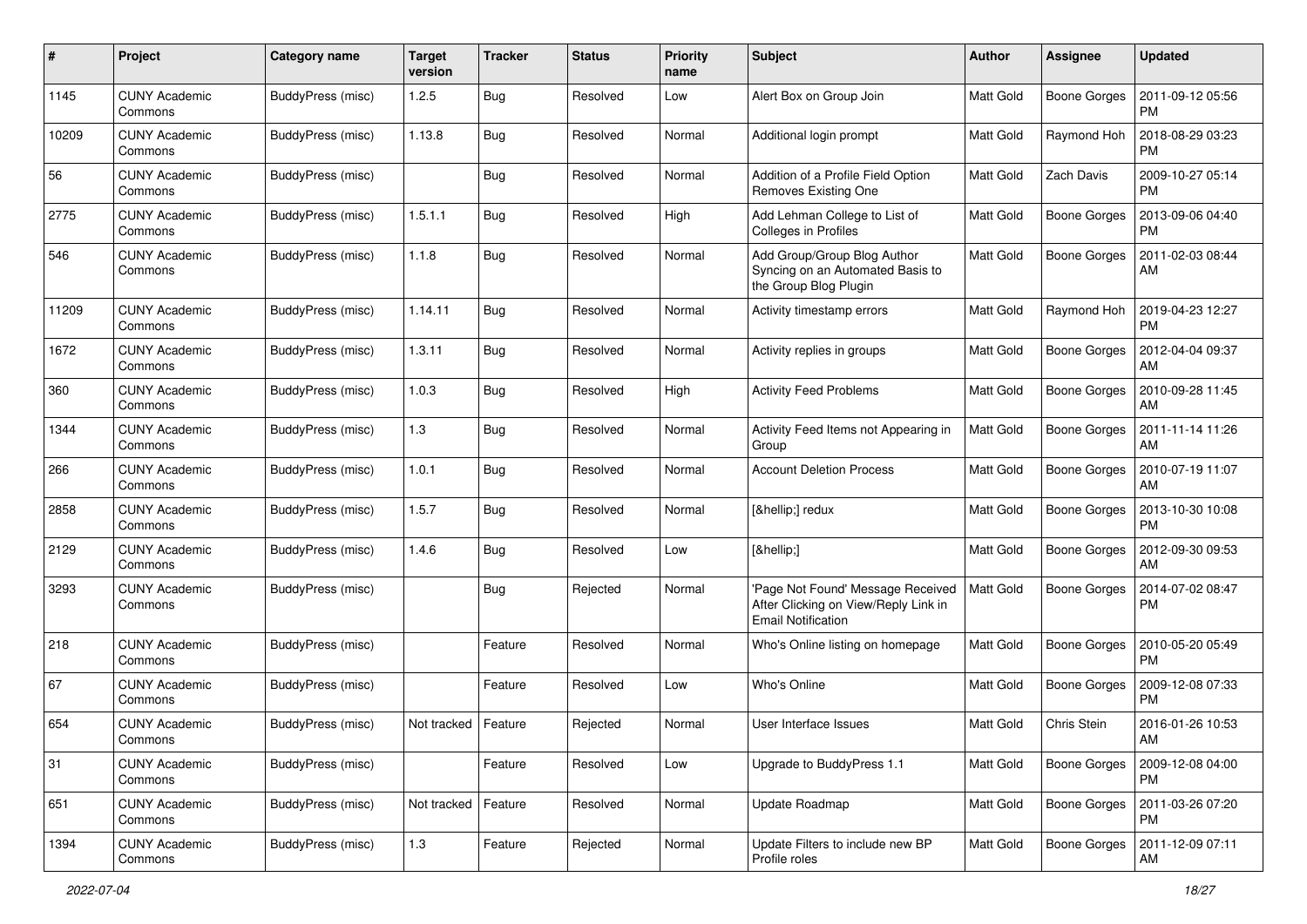| #    | Project                         | Category name     | <b>Target</b><br>version | <b>Tracker</b> | <b>Status</b> | <b>Priority</b><br>name | Subject                                                                                           | Author           | Assignee            | <b>Updated</b>                |
|------|---------------------------------|-------------------|--------------------------|----------------|---------------|-------------------------|---------------------------------------------------------------------------------------------------|------------------|---------------------|-------------------------------|
| 229  | <b>CUNY Academic</b><br>Commons | BuddyPress (misc) | Future<br>release        | Feature        | Rejected      | Low                     | Text color on BP elements                                                                         | <b>Matt Gold</b> | Chris Stein         | 2010-08-26 04:26<br><b>PM</b> |
| 224  | <b>CUNY Academic</b><br>Commons | BuddyPress (misc) |                          | Feature        | Resolved      | Low                     | Sort Group Documents                                                                              | Matt Gold        | <b>Boone Gorges</b> | 2010-05-11 07:36<br><b>PM</b> |
| 2008 | <b>CUNY Academic</b><br>Commons | BuddyPress (misc) | 1.4                      | Feature        | Resolved      | Normal                  | Show Recently Active Users on<br>Commons Homepage                                                 | <b>Matt Gold</b> | Raymond Hoh         | 2012-08-01 05:23<br><b>PM</b> |
| 1390 | <b>CUNY Academic</b><br>Commons | BuddyPress (misc) | 1.4                      | Feature        | Resolved      | Normal                  | Show "Kitchen Sink" by Default in<br><b>TinyMCE</b>                                               | Matt Gold        | Dominic Giglio      | 2012-02-28 10:37<br>АM        |
| 259  | <b>CUNY Academic</b><br>Commons | BuddyPress (misc) |                          | Feature        | Resolved      | Normal                  | Send group document description<br>with email notification                                        | Matt Gold        | <b>Boone Gorges</b> | 2010-06-24 03:46<br>PM        |
| 231  | <b>CUNY Academic</b><br>Commons | BuddyPress (misc) |                          | Feature        | Resolved      | Normal                  | Select from all groups on email<br>invites                                                        | <b>Matt Gold</b> | Boone Gorges        | 2010-05-12 10:08<br>AM        |
| 2978 | <b>CUNY Academic</b><br>Commons | BuddyPress (misc) |                          | Feature        | Deferred      | Normal                  | Revise Invite Anyone Workflow                                                                     | Matt Gold        | Chris Stein         | 2015-04-01 08:54<br><b>PM</b> |
| 2732 | <b>CUNY Academic</b><br>Commons | BuddyPress (misc) | 1.5.1                    | Feature        | Resolved      | Normal                  | Return users to profile public view<br>after editing save                                         | Matt Gold        | <b>Boone Gorges</b> | 2013-08-28 12:53<br>PM        |
| 362  | <b>CUNY Academic</b><br>Commons | BuddyPress (misc) | 1.2                      | Feature        | Resolved      | Low                     | Require Confirmation on Leaving a<br>Group                                                        | <b>Matt Gold</b> | <b>Boone Gorges</b> | 2011-02-21 02:51<br><b>PM</b> |
| 193  | <b>CUNY Academic</b><br>Commons | BuddyPress (misc) | 1.1                      | Feature        | Rejected      | Low                     | Replace "Kick and Ban" terminology<br>on group member admin page with<br>kinder, gentler language | <b>Matt Gold</b> | <b>Boone Gorges</b> | 2010-07-22 02:38<br><b>PM</b> |
| 258  | <b>CUNY Academic</b><br>Commons | BuddyPress (misc) | 1.0                      | Feature        | Resolved      | Normal                  | Remove posting text box on group<br>homepages                                                     | Matt Gold        | <b>Boone Gorges</b> | 2010-08-23 04:09<br><b>PM</b> |
| 66   | <b>CUNY Academic</b><br>Commons | BuddyPress (misc) |                          | Feature        | Resolved      | Normal                  | Remove "Popular" listing from<br><b>Members Widget</b>                                            | <b>Matt Gold</b> | <b>Boone Gorges</b> | 2009-11-18 09:20<br>АM        |
| 2195 | <b>CUNY Academic</b><br>Commons | BuddyPress (misc) |                          | Feature        | Rejected      | Normal                  | Reconfigure Files Page Layout                                                                     | <b>Matt Gold</b> | Chris Stein         | 2013-06-28 03:57<br><b>PM</b> |
| 2053 | <b>CUNY Academic</b><br>Commons | BuddyPress (misc) | 1.4.6                    | Feature        | Resolved      | Normal                  | RBE on BP Docs                                                                                    | <b>Matt Gold</b> | <b>Boone Gorges</b> | 2012-10-01 04:14<br><b>PM</b> |
| 2880 | <b>CUNY Academic</b><br>Commons | BuddyPress (misc) | 1.11                     | Feature        | Resolved      | Normal                  | RBE Group Post New Topic Shortlink<br>Addresses                                                   | <b>Matt Gold</b> | Raymond Hoh         | 2017-05-18 01:04<br><b>PM</b> |
| 322  | <b>CUNY Academic</b><br>Commons | BuddyPress (misc) | 1.0.2                    | Feature        | Resolved      | High                    | Raising Limitation on Emailed Invites                                                             | <b>Matt Gold</b> | <b>Boone Gorges</b> | 2010-09-03 07:07<br>АM        |
| 2066 | <b>CUNY Academic</b><br>Commons | BuddyPress (misc) | 1.5                      | Feature        | Resolved      | Low                     | Public Blog Posts Associated with<br>Private Groups showing up in<br>Sitewide feed                | Matt Gold        | <b>Boone Gorges</b> | 2013-08-09 08:24<br><b>PM</b> |
| 2101 | <b>CUNY Academic</b><br>Commons | BuddyPress (misc) | $1.5\,$                  | Feature        | Resolved      | Low                     | Provide Site Admins Access to Send<br><b>Invites Menus</b>                                        | Matt Gold        | <b>Boone Gorges</b> | 2013-08-01 09:07<br><b>PM</b> |
| 307  | <b>CUNY Academic</b><br>Commons | BuddyPress (misc) | 1.1                      | Feature        | Resolved      | Low                     | Possible to Change in Group Slug?                                                                 | Matt Gold        | <b>Boone Gorges</b> | 2010-11-20 09:12<br>AM        |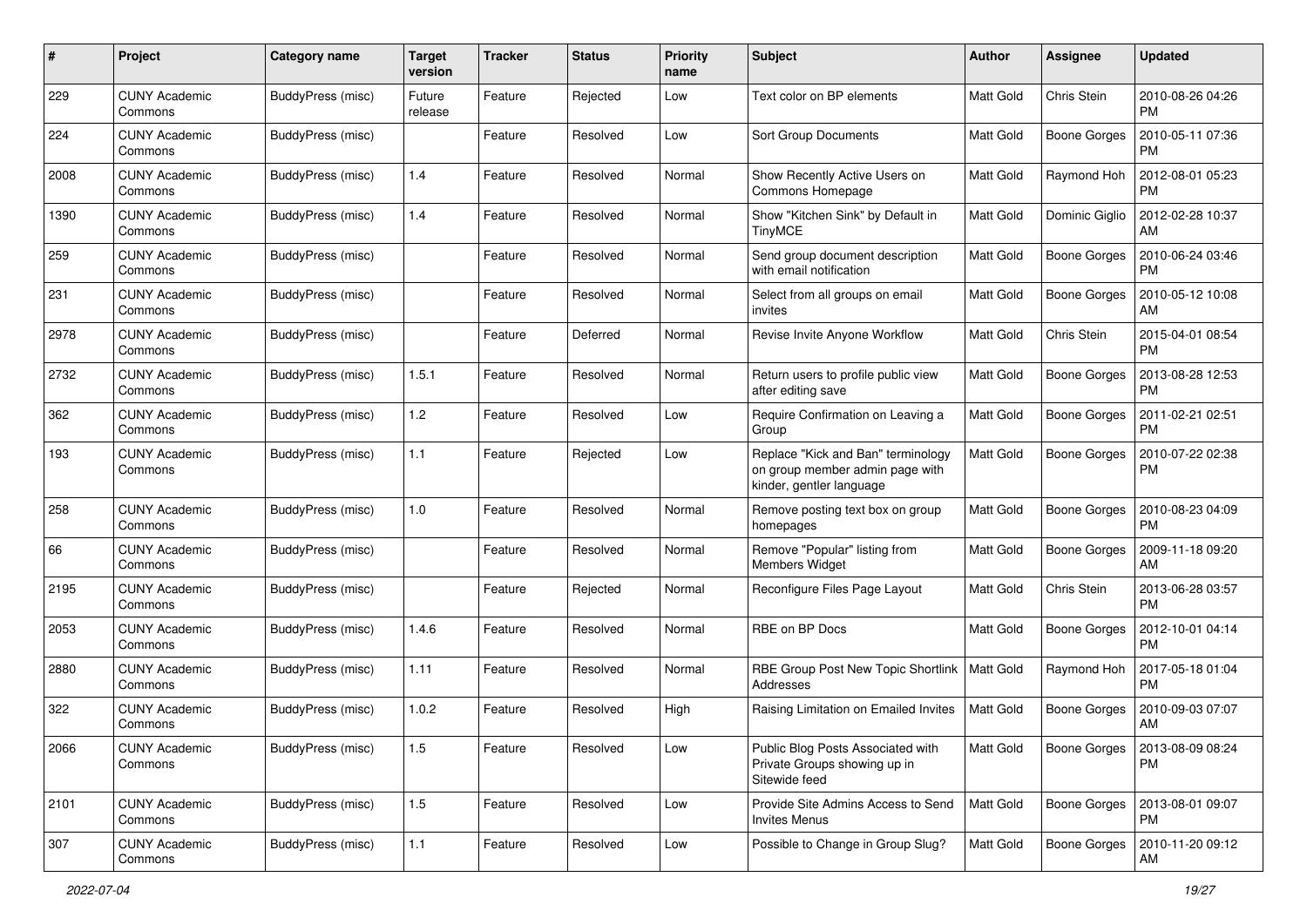| #    | Project                         | Category name     | <b>Target</b><br>version | <b>Tracker</b> | <b>Status</b> | <b>Priority</b><br>name | <b>Subject</b>                                                               | <b>Author</b>    | Assignee            | <b>Updated</b>                |
|------|---------------------------------|-------------------|--------------------------|----------------|---------------|-------------------------|------------------------------------------------------------------------------|------------------|---------------------|-------------------------------|
| 1162 | <b>CUNY Academic</b><br>Commons | BuddyPress (misc) | 1.2.5                    | Feature        | Resolved      | Normal                  | Organization of "My Blogs" Dropdown<br>on Nav Bar                            | <b>Matt Gold</b> | Boone Gorges        | 2011-09-14 01:24<br>AM        |
| 339  | <b>CUNY Academic</b><br>Commons | BuddyPress (misc) | Future<br>release        | Feature        | Rejected      | Low                     | Offer Views/Previews of Documents<br>in Group Docs folder                    | <b>Matt Gold</b> | <b>Boone Gorges</b> | 2010-09-20 09:03<br><b>PM</b> |
| 1556 | <b>CUNY Academic</b><br>Commons | BuddyPress (misc) | 1.3.6                    | Feature        | Rejected      | Normal                  | New option for College profile field                                         | <b>Matt Gold</b> | <b>Boone Gorges</b> | 2012-01-19 08:12<br>AM        |
| 37   | <b>CUNY Academic</b><br>Commons | BuddyPress (misc) |                          | Feature        | Resolved      | Low                     | Move Member Search up on Member<br>page                                      | <b>Matt Gold</b> | Boone Gorges        | 2009-12-07 08:20<br>AM        |
| 254  | <b>CUNY Academic</b><br>Commons | BuddyPress (misc) |                          | Feature        | Resolved      | Normal                  | Move "Upload a New Document" link                                            | <b>Matt Gold</b> | <b>Boone Gorges</b> | 2010-06-22 06:53<br>PM        |
| 350  | <b>CUNY Academic</b><br>Commons | BuddyPress (misc) | 1.2                      | Feature        | Resolved      | Normal                  | Move "Send Invites" Button                                                   | <b>Matt Gold</b> | <b>Boone Gorges</b> | 2010-12-20 11:29<br>AM        |
| 697  | <b>CUNY Academic</b><br>Commons | BuddyPress (misc) | 1.3                      | Feature        | Resolved      | Normal                  | Member request: Indented text in<br>Forum Posts                              | <b>Matt Gold</b> | Boone Gorges        | 2011-09-13 03:29<br><b>PM</b> |
| 328  | <b>CUNY Academic</b><br>Commons | BuddyPress (misc) | Future<br>release        | Feature        | Duplicate     | Normal                  | Make Group Invitation Status Clearer                                         | <b>Matt Gold</b> | <b>Boone Gorges</b> | 2010-12-20 11:08<br>AM        |
| 377  | <b>CUNY Academic</b><br>Commons | BuddyPress (misc) | Future<br>release        | Feature        | Assigned      | Normal                  | Like buttons                                                                 | <b>Matt Gold</b> | <b>Boone Gorges</b> | 2010-11-16 05:13<br><b>PM</b> |
| 2713 | <b>CUNY Academic</b><br>Commons | BuddyPress (misc) | 1.5.1                    | Feature        | Resolved      | Normal                  | Lighten Brief Descriptor Text Color                                          | <b>Matt Gold</b> | Boone Gorges        | 2013-08-28 12:58<br><b>PM</b> |
| 55   | <b>CUNY Academic</b><br>Commons | BuddyPress (misc) |                          | Feature        | Resolved      | Low                     | Length of RSS feed on News page                                              | <b>Matt Gold</b> | Boone Gorges        | 2009-10-22 10:32<br>AM        |
| 1191 | <b>CUNY Academic</b><br>Commons | BuddyPress (misc) |                          | Feature        | Rejected      | Normal                  | Integrate Zotero Libraries into<br>Individual and Group Profiles             | Matt Gold        | <b>Boone Gorges</b> | 2015-11-09 05:46<br><b>PM</b> |
| 2169 | <b>CUNY Academic</b><br>Commons | BuddyPress (misc) | Not tracked              | Feature        | Resolved      | Normal                  | Increase Maximum Number of Invite<br>Anyone Invites                          | Matt Gold        | Boone Gorges        | 2012-10-04 07:36<br>AM        |
| 435  | <b>CUNY Academic</b><br>Commons | BuddyPress (misc) | Future<br>release        | Feature        | Assigned      | Normal                  | Include Avatar Images in Forum Post<br><b>Notification Emails</b>            | <b>Matt Gold</b> | <b>Boone Gorges</b> | 2010-12-08 12:40<br><b>PM</b> |
| 1249 | <b>CUNY Academic</b><br>Commons | BuddyPress (misc) |                          | Feature        | Rejected      | Low                     | Highlight password-change options<br>for people using automated<br>passwords | <b>Matt Gold</b> | Dominic Giglio      | 2012-07-02 07:50<br>AM        |
| 1624 | <b>CUNY Academic</b><br>Commons | BuddyPress (misc) | Future<br>release        | Feature        | Rejected      | Low                     | Group's announcements disappear<br>when group privacy changed                | <b>Matt Gold</b> | <b>Boone Gorges</b> | 2012-02-29 09:31<br>AM        |
| 50   | <b>CUNY Academic</b><br>Commons | BuddyPress (misc) |                          | Feature        | Resolved      | Low                     | Give Group Moderators Additional<br>Privileges                               | <b>Matt Gold</b> | Boone Gorges        | 2009-12-08 02:23<br><b>PM</b> |
| 310  | <b>CUNY Academic</b><br>Commons | BuddyPress (misc) | Future<br>release        | Feature        | Assigned      | Low                     | <b>Friend Request Email</b>                                                  | <b>Matt Gold</b> | Samantha<br>Raddatz | 2015-11-09 05:08<br><b>PM</b> |
| 1615 | <b>CUNY Academic</b><br>Commons | BuddyPress (misc) |                          | Feature        | Duplicate     | Low                     | Forum search                                                                 | <b>Matt Gold</b> | Boone Gorges        | 2012-02-04 10:22<br>AM        |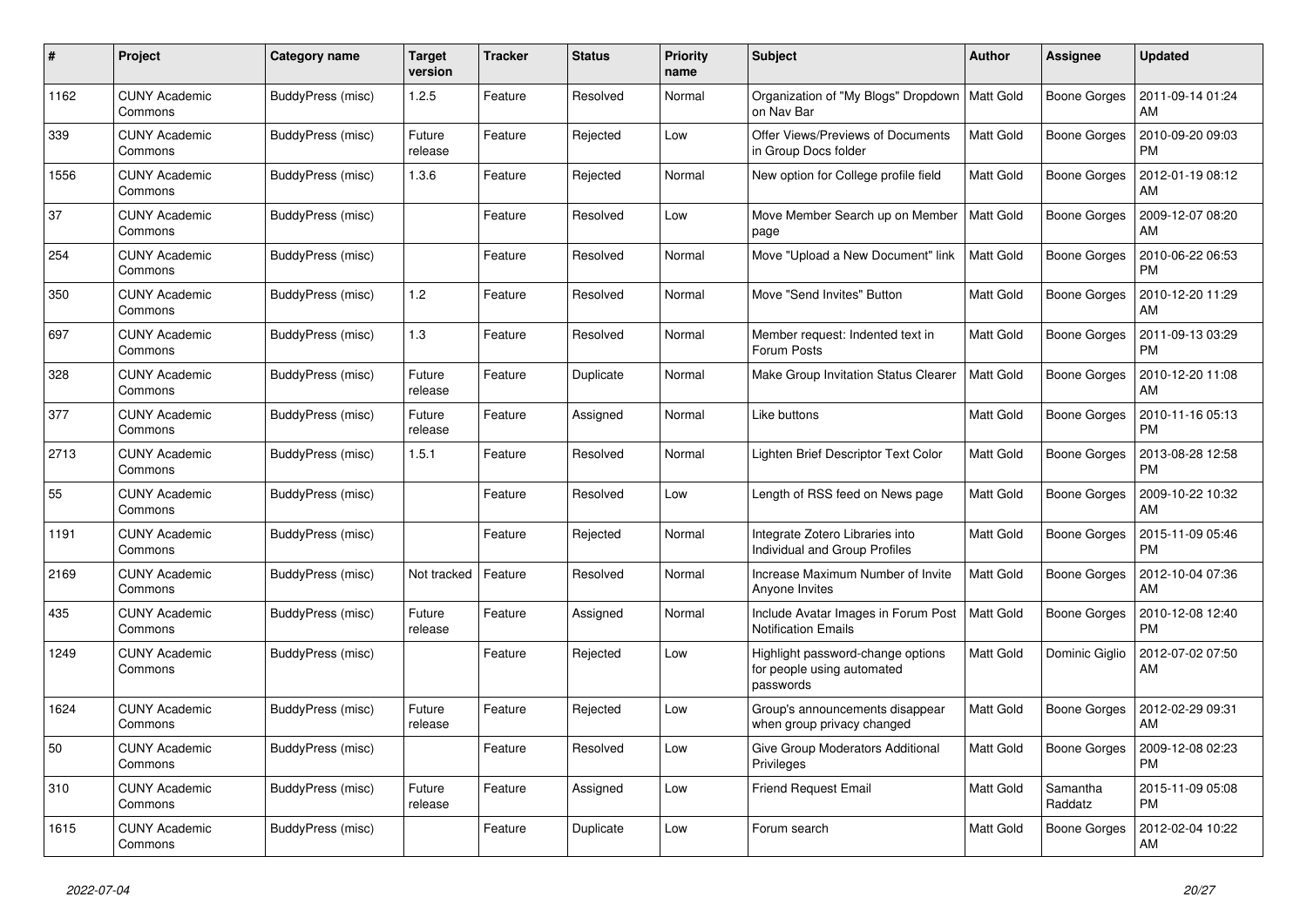| #    | Project                         | <b>Category name</b> | <b>Target</b><br>version | <b>Tracker</b> | <b>Status</b> | <b>Priority</b><br>name | <b>Subject</b>                                                                                     | Author           | <b>Assignee</b>     | <b>Updated</b>                |
|------|---------------------------------|----------------------|--------------------------|----------------|---------------|-------------------------|----------------------------------------------------------------------------------------------------|------------------|---------------------|-------------------------------|
| 500  | <b>CUNY Academic</b><br>Commons | BuddyPress (misc)    | Future<br>release        | Feature        | Assigned      | Normal                  | <b>Export Group Data</b>                                                                           | Matt Gold        | Boone Gorges        | 2010-12-19 12:09<br>PM        |
| 1256 | <b>CUNY Academic</b><br>Commons | BuddyPress (misc)    | 1.3                      | Feature        | Resolved      | Normal                  | Enable BP Docs by default on<br>Commons groups                                                     | Matt Gold        | <b>Boone Gorges</b> | 2011-11-15 02:27<br><b>PM</b> |
| 332  | <b>CUNY Academic</b><br>Commons | BuddyPress (misc)    | 1.0.3                    | Feature        | Resolved      | Low                     | Embed Links in Forum Notification<br>Posts                                                         | Matt Gold        | <b>Boone Gorges</b> | 2010-09-14 09:34<br>AM        |
| 36   | <b>CUNY Academic</b><br>Commons | BuddyPress (misc)    | 1.1                      | Feature        | Resolved      | Normal                  | Digest Version of Group Forums<br>Notification Plugin                                              | <b>Matt Gold</b> | <b>Boone Gorges</b> | 2010-09-26 11:10<br>AM        |
| 557  | <b>CUNY Academic</b><br>Commons | BuddyPress (misc)    | 1.3                      | Feature        | Rejected      | Normal                  | Denied Size and Extension Alerts on<br>Forum posts                                                 | <b>Matt Gold</b> | <b>Boone Gorges</b> | 2011-06-17 02:58<br>PM        |
| 1411 | <b>CUNY Academic</b><br>Commons | BuddyPress (misc)    | 1.3.17                   | Feature        | Resolved      | Low                     | <b>Deleting Docs</b>                                                                               | <b>Matt Gold</b> | <b>Boone Gorges</b> | 2012-07-02 12:43<br><b>PM</b> |
| 2469 | <b>CUNY Academic</b><br>Commons | BuddyPress (misc)    | Not tracked              | Feature        | Resolved      | Normal                  | cuny.is shortlink request                                                                          | <b>Matt Gold</b> | Sarah<br>Morgano    | 2013-02-21 07:56<br><b>PM</b> |
| 1559 | <b>CUNY Academic</b><br>Commons | BuddyPress (misc)    |                          | Feature        | Rejected      | Normal                  | Crop Text Length Field on Featured<br>Homepage Widget Doesn't Work                                 | Matt Gold        | Dominic Giglio      | 2012-07-02 12:10<br>PM        |
| 1386 | <b>CUNY Academic</b><br>Commons | BuddyPress (misc)    | 1.5                      | Feature        | Resolved      | Low                     | Create way to create custom order<br>BP Profile Field checklist items                              | <b>Matt Gold</b> | Dominic Giglio      | 2012-12-18 10:38<br><b>AM</b> |
| 6365 | <b>CUNY Academic</b><br>Commons | BuddyPress (misc)    | Not tracked              | Feature        | Duplicate     | Normal                  | Create Undergraduate Student<br>status/role on the CAC                                             | Matt Gold        | <b>Boone Gorges</b> | 2016-10-20 11:38<br>AM        |
| 348  | <b>CUNY Academic</b><br>Commons | BuddyPress (misc)    | 1.2                      | Feature        | Resolved      | Normal                  | Create status marker to show which<br>invited group members have already<br>received group invites | <b>Matt Gold</b> | <b>Boone Gorges</b> | 2011-03-08 09:08<br><b>PM</b> |
| 629  | <b>CUNY Academic</b><br>Commons | BuddyPress (misc)    | 1.2                      | Feature        | Resolved      | Normal                  | Create Required Profile Field to<br>Define User Status                                             | <b>Matt Gold</b> | <b>Matt Gold</b>    | 2011-03-17 06:34<br><b>PM</b> |
| 2248 | <b>CUNY Academic</b><br>Commons | BuddyPress (misc)    | 1.4.11                   | Feature        | Resolved      | Low                     | Create Profile link to academia.edu<br>profile                                                     | Matt Gold        | Dominic Giglio      | 2012-11-21 11:55<br><b>PM</b> |
| 34   | <b>CUNY Academic</b><br>Commons | BuddyPress (misc)    |                          | Feature        | Resolved      | Low                     | Create Privacy Settings for Profile<br>Data                                                        | Matt Gold        | <b>Boone Gorges</b> | 2010-05-11 06:52<br><b>PM</b> |
| 648  | <b>CUNY Academic</b><br>Commons | BuddyPress (misc)    | 1.3                      | Feature        | Resolved      | Normal                  | Create Print functionality for<br><b>BuddyPress Docs</b>                                           | Matt Gold        | Boone Gorges        | 2011-07-19 11:46<br>AM        |
| 642  | <b>CUNY Academic</b><br>Commons | BuddyPress (misc)    | Not tracked              | Feature        | Resolved      | Normal                  | Create new BuddyPress Profile Field<br>to Designate Role                                           | <b>Matt Gold</b> | <b>Matt Gold</b>    | 2011-09-24 03:22<br><b>PM</b> |
| 1220 | <b>CUNY Academic</b><br>Commons | BuddyPress (misc)    |                          | Feature        | Duplicate     | Normal                  | Create native WordPress version of<br>UserVoice integrated into the<br>Commons                     | <b>Matt Gold</b> | Boone Gorges        | 2012-08-15 01:15<br><b>PM</b> |
| 643  | <b>CUNY Academic</b><br>Commons | BuddyPress (misc)    | 1.3                      | Feature        | Resolved      | Normal                  | Create Mechanism to Require People<br>to Fill Out New Identity Profile Field                       | <b>Matt Gold</b> | Boone Gorges        | 2011-10-19 01:50<br><b>PM</b> |
| 64   | <b>CUNY Academic</b><br>Commons | BuddyPress (misc)    |                          | Feature        | Resolved      | Normal                  | Create links to file attachments in BP<br>Forum Subscription Plugin                                | Matt Gold        | Boone Gorges        | 2009-12-10 01:29<br>PM        |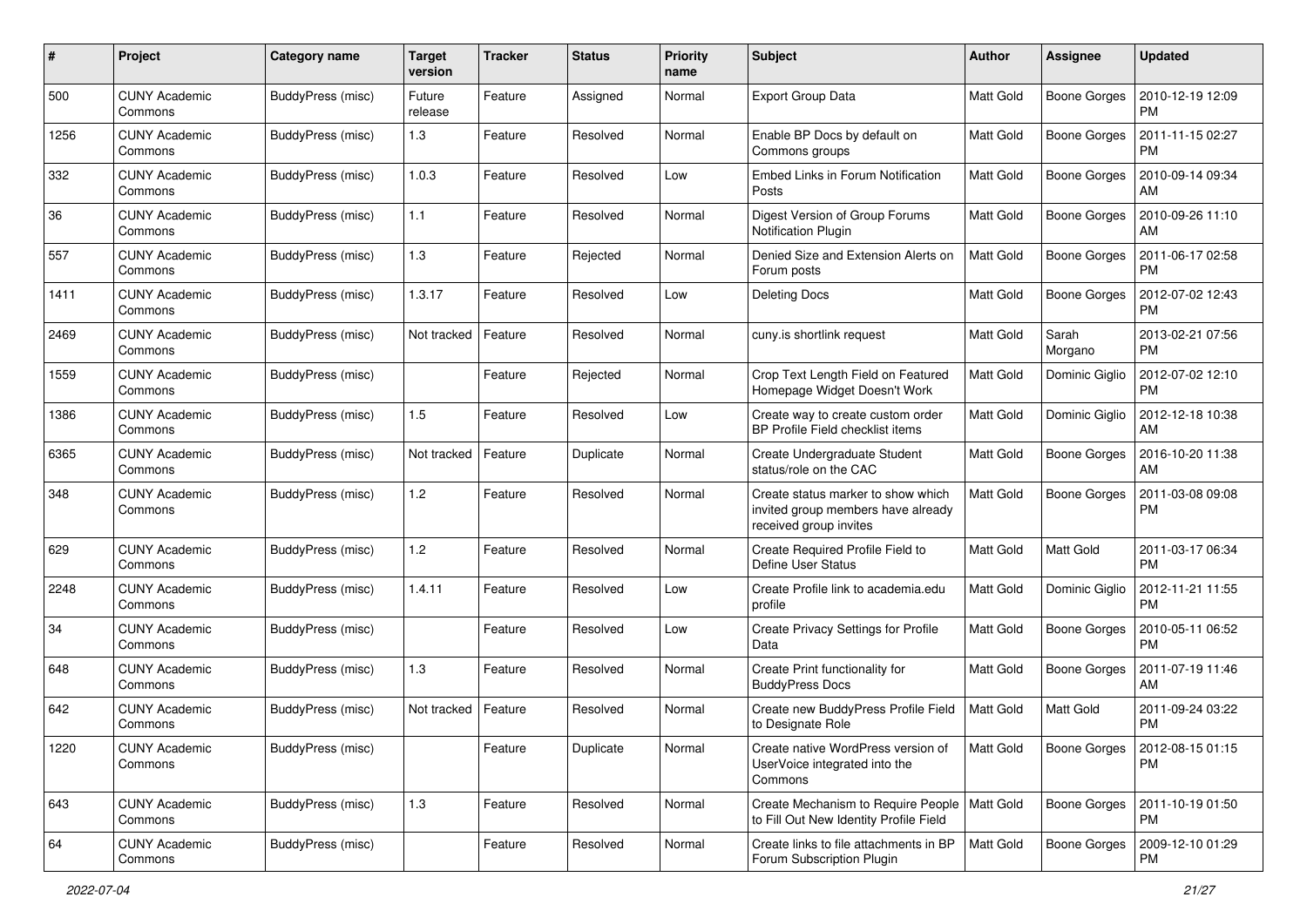| #    | Project                         | Category name     | Target<br>version | <b>Tracker</b> | <b>Status</b> | <b>Priority</b><br>name | <b>Subject</b>                                                                   | <b>Author</b>    | Assignee            | <b>Updated</b>                |
|------|---------------------------------|-------------------|-------------------|----------------|---------------|-------------------------|----------------------------------------------------------------------------------|------------------|---------------------|-------------------------------|
| 2090 | <b>CUNY Academic</b><br>Commons | BuddyPress (misc) |                   | Feature        | Rejected      | Normal                  | Create Course Group Template that<br>includes notifications of new blog<br>posts | <b>Matt Gold</b> | <b>Boone Gorges</b> | 2012-12-18 10:59<br>AM        |
| 649  | <b>CUNY Academic</b><br>Commons | BuddyPress (misc) | 1.3               | Feature        | Resolved      | Normal                  | Create Copy All button for<br><b>BuddyPress Docs</b>                             | Matt Gold        | Boone Gorges        | 2011-09-13 11:59<br>AM        |
| 909  | <b>CUNY Academic</b><br>Commons | BuddyPress (misc) |                   | Feature        | Duplicate     | Normal                  | Create Calendar Feature for Groups                                               | <b>Matt Gold</b> | Boone Gorges        | 2012-07-16 12:38<br><b>PM</b> |
| 330  | <b>CUNY Academic</b><br>Commons | BuddyPress (misc) | Not tracked       | Feature        | Resolved      | Low                     | Create avatar/gravatar for Commons<br>WP profile page                            | <b>Matt Gold</b> | <b>Boone Gorges</b> | 2010-09-10 03:36<br><b>PM</b> |
| 498  | <b>CUNY Academic</b><br>Commons | BuddyPress (misc) |                   | Feature        | Duplicate     | Normal                  | Create ability to respond to forum<br>posts by email                             | <b>Matt Gold</b> | Boone Gorges        | 2010-12-20 11:34<br>AM        |
| 212  | <b>CUNY Academic</b><br>Commons | BuddyPress (misc) |                   | Feature        | Resolved      | High                    | Create a way for group members to<br>send out email announcements                | Matt Gold        | Boone Gorges        | 2010-05-12 10:11<br>AM        |
| 774  | <b>CUNY Academic</b><br>Commons | BuddyPress (misc) | 1.3               | Feature        | Resolved      | Normal                  | Consider Allowing Email to Be Sent<br><b>Between Unfriended Members</b>          | <b>Matt Gold</b> | <b>Boone Gorges</b> | 2011-06-16 04:06<br><b>PM</b> |
| 599  | <b>CUNY Academic</b><br>Commons | BuddyPress (misc) | Future<br>release | Feature        | Assigned      | Normal                  | Consider adding rating plugins for<br><b>BuddyPress/BBPress</b>                  | <b>Matt Gold</b> | Boone Gorges        | 2011-08-22 06:50<br><b>PM</b> |
| 120  | <b>CUNY Academic</b><br>Commons | BuddyPress (misc) | 1.4               | Feature        | Resolved      | Normal                  | <b>Consider Adding Privacy Options</b><br><b>Plugin for Profiles</b>             | <b>Matt Gold</b> | <b>Boone Gorges</b> | 2015-11-12 01:02<br>AM        |
| 428  | <b>CUNY Academic</b><br>Commons | BuddyPress (misc) | 1.2               | Feature        | Resolved      | Normal                  | Consider adding Log Out button to<br><b>BP Admin Bar</b>                         | Matt Gold        | <b>Boone Gorges</b> | 2010-12-22 12:12<br><b>PM</b> |
| 2360 | <b>CUNY Academic</b><br>Commons | BuddyPress (misc) | 1.5               | Feature        | Resolved      | Low                     | <b>Confirmation before File Deletion</b>                                         | Matt Gold        | Boone Gorges        | 2013-08-01 09:08<br><b>PM</b> |
| 157  | <b>CUNY Academic</b><br>Commons | BuddyPress (misc) | Not tracked       | Feature        | Rejected      | Normal                  | Conduct a review of BuddyPress<br>plugins                                        | <b>Matt Gold</b> | <b>Boone Gorges</b> | 2016-01-26 12:16<br>AM        |
| 361  | <b>CUNY Academic</b><br>Commons | BuddyPress (misc) | 1.1               | Feature        | Resolved      | Normal                  | Change Wording of Options on<br><b>Friend Request Responses</b>                  | <b>Matt Gold</b> | Chris Stein         | 2010-11-24 01:42<br><b>PM</b> |
| 238  | CUNY Academic<br>Commons        | BuddyPress (misc) |                   | Feature        | Resolved      | Low                     | Change Subject Line of Group<br><b>Document Emails</b>                           | Matt Gold        | Boone Gorges        | 2010-05-12 11:27<br>AM        |
| 237  | <b>CUNY Academic</b><br>Commons | BuddyPress (misc) |                   | Feature        | Resolved      | Low                     | Change Subject Line of Emailed<br>Group Updates                                  | <b>Matt Gold</b> | <b>Boone Gorges</b> | 2010-05-12 11:24<br>AM        |
| 510  | <b>CUNY Academic</b><br>Commons | BuddyPress (misc) | 1.2               | Feature        | Resolved      | Normal                  | Change group slug placement on<br>group admin menu                               | <b>Matt Gold</b> | <b>Boone Gorges</b> | 2011-02-21 04:51<br><b>PM</b> |
| 2771 | <b>CUNY Academic</b><br>Commons | BuddyPress (misc) | 1.5.2             | Feature        | Resolved      | Normal                  | Change Brief Descriptor Text Color<br>Again                                      | <b>Matt Gold</b> | Boone Gorges        | 2013-09-10 06:07<br>AM        |
| 281  | <b>CUNY Academic</b><br>Commons | BuddyPress (misc) | 1.1               | Feature        | Resolved      | Low                     | Change "Kick and Ban" terminology<br>in Group Interface                          | Matt Gold        | Boone Gorges        | 2010-09-08 06:14<br><b>PM</b> |
| 1487 | <b>CUNY Academic</b><br>Commons | BuddyPress (misc) | 1.3.3             | Feature        | Resolved      | Normal                  | Bug when using Featured Widget to<br>display a page                              | Matt Gold        | Boone Gorges        | 2012-01-10 10:05<br><b>PM</b> |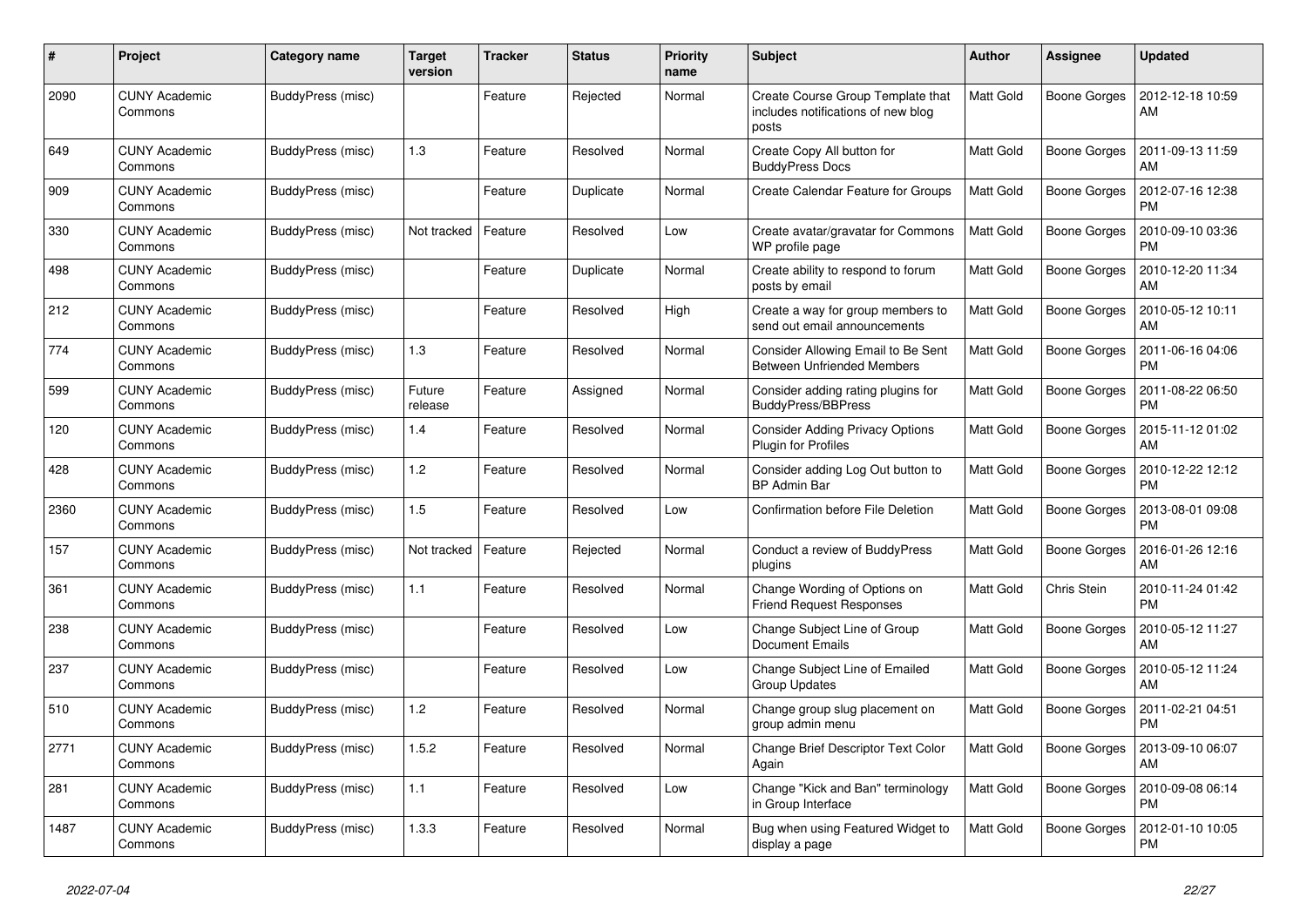| #    | Project                         | <b>Category name</b>     | <b>Target</b><br>version | <b>Tracker</b> | <b>Status</b> | <b>Priority</b><br>name | Subject                                                                                | Author           | <b>Assignee</b>     | <b>Updated</b>                |
|------|---------------------------------|--------------------------|--------------------------|----------------|---------------|-------------------------|----------------------------------------------------------------------------------------|------------------|---------------------|-------------------------------|
| 623  | <b>CUNY Academic</b><br>Commons | BuddyPress (misc)        | 1.2                      | Feature        | Resolved      | Normal                  | <b>BuddyPress Docs: Move</b><br>Paste-from-Word Icon Into Top Row<br>of Tiny-MCE icons | Matt Gold        | <b>Boone Gorges</b> | 2011-02-28 06:33<br><b>PM</b> |
| 2528 | <b>CUNY Academic</b><br>Commons | BuddyPress (misc)        | 1.4.31                   | Feature        | Resolved      | Low                     | BP emails sent from secondary sites<br>should use main site headers                    | Matt Gold        | Raymond Hoh         | 2013-07-11 11:14<br>AM        |
| 735  | <b>CUNY Academic</b><br>Commons | BuddyPress (misc)        | 1.2.5                    | Feature        | Resolved      | Normal                  | BP Docs - Include Check-Box to<br>Avoid Email Notifications of Minor<br>Edits          | Matt Gold        | <b>Boone Gorges</b> | 2011-07-24 11:34<br>AM        |
| 635  | <b>CUNY Academic</b><br>Commons | BuddyPress (misc)        | Future<br>release        | Feature        | Assigned      | Normal                  | Big Blue Button - Videoconferencing<br>in Groups and Blogs                             | Matt Gold        | <b>Boone Gorges</b> | 2011-03-14 03:24<br><b>PM</b> |
| 506  | <b>CUNY Academic</b><br>Commons | BuddyPress (misc)        |                          | Feature        | Rejected      | Normal                  | <b>Attachments for Group</b><br><b>Announcement Posts</b>                              | Matt Gold        | <b>Boone Gorges</b> | 2016-10-24 11:20<br>AM        |
| 391  | <b>CUNY Academic</b><br>Commons | BuddyPress (misc)        | Not tracked              | Feature        | Resolved      | Normal                  | Announce changes to Group<br>Interface                                                 | Matt Gold        | <b>Brian Foote</b>  | 2010-12-09 05:18<br><b>PM</b> |
| 282  | <b>CUNY Academic</b><br>Commons | BuddyPress (misc)        | 1.1                      | Feature        | Resolved      | Normal                  | Alter "Kick and Ban" Group<br>Functionality                                            | Matt Gold        | <b>Boone Gorges</b> | 2010-09-08 06:14<br><b>PM</b> |
| 2976 | <b>CUNY Academic</b><br>Commons | BuddyPress (misc)        | 1.5.16                   | Feature        | Resolved      | Normal                  | Allow users to permanently dismiss<br>notification of new profiles on profile<br>page  | Matt Gold        | <b>Boone Gorges</b> | 2014-02-01 02:56<br><b>PM</b> |
| 906  | <b>CUNY Academic</b><br>Commons | BuddyPress (misc)        | 1.3                      | Feature        | Resolved      | Low                     | Allow users to edit BP Doc comments                                                    | <b>Matt Gold</b> | <b>Boone Gorges</b> | 2011-09-14 01:27<br>AM        |
| 2033 | <b>CUNY Academic</b><br>Commons | BuddyPress (misc)        |                          | Feature        | Rejected      | Normal                  | Allow status update to be deleted<br>directly from profile page                        | Matt Gold        | <b>Boone Gorges</b> | 2012-08-10 04:51<br><b>PM</b> |
| 1457 | <b>CUNY Academic</b><br>Commons | BuddyPress (misc)        | 1.4                      | Feature        | Resolved      | Low                     | Allow people to clear old status<br>updates                                            | Matt Gold        | Dominic Giglio      | 2012-04-24 10:35<br>AM        |
| 532  | <b>CUNY Academic</b><br>Commons | BuddyPress (misc)        | 1.3                      | Feature        | Resolved      | Normal                  | Allow members to paste in a group of<br>email addresses when sending<br>invites        | <b>Matt Gold</b> | <b>Boone Gorges</b> | 2011-09-13 01:12<br><b>PM</b> |
| 177  | <b>CUNY Academic</b><br>Commons | <b>BuddyPress (misc)</b> |                          | Feature        | Resolved      | Normal                  | Allow members to edit forum posts                                                      | Matt Gold        | <b>Boone Gorges</b> | 2010-05-11 10:01<br><b>PM</b> |
| 1505 | <b>CUNY Academic</b><br>Commons | BuddyPress (misc)        | 1.4                      | Feature        | Duplicate     | Normal                  | Allow members to clear past status<br>updates                                          | Matt Gold        | <b>Boone Gorges</b> | 2012-04-06 04:42<br><b>PM</b> |
| 1504 | CUNY Academic<br>Commons        | BuddyPress (misc)        | 1.4                      | Feature        | Resolved      | Normal                  | Allow members to choose multiple<br>colleges on Profile pages                          | Matt Gold        | <b>Boone Gorges</b> | 2012-08-01 03:34<br><b>PM</b> |
| 188  | <b>CUNY Academic</b><br>Commons | BuddyPress (misc)        |                          | Feature        | Resolved      | Low                     | Allow Group Documents to be Sorted<br>by Date                                          | Matt Gold        | Boone Gorges        | 2010-05-11 10:14<br>PM.       |
| 2322 | <b>CUNY Academic</b><br>Commons | BuddyPress (misc)        | 1.5                      | Feature        | Resolved      | Normal                  | Allow File uploads to be added<br>"quietly" (without email notification)               | Matt Gold        | Dominic Giglio      | 2013-08-21 05:23<br><b>PM</b> |
| 539  | <b>CUNY Academic</b><br>Commons | BuddyPress (misc)        | 1.2                      | Feature        | Rejected      | Normal                  | Allow document category names to<br>be edited                                          | Matt Gold        | <b>Boone Gorges</b> | 2011-01-24 12:52<br><b>PM</b> |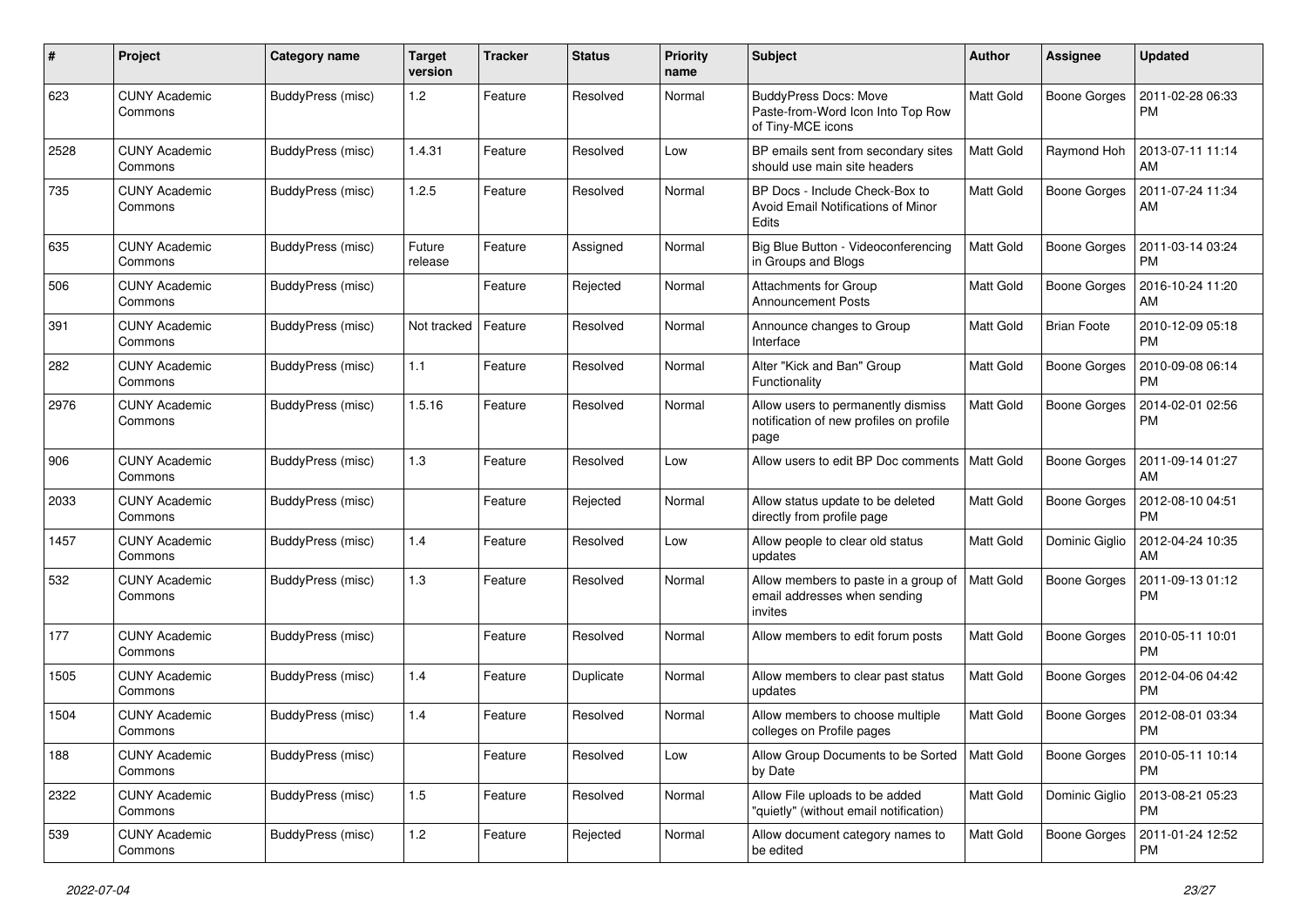| #     | Project                         | Category name     | Target<br>version | <b>Tracker</b> | <b>Status</b> | <b>Priority</b><br>name | <b>Subject</b>                                                                        | <b>Author</b>    | Assignee            | <b>Updated</b>                |
|-------|---------------------------------|-------------------|-------------------|----------------|---------------|-------------------------|---------------------------------------------------------------------------------------|------------------|---------------------|-------------------------------|
| 12966 | <b>CUNY Academic</b><br>Commons | BuddyPress (misc) | 1.16.15           | Feature        | Resolved      | Normal                  | Adjust export data page language to<br>indicate that you should not leave the<br>page | <b>Matt Gold</b> | Raymond Hoh         | 2020-07-14 12:07<br><b>PM</b> |
| 2185  | <b>CUNY Academic</b><br>Commons | BuddyPress (misc) | 1.4.8             | Feature        | Resolved      | Normal                  | Add WP Touch plugin                                                                   | <b>Matt Gold</b> | Dominic Giglio      | 2012-10-15 01:33<br><b>PM</b> |
| 2800  | <b>CUNY Academic</b><br>Commons | BuddyPress (misc) | 1.5.6             | Feature        | Resolved      | Normal                  | Add Vimeo & Github social media<br>account fields to Profiles                         | Matt Gold        | Dominic Giglio      | 2013-10-14 04:51<br><b>PM</b> |
| 5978  | <b>CUNY Academic</b><br>Commons | BuddyPress (misc) | Not tracked       | Feature        | Resolved      | Normal                  | Add Undergraduate Student to<br>Checkable filters on People page                      | <b>Matt Gold</b> | <b>Boone Gorges</b> | 2016-09-04 09:48<br><b>PM</b> |
| 554   | <b>CUNY Academic</b><br>Commons | BuddyPress (misc) | Future<br>release | Feature        | Assigned      | Normal                  | Add Trackback notifications to<br>site-wide activity feed                             | <b>Matt Gold</b> | Boone Gorges        | 2015-11-09 06:19<br><b>PM</b> |
| 233   | <b>CUNY Academic</b><br>Commons | BuddyPress (misc) | 1.0               | Feature        | Resolved      | Low                     | Add time limit to forum post editing<br>capabilities                                  | <b>Matt Gold</b> | Boone Gorges        | 2010-08-29 02:09<br><b>PM</b> |
| 1393  | <b>CUNY Academic</b><br>Commons | BuddyPress (misc) | Not tracked       | Feature        | Resolved      | Normal                  | Add Postdoc option to Profile Role                                                    | Matt Gold        | <b>Matt Gold</b>    | 2011-12-03 04:17<br><b>PM</b> |
| 1648  | <b>CUNY Academic</b><br>Commons | BuddyPress (misc) | 1.3.9             | Feature        | Resolved      | Urgent                  | <b>Add Password Protect WordPress</b><br>Plugin                                       | Matt Gold        |                     | 2012-02-24 10:22<br>AM        |
| 1199  | <b>CUNY Academic</b><br>Commons | BuddyPress (misc) | 1.4               | Feature        | Resolved      | Normal                  | Add Option for Open Text Field to BP<br>Profile Checkbox Fields                       | <b>Matt Gold</b> | <b>Boone Gorges</b> | 2012-08-01 05:23<br><b>PM</b> |
| 627   | <b>CUNY Academic</b><br>Commons | BuddyPress (misc) | 1.2               | Feature        | Resolved      | Normal                  | Add LaTeX support for BP Group<br>Forums                                              | <b>Matt Gold</b> | Boone Gorges        | 2011-05-09 05:21<br><b>PM</b> |
| 325   | CUNY Academic<br>Commons        | BuddyPress (misc) | 1.3               | Feature        | Resolved      | Normal                  | Add folder hierarchies to Group<br>Documents plugin                                   | <b>Matt Gold</b> | Boone Gorges        | 2011-05-23 01:33<br>AM        |
| 349   | <b>CUNY Academic</b><br>Commons | BuddyPress (misc) | 1.2               | Feature        | Resolved      | Normal                  | Add explanatory note to Group Send<br><b>Invites Page</b>                             | Matt Gold        | <b>Boone Gorges</b> | 2011-03-08 08:44<br><b>PM</b> |
| 1507  | <b>CUNY Academic</b><br>Commons | BuddyPress (misc) | 1.3.3             | Feature        | Resolved      | Normal                  | Add Custom Sidebar Plugin                                                             | <b>Matt Gold</b> | Boone Gorges        | 2012-01-10 07:30<br><b>PM</b> |
| 291   | <b>CUNY Academic</b><br>Commons | BuddyPress (misc) | Future<br>release | Feature        | Rejected      | Normal                  | Add Chat/IM functionality                                                             | <b>Matt Gold</b> | Boone Gorges        | 2015-11-12 01:36<br>AM        |
| 2711  | <b>CUNY Academic</b><br>Commons | BuddyPress (misc) | 1.5.1             | Feature        | Resolved      | Normal                  | Add Change Avatar Link/Interface to<br><b>Profile Editing Page</b>                    | Matt Gold        | <b>Boone Gorges</b> | 2013-08-28 12:40<br>PM        |
| 782   | <b>CUNY Academic</b><br>Commons | BuddyPress (misc) | 1.2.3             | Feature        | Resolved      | Normal                  | Add Captcha Plugin                                                                    | <b>Matt Gold</b> | <b>Boone Gorges</b> | 2011-06-06 10:37<br>AM        |
| 32    | <b>CUNY Academic</b><br>Commons | BuddyPress (misc) | 1.1               | Feature        | Resolved      | Low                     | Add BP External Group Blogs Plugin                                                    | <b>Matt Gold</b> | Boone Gorges        | 2010-10-06 05:12<br><b>PM</b> |
| 257   | <b>CUNY Academic</b><br>Commons | BuddyPress (misc) | 1.1               | Feature        | Resolved      | Normal                  | Add avatar dimensions to the Change<br>Avatar page.                                   | <b>Matt Gold</b> | Chris Stein         | 2010-11-16 03:58<br><b>PM</b> |
| 1387  | <b>CUNY Academic</b><br>Commons | BuddyPress (misc) | Not tracked       | Feature        | Resolved      | Normal                  | Add Alumnus/a Category for BP<br><b>Profile Fields</b>                                | <b>Matt Gold</b> | <b>Matt Gold</b>    | 2011-11-29 12:04<br>AM        |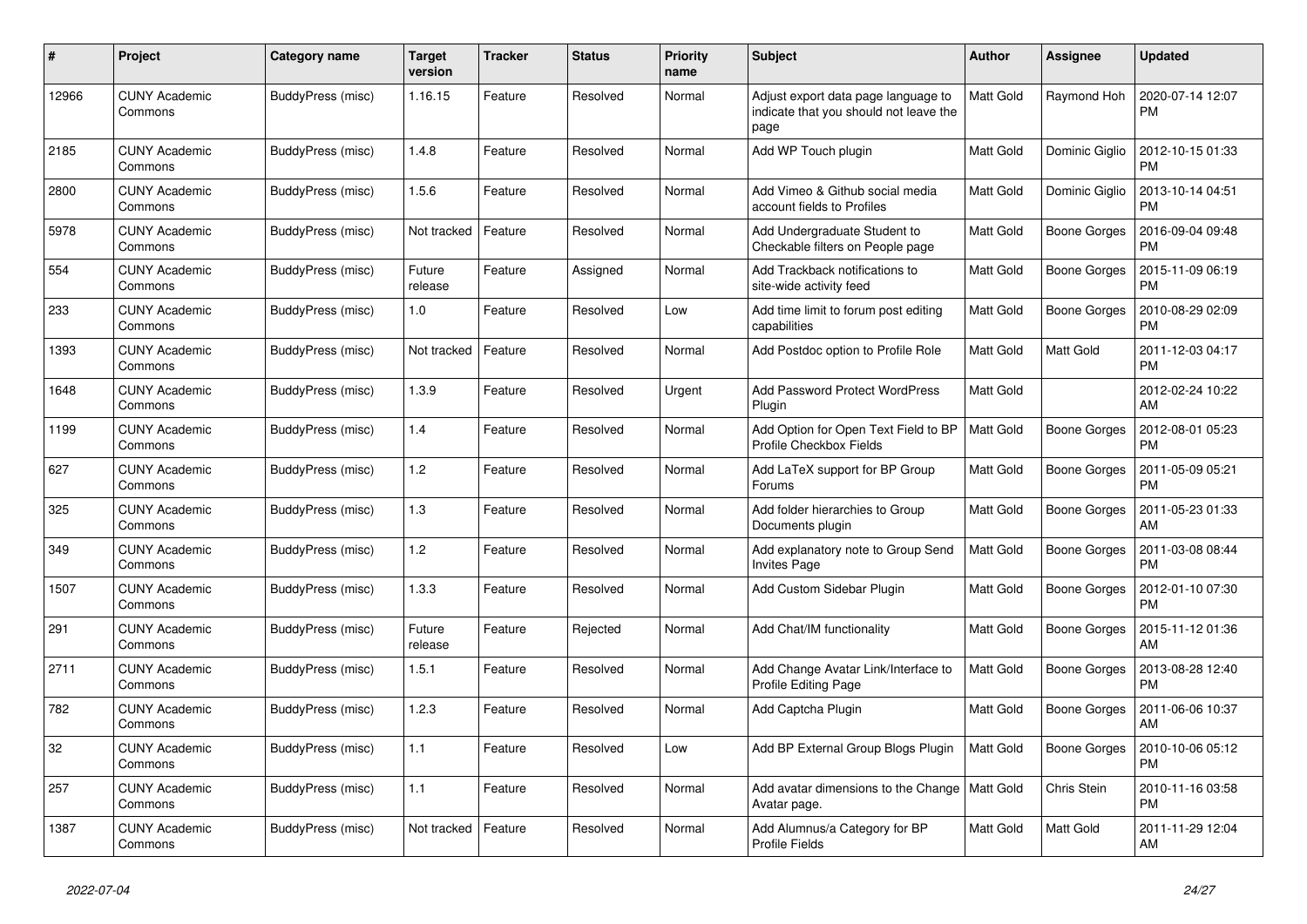| $\#$  | Project                         | <b>Category name</b> | <b>Target</b><br>version | <b>Tracker</b> | <b>Status</b> | <b>Priority</b><br>name | Subject                                                                                                                      | <b>Author</b>    | Assignee            | <b>Updated</b>                |
|-------|---------------------------------|----------------------|--------------------------|----------------|---------------|-------------------------|------------------------------------------------------------------------------------------------------------------------------|------------------|---------------------|-------------------------------|
| 486   | <b>CUNY Academic</b><br>Commons | BuddyPress (misc)    | 1.1.4                    | Feature        | Resolved      | Normal                  | Add "Post Topic" to Group Forum<br>pages                                                                                     | Matt Gold        | <b>Boone Gorges</b> | 2010-12-16 11:13<br>AM        |
| 261   | <b>CUNY Academic</b><br>Commons | BuddyPress (misc)    |                          | Feature        | Resolved      | Normal                  | Add "more groups" and "more blogs"<br>and "more members" links to<br>homepage under lists of recently<br>active groups/blogs | Matt Gold        | <b>Boone Gorges</b> | 2010-06-24 03:44<br><b>PM</b> |
| 15123 | <b>CUNY Academic</b><br>Commons | BuddyPress (misc)    | 1.19.1                   | Feature        | Resolved      | Low                     | Actions in notification list unclear?                                                                                        | Matt Gold        | <b>Boone Gorges</b> | 2022-01-11 04:41<br><b>PM</b> |
| 615   | <b>CUNY Academic</b><br>Commons | BuddyPress (misc)    |                          | Feature        | Rejected      | Low                     | "Enter" should trigger autocomplete<br>event                                                                                 | <b>Matt Gold</b> | Boone Gorges        | 2016-10-24 11:49<br>AM        |
| 2830  | <b>CUNY Academic</b><br>Commons | BuddyPress (misc)    | Not tracked              | Support        | Resolved      | Normal                  | User question: "How do I stop the<br>automatic underlining of things in my<br>profile?"                                      | Matt Gold        | <b>Boone Gorges</b> | 2013-10-15 03:32<br><b>PM</b> |
| 929   | <b>CUNY Academic</b><br>Commons | BuddyPress (misc)    | Not tracked              | Support        | Resolved      | Normal                  | Request: Change Member ID                                                                                                    | Matt Gold        | <b>Boone Gorges</b> | 2011-07-08 02:25<br><b>PM</b> |
| 2035  | CUNY Academic<br>Commons        | BuddyPress (misc)    | 1.4.3                    | Support        | Resolved      | High                    | Reply by Email - some possible<br>confusion                                                                                  | Matt Gold        | Raymond Hoh         | 2012-08-19 08:58<br>AM        |
| 6467  | <b>CUNY Academic</b><br>Commons | BuddyPress (misc)    | Not tracked              | Support        | Resolved      | Normal                  | Question about what happens when<br>people leave/are removed from<br>groups                                                  | <b>Matt Gold</b> | <b>Boone Gorges</b> | 2017-11-15 01:24<br><b>PM</b> |
| 280   | <b>CUNY Academic</b><br>Commons | BuddyPress (misc)    |                          | Support        | Resolved      | Normal                  | Prospective Member has trouble<br>signing up                                                                                 | Matt Gold        | <b>Boone Gorges</b> | 2010-07-27 09:41<br>AM        |
| 2731  | <b>CUNY Academic</b><br>Commons | BuddyPress (misc)    | Not tracked              | Support        | Resolved      | Normal                  | <b>Profile Positions Question</b>                                                                                            | <b>Matt Gold</b> | <b>Boone Gorges</b> | 2013-08-26 08:41<br>AM        |
| 1663  | <b>CUNY Academic</b><br>Commons | BuddyPress (misc)    | 1.3.9                    | Support        | Resolved      | Normal                  | Please add info on Private --> Public<br>Group Announcement Functionality<br>to Codex                                        | Matt Gold        | Sarah<br>Morgano    | 2012-03-01 10:26<br>AM        |
| 402   | <b>CUNY Academic</b><br>Commons | BuddyPress (misc)    | Not tracked              | Support        | Resolved      | Normal                  | Name Change Request                                                                                                          | Matt Gold        | Boone Gorges        | 2016-01-26 12:15<br>AM        |
| 2183  | <b>CUNY Academic</b><br>Commons | BuddyPress (misc)    | Not tracked              | Support        | Resolved      | Normal                  | Limit on group membership                                                                                                    | <b>Matt Gold</b> | Boone Gorges        | 2012-10-12 03:40<br><b>PM</b> |
| 1441  | <b>CUNY Academic</b><br>Commons | BuddyPress (misc)    | Not tracked              | Support        | Rejected      | Normal                  | Hiding BP Admin bar on a subdomain<br>blog                                                                                   | <b>Matt Gold</b> | <b>Boone Gorges</b> | 2011-12-14 04:01<br><b>PM</b> |
| 2468  | <b>CUNY Academic</b><br>Commons | BuddyPress (misc)    | Not tracked Support      |                | Resolved      | Normal                  | Group files total and individual size<br>limit?                                                                              | <b>Matt Gold</b> | <b>Boone Gorges</b> | 2013-02-20 10:31<br>PM        |
| 12957 | <b>CUNY Academic</b><br>Commons | BuddyPress (misc)    | 1.16.14                  | Support        | Resolved      | Normal                  | Export data question                                                                                                         | Matt Gold        | Raymond Hoh         | 2020-06-23 10:53<br>AM        |
| 1629  | <b>CUNY Academic</b><br>Commons | BuddyPress (misc)    | 1.4                      | Support        | Resolved      | Normal                  | Deleting Group Announcements                                                                                                 | Matt Gold        | Dominic Giglio      | 2012-07-16 12:26<br><b>PM</b> |
| 2082  | <b>CUNY Academic</b><br>Commons | BuddyPress (misc)    | 1.4.8                    | Support        | Resolved      | High                    | Default: No Email?                                                                                                           | Matt Gold        | Dominic Giglio      | 2012-10-19 04:55<br>PM        |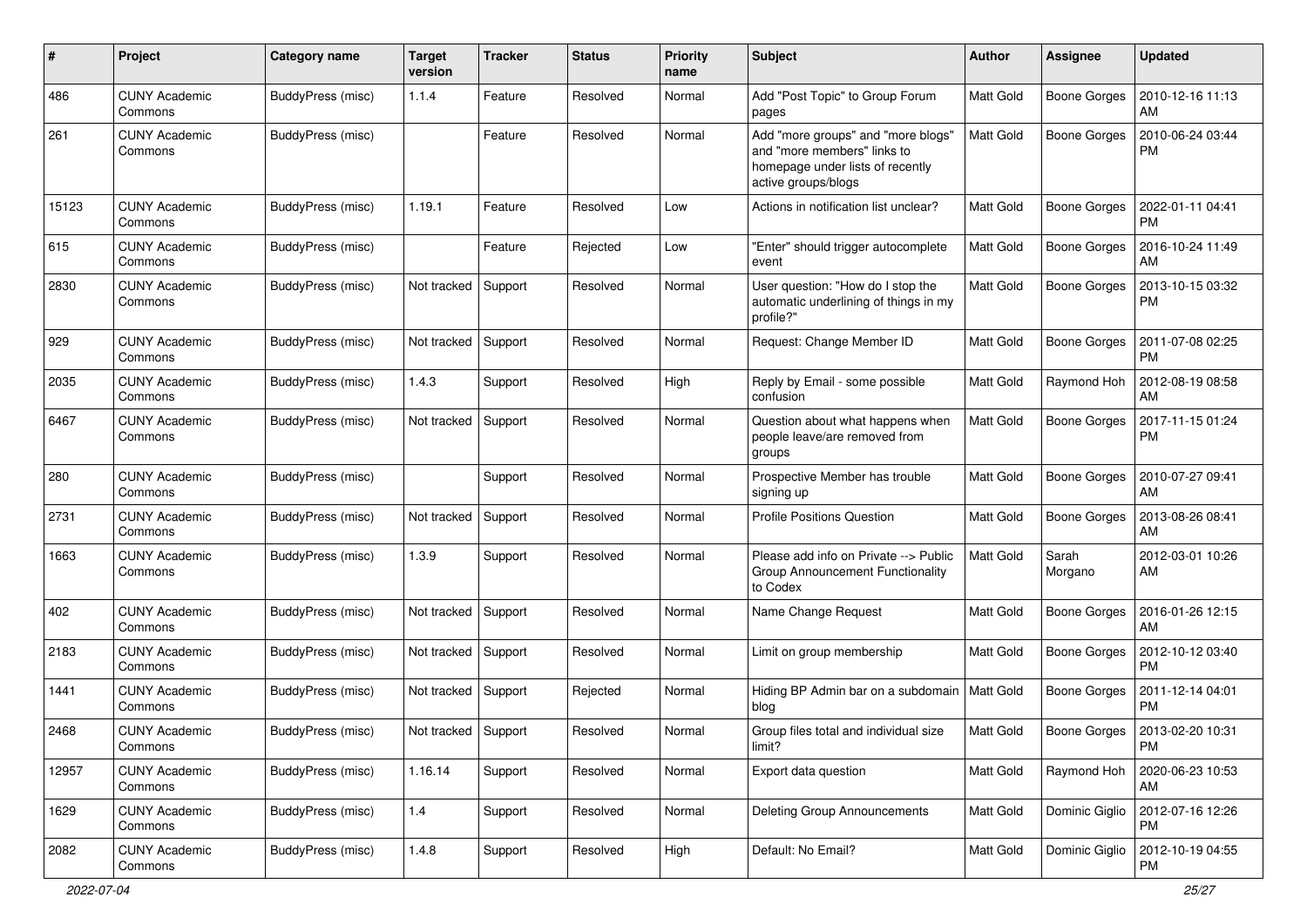| #    | Project                         | Category name          | <b>Target</b><br>version | <b>Tracker</b> | <b>Status</b> | <b>Priority</b><br>name | <b>Subject</b>                                                   | Author           | <b>Assignee</b>     | <b>Updated</b>                |
|------|---------------------------------|------------------------|--------------------------|----------------|---------------|-------------------------|------------------------------------------------------------------|------------------|---------------------|-------------------------------|
| 2039 | <b>CUNY Academic</b><br>Commons | BuddyPress (misc)      | 1.4.3                    | Support        | Resolved      | Normal                  | Create Failure function for RBE                                  | <b>Matt Gold</b> | Raymond Hoh         | 2012-08-27 09:44<br>AM        |
| 2206 | <b>CUNY Academic</b><br>Commons | BuddyPress (misc)      | 1.4.9                    | Support        | Resolved      | Normal                  | Change anchor location for "Post"<br>New Topic" in group forums  | Matt Gold        | Dominic Giglio      | 2012-11-01 11:16<br>AM        |
| 2106 | <b>CUNY Academic</b><br>Commons | BuddyPress (misc)      | Not tracked              | Support        | Resolved      | Normal                  | Blog posts part of group activity feed                           | <b>Matt Gold</b> | <b>Boone Gorges</b> | 2016-01-26 12:30<br>AM        |
| 184  | <b>CUNY Academic</b><br>Commons | BuddyPress (misc)      |                          | Support        | Resolved      | Normal                  | Allowing Users to Delete Accounts                                | Matt Gold        | Boone Gorges        | 2010-05-11 09:54<br><b>PM</b> |
| 2184 | <b>CUNY Academic</b><br>Commons | BuddyPress (misc)      | 1.4.9                    | Support        | Resolved      | Normal                  | Adjust Invite Directions to include info<br>about max invites    | Matt Gold        | Boone Gorges        | 2012-11-03 04:23<br><b>PM</b> |
| 1560 | <b>CUNY Academic</b><br>Commons | BuddyPress (misc)      | 1.3.12                   | Outreach       | Resolved      | Normal                  | Add social media icons/info to About<br>page and Contact Us page | Matt Gold        | Boone Gorges        | 2012-04-12 09:07<br>AM        |
| 3346 | <b>CUNY Academic</b><br>Commons | BuddyPress (misc)      | 1.8                      | Design/UX      | Resolved      | Normal                  | Notification page option ordering                                | Matt Gold        | Daniel Jones        | 2015-03-13 05:25<br><b>PM</b> |
| 3599 | <b>CUNY Academic</b><br>Commons | <b>BuddyPress Docs</b> | 1.7.2                    | <b>Bug</b>     | Resolved      | Normal                  | Silent BP Docs edits                                             | <b>Matt Gold</b> | <b>Boone Gorges</b> | 2014-11-01 02:20<br>PM        |
| 1542 | <b>CUNY Academic</b><br>Commons | <b>BuddyPress Docs</b> | 1.6                      | <b>Bug</b>     | Resolved      | Normal                  | Group Docs Locked                                                | <b>Matt Gold</b> | Boone Gorges        | 2014-03-21 03:38<br><b>PM</b> |
| 4722 | <b>CUNY Academic</b><br>Commons | <b>BuddyPress Docs</b> | Not tracked              | Bug            | Rejected      | Normal                  | Doc listing overflow issue                                       | <b>Matt Gold</b> | Boone Gorges        | 2015-10-11 10:09<br>PM        |
| 9149 | <b>CUNY Academic</b><br>Commons | <b>BuddyPress Docs</b> | 1.12.8                   | <b>Bug</b>     | Resolved      | Normal                  | Doc listing layout issue                                         | <b>Matt Gold</b> | Boone Gorges        | 2018-02-13 10:36<br>AM        |
| 5486 | <b>CUNY Academic</b><br>Commons | <b>BuddyPress Docs</b> | 1.9.15                   | Bug            | Resolved      | Low                     | Doc history not showing up                                       | <b>Matt Gold</b> | Boone Gorges        | 2016-04-24 11:50<br>AM        |
| 3688 | CUNY Academic<br>Commons        | <b>BuddyPress Docs</b> | 1.7.6                    | Bug            | Resolved      | Normal                  | Doc creation didn't create email<br>notification                 | Matt Gold        | Boone Gorges        | 2014-12-12 08:57<br>AM        |
| 4057 | <b>CUNY Academic</b><br>Commons | <b>BuddyPress Docs</b> | 1.8.1                    | Bug            | Resolved      | Normal                  | Canceling edit mode of BP Doc<br>reloads editing screen          | Matt Gold        | <b>Boone Gorges</b> | 2015-06-01 03:08<br><b>PM</b> |
| 3581 | <b>CUNY Academic</b><br>Commons | <b>BuddyPress Docs</b> | 1.7.1                    | <b>Bug</b>     | Resolved      | Normal                  | BuddyPress Docs Line Break issue                                 | <b>Matt Gold</b> | Boone Gorges        | 2014-10-20 02:56<br><b>PM</b> |
| 9105 | <b>CUNY Academic</b><br>Commons | <b>BuddyPress Docs</b> | 1.12.7                   | Bug            | Resolved      | Urgent                  | BP doc titles/dates messed up                                    | <b>Matt Gold</b> | Boone Gorges        | 2018-01-23 11:00<br>AM        |
| 1187 | <b>CUNY Academic</b><br>Commons | <b>BuddyPress Docs</b> | Future<br>release        | Feature        | Rejected      | Normal                  | Personal Docs                                                    | Matt Gold        | Boone Gorges        | 2015-11-12 12:58<br>AM        |
| 2523 | <b>CUNY Academic</b><br>Commons | <b>BuddyPress Docs</b> | Future<br>release        | Feature        | Assigned      | Normal                  | Allow Users to Upload Images to BP<br>Docs                       | <b>Matt Gold</b> | Boone Gorges        | 2015-11-09 06:14<br><b>PM</b> |
| 8945 | <b>CUNY Academic</b><br>Commons | <b>BuddyPress Docs</b> | Not tracked              | Support        | Duplicate     | Normal                  | Spam report                                                      | <b>Matt Gold</b> | Boone Gorges        | 2017-11-28 01:39<br><b>PM</b> |